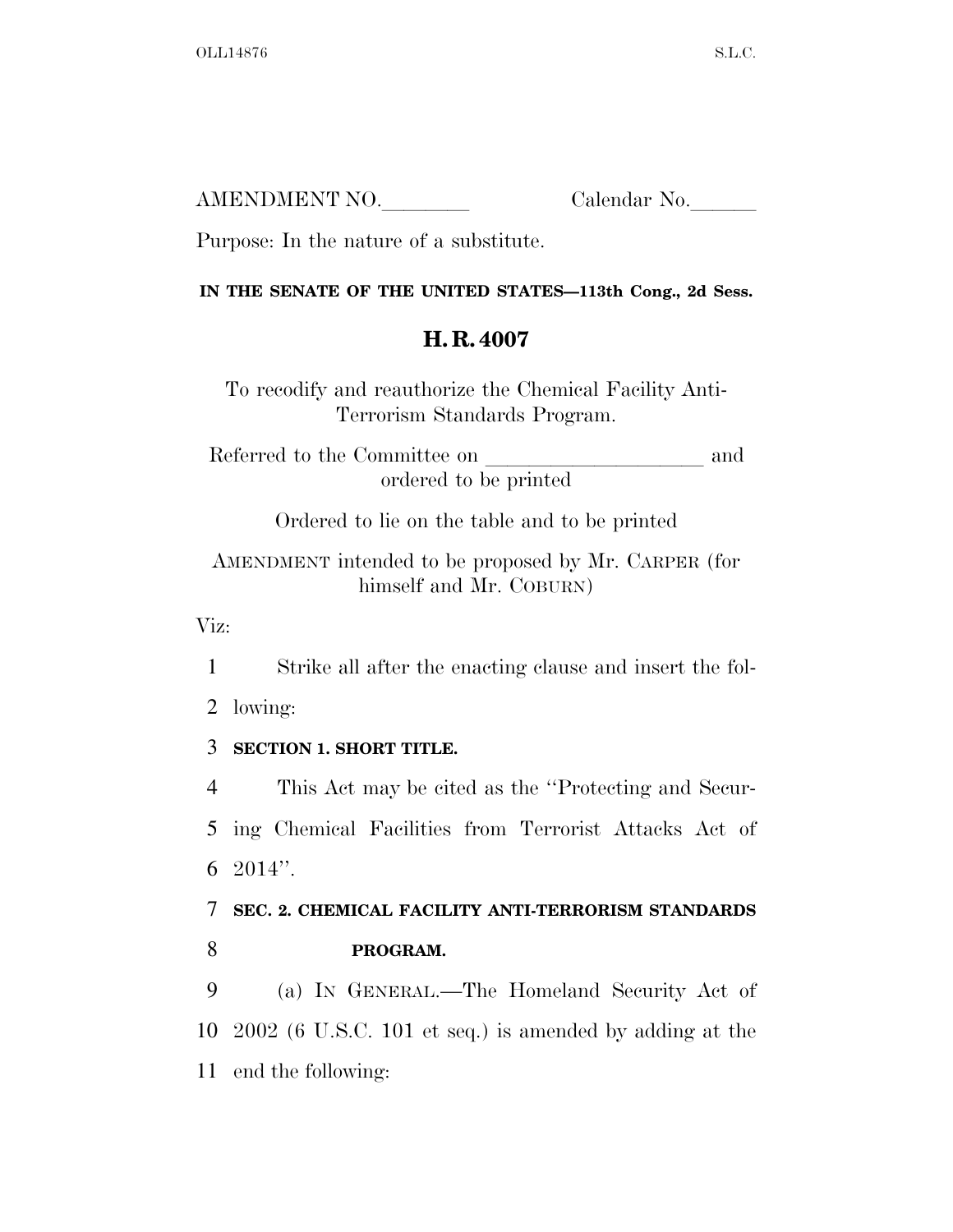# **''TITLE XXI—CHEMICAL FACIL- ITY ANTI–TERRORISM STAND-ARDS**

### **''SEC. 2101. DEFINITIONS.**

''In this title—

| 6              | $\cdot\cdot\cdot(1)$ the term $\cdot$ CFATS regulation' means— |
|----------------|----------------------------------------------------------------|
| $\overline{7}$ | "(A) an existing CFATS regulation; and                         |
| 8              | $\lq\lq(B)$ any regulation or amendment to an                  |
| 9              | existing CFATS regulation issued pursuant to                   |
| 10             | the authority under section 2107;                              |
| 11             | $\lq(2)$ the term 'chemical facility of interest'              |
| 12             | means a facility that—                                         |
| 13             | $\lq\lq$ holds, or that the Secretary has a                    |
| 14             | reasonable basis to believe holds, a chemical of               |
| 15             | interest, as designated under Appendix A to                    |
| 16             | part 27 of title 6, Code of Federal Regulations,               |
| 17             | or any successor thereto, at a threshold quan-                 |
| 18             | tity set pursuant to relevant risk-related secu-               |
| 19             | rity principles; and                                           |
| 20             | "(B) is not an excluded facility;                              |
| 21             | $\cdot$ (3) the term 'covered chemical facility' means         |
| 22             | a facility that—                                               |
| 23             | $\lq\lq$ the Secretary—                                        |
| 24             | "(i) identifies as a chemical facility of                      |
| 25             | interest; and                                                  |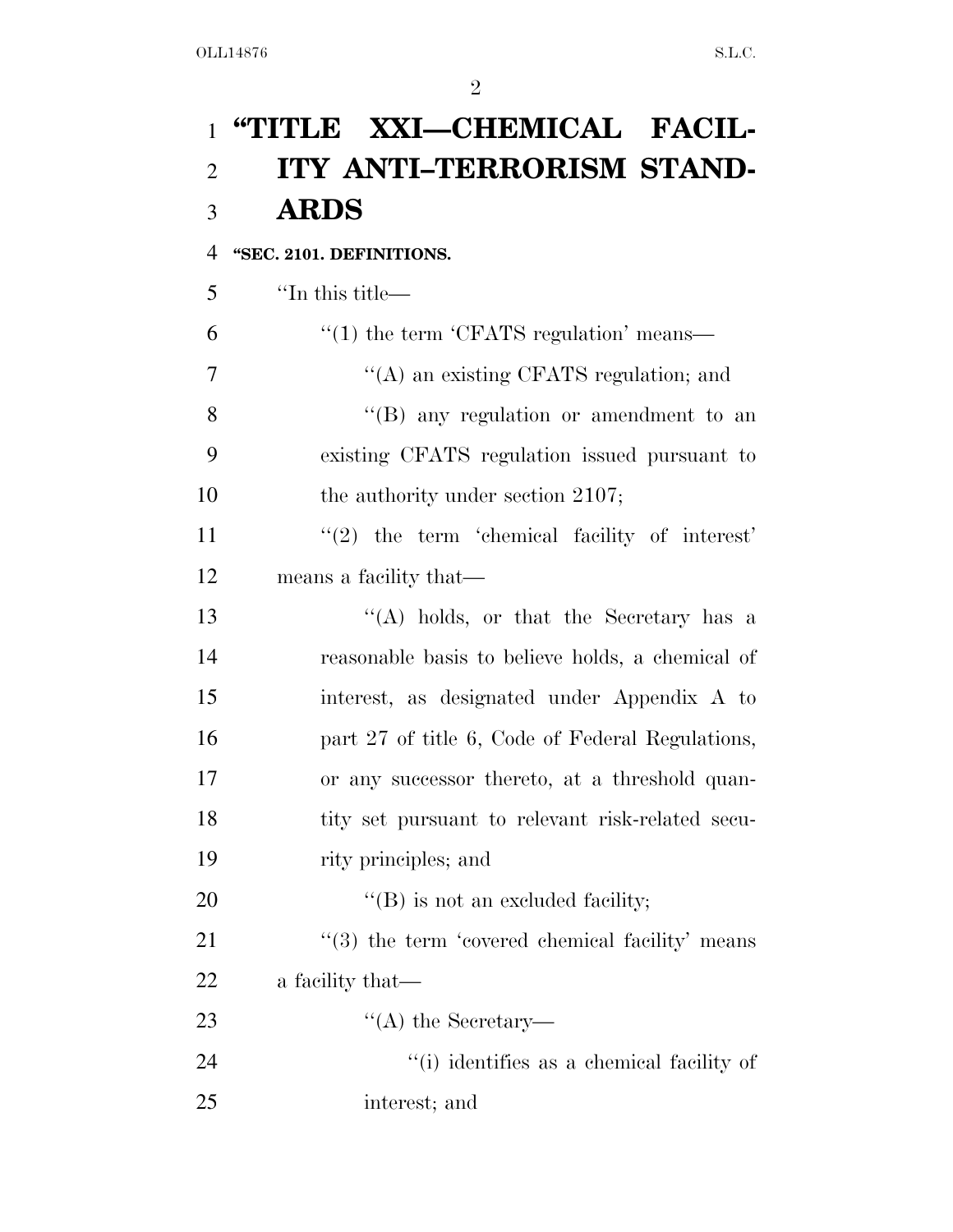| $\mathbf{1}$   | "(ii) based upon review of the facili-                   |
|----------------|----------------------------------------------------------|
| $\overline{2}$ | ty's Top-Screen, determines meets the risk               |
| 3              | criteria<br>developed under<br>section                   |
| $\overline{4}$ | $2102(e)(2)(B)$ ; and                                    |
| 5              | $\lq\lq$ (B) is not an excluded facility;                |
| 6              | $\cdot\cdot\cdot(4)$ the term 'excluded facility' means— |
| 7              | $\lq\lq$ a facility regulated under the Mari-            |
| 8              | time Transportation Security Act of 2002 (Pub-           |
| 9              | lic Law 107–295; 116 Stat. 2064);                        |
| 10             | $\lq\lq (B)$ a public water system, as that term         |
| 11             | is defined in section 1401 of the Safe Drinking          |
| 12             | Water Act (42 U.S.C. 300f);                              |
| 13             | " $(C)$ a Treatment Works, as that term is               |
| 14             | defined in section 212 of the Federal Water              |
| 15             | Pollution Control Act (33 U.S.C. 1292);                  |
| 16             | $\lq\lq$ (D) a facility owned or operated by the         |
| 17             | Department of Defense or the Department of               |
| 18             | Energy; or                                               |
| 19             | $\lq\lq(E)$ a facility subject to regulation by the      |
| 20             | Nuclear Regulatory Commission, or by a State             |
| 21             | that has entered into an agreement with the              |
| 22             | Nuclear Regulatory Commission under section              |
| 23             | 274 b. of the Atomic Energy Act of $1954$ (42)           |
| 24             | U.S.C. $2021(b)$ to protect against unauthor-            |
| 25             | ized access of any material, activity, or struc-         |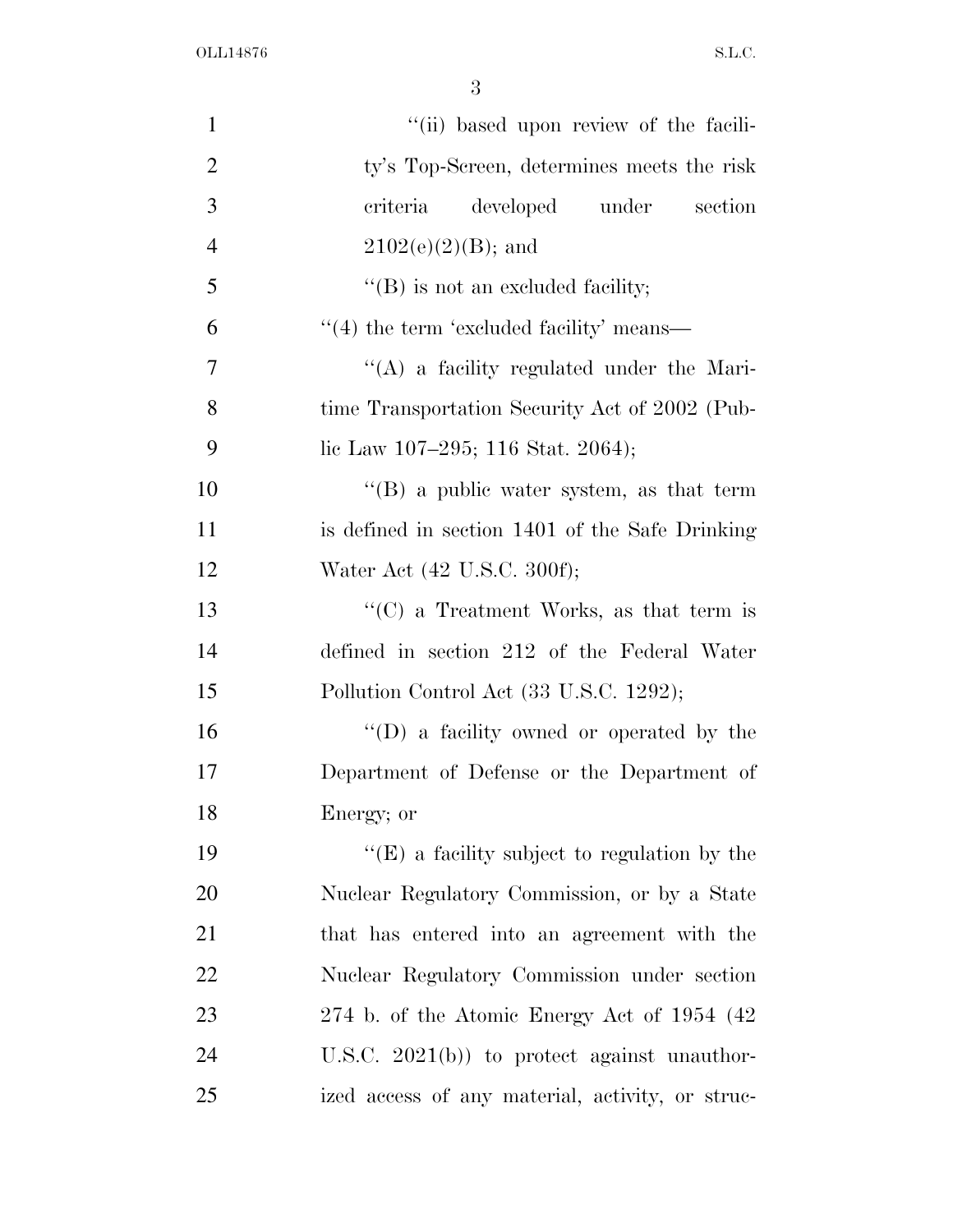| $\mathbf{1}$   | ture licensed by the Nuclear Regulatory Com-          |
|----------------|-------------------------------------------------------|
| $\overline{2}$ | mission;                                              |
| 3              | $\cdot$ (5) the term 'existing CFATS regulation'      |
| $\overline{4}$ | means-                                                |
| 5              | $\lq\lq$ a regulation promulgated under sec-          |
| 6              | tion 550 of the Department of Homeland Secu-          |
| 7              | rity Appropriations Act, 2007 (Public Law             |
| 8              | $109-295$ ; 6 U.S.C. 121 note) that is in effect      |
| 9              | on the day before the date of enactment of the        |
| 10             | Protecting and Securing Chemical Facilities           |
| 11             | from Terrorist Attacks Act of 2014; and               |
| 12             | $\lq\lq (B)$ a Federal Register notice or other       |
| 13             | published guidance relating to section 550 of         |
| 14             | the Department of Homeland Security Appro-            |
| 15             | priations Act, 2007 that is in effect on the day      |
| 16             | before the date of enactment of the Protecting        |
| 17             | and Securing Chemical Facilities from Terrorist       |
| 18             | Attacks Act of 2014;                                  |
| 19             | $\lq(6)$ the term 'expedited approval facility'       |
| 20             | means a covered chemical facility for which the       |
| 21             | owner or operator elects to submit a site security    |
| 22             | plan in accordance with section $2102(c)(4)$ ;        |
| 23             | $\lq(7)$ the term 'facially deficient', relating to a |
| 24             | site security plan, means a site security plan that   |
| 25             | does not support a certification that the security    |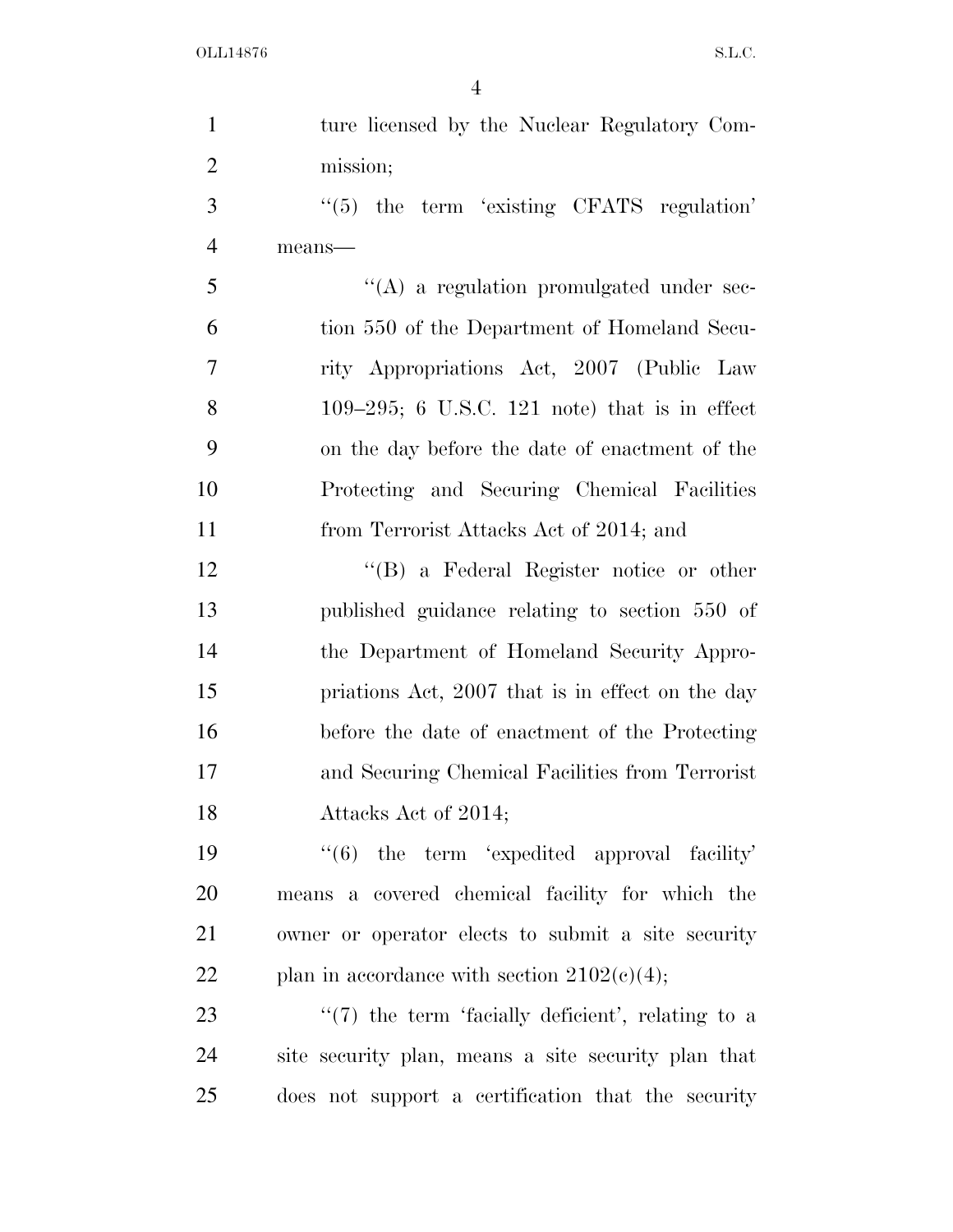| $\mathbf{1}$   | measures in the plan address the security vulner-               |
|----------------|-----------------------------------------------------------------|
| $\overline{2}$ | ability assessment and the risk-based performance               |
| 3              | standards for security for the facility, based on a re-         |
| $\overline{4}$ | view of-                                                        |
| 5              | "(A) the facility's site security plan;                         |
| 6              | "(B) the facility's Top-Screen;                                 |
| $\overline{7}$ | "(C) the facility's security vulnerability as-                  |
| 8              | sessment; or                                                    |
| 9              | $\lq\lq$ (D) any other information that—                        |
| 10             | $\lq$ <sup>"(i)</sup> the facility submits to the De-           |
| 11             | partment; or                                                    |
| 12             | "(ii) the Department obtains from a                             |
| 13             | public source or other source;                                  |
| 14             | $\lq(8)$ the term 'guidance for expedited approval              |
| 15             | facilities' means the guidance issued under section             |
| 16             | 2102(c)(4)(B)(i);                                               |
| 17             | $\cdot\cdot\cdot(9)$ the term 'risk assessment' means the Sec-  |
| 18             | retary's application of relevant risk criteria identified       |
| 19             | in section $2102(e)(2)(B)$ ;                                    |
| 20             | $\degree$ (10) the term $\degree$ terrorist screening database' |
| 21             | means the terrorist screening database maintained               |
| 22             | by the Federal Government Terrorist Screening Cen-              |
| 23             | ter or its successor;                                           |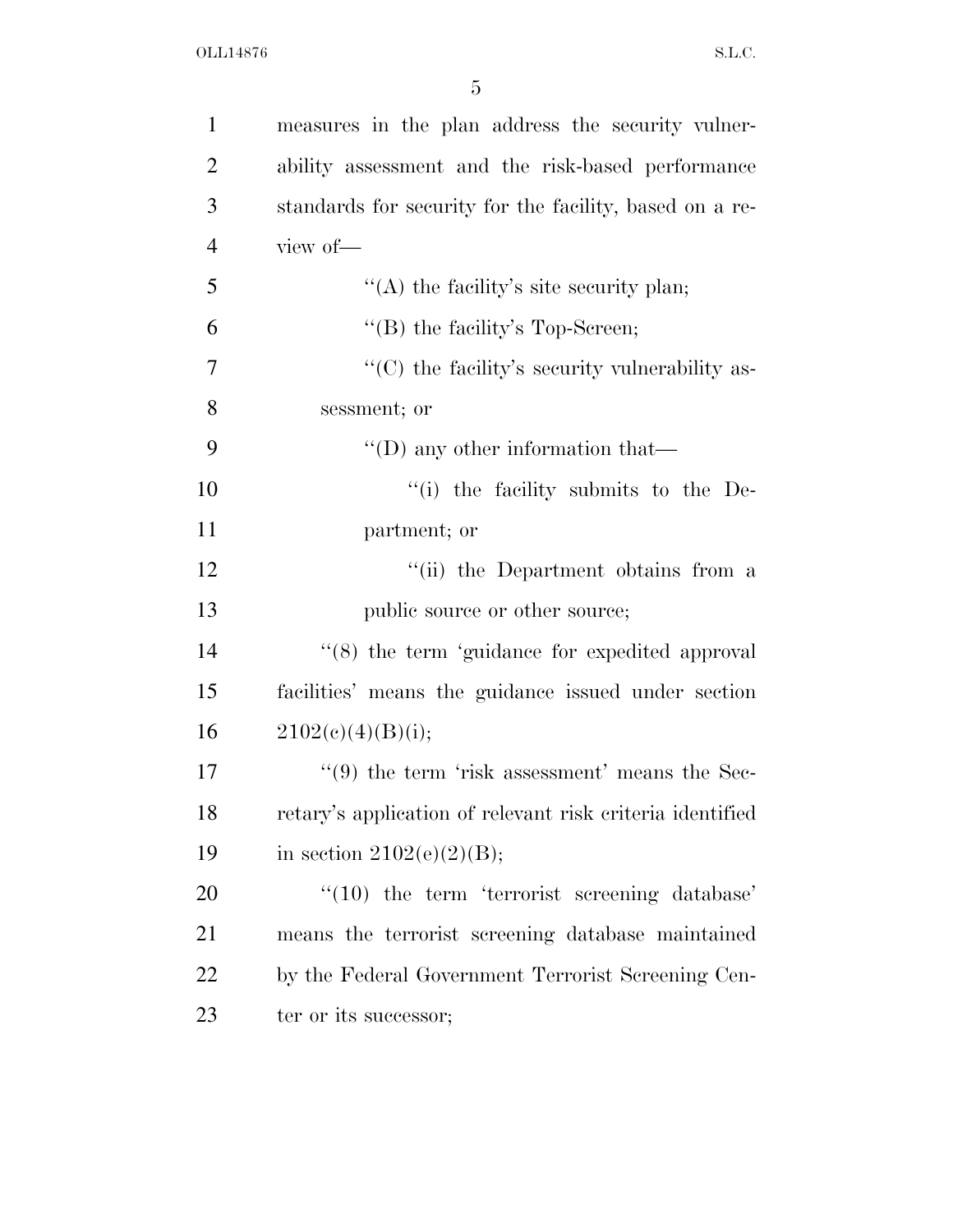| $\mathbf{1}$   | $\lq(11)$ the term 'tier' has the meaning given the    |
|----------------|--------------------------------------------------------|
| $\overline{2}$ | term in section $27.105$ of title 6, Code of Federal   |
| 3              | Regulations, or any successor thereto;                 |
| $\overline{4}$ | $\lq(12)$ the terms 'tiering' and 'tiering method-     |
| 5              | ology' mean the procedure by which the Secretary       |
| 6              | assigns a tier to each covered chemical facility based |
| $\overline{7}$ | on the risk assessment for that covered chemical fa-   |
| 8              | cility;                                                |
| 9              | $\cdot$ (13) the term 'Top-Screen' has the meaning     |
| 10             | given the term in section $27.105$ of title 6, Code of |
| 11             | Federal Regulations, or any successor thereto; and     |
| 12             | $\cdot$ (14) the term 'vulnerability assessment' means |
| 13             | the identification of weaknesses in the security of a  |
| 14             | chemical facility of interest.                         |
| 15             | "SEC. 2102. CHEMICAL FACILITY ANTI-TERRORISM STAND-    |
| 16             | ARDS PROGRAM.                                          |
| 17             | "(a) PROGRAM ESTABLISHED.—                             |
| 18             | "(1) IN GENERAL.—There is in the Department            |
| 19             | a Chemical Facility Anti-Terrorism Standards Pro-      |
| 20             | gram.                                                  |
| 21             | REQUIREMENTS.-In carrying out<br>(2)<br>the            |
| 22             | Chemical Facility Anti-Terrorism Standards Pro-        |
| 23             | gram, the Secretary shall—                             |
| 24             | $\lq\lq$ identify—                                     |
| 25             | "(i) chemical facilities of interest; and              |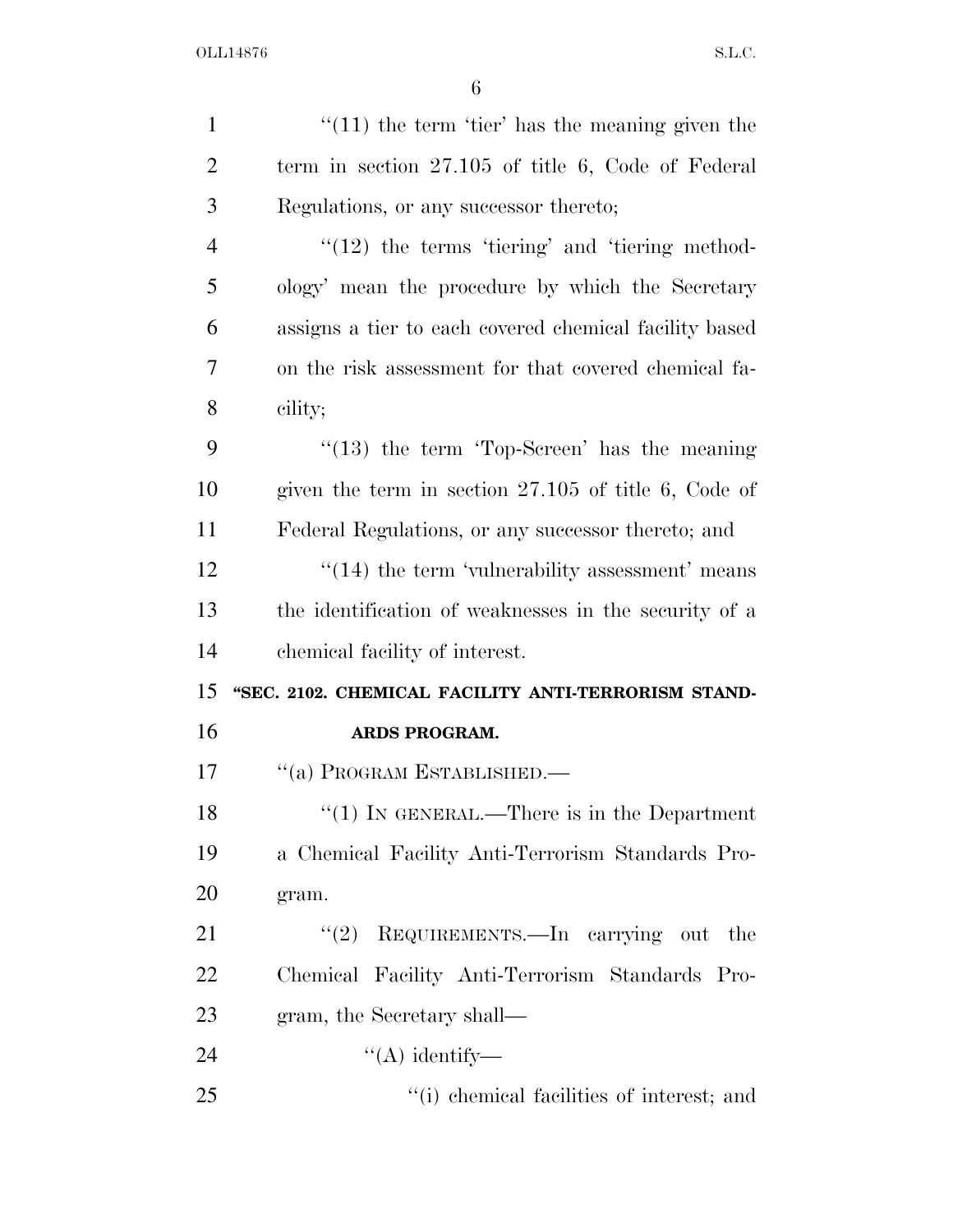| $\mathbf{1}$   | "(ii) covered chemical facilities;                        |
|----------------|-----------------------------------------------------------|
| $\overline{2}$ | "(B) require each chemical facility of inter-             |
| 3              | est to submit a Top-Screen and any other infor-           |
| $\overline{4}$ | mation the Secretary determines necessary to              |
| 5              | enable the Department to assess the security              |
| 6              | risks associated with the facility;                       |
| 7              | "(C) establish risk-based performance                     |
| 8              | standards designed to address high levels of se-          |
| 9              | curity risk at covered chemical facilities; and           |
| 10             | "(D) require each covered chemical facility"              |
| 11             | $to-$                                                     |
| 12             | "(i) submit a security vulnerability as-                  |
| 13             | sessment; and                                             |
| 14             | "(ii) develop, submit, and implement a                    |
| 15             | site security plan.                                       |
| 16             | "(b) SECURITY MEASURES.—                                  |
| 17             | "(1) IN GENERAL.—A facility, in developing a              |
| 18             | site security plan as required under subsection (a),      |
| 19             | shall include security measures that, in combination,     |
| 20             | appropriately address the security vulnerability as-      |
| 21             | sessment and the risk-based performance standards         |
| <u>22</u>      | for security for the facility.                            |
| 23             | "(2) EMPLOYEE INPUT.—To the greatest ex-                  |
| 24             | tent practicable, a facility's security vulnerability as- |
| 25             | sessment and site security plan shall include input       |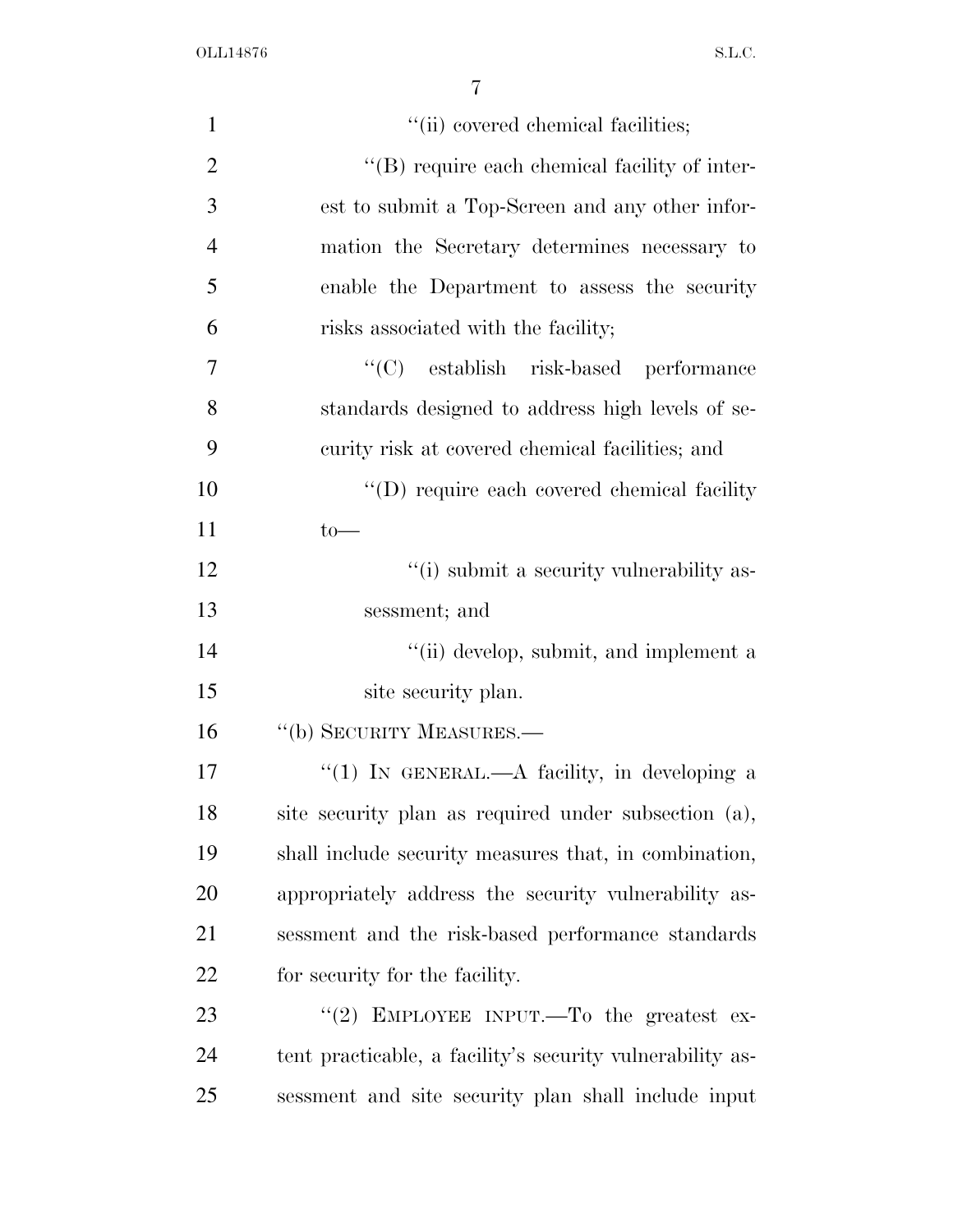| $\mathbf{1}$   | from at least 1 facility employee and, where applica-  |
|----------------|--------------------------------------------------------|
| $\overline{2}$ | ble, 1 employee representative from the bargaining     |
| 3              | agent at that facility, each of whom possesses, in the |
| $\overline{4}$ | determination of the facility's security officer, rel- |
| 5              | evant knowledge, experience, training, or education    |
| 6              | as pertains to matters of site security.               |
| $\tau$         | "(c) APPROVAL OR DISAPPROVAL OF SITE SECURITY          |
| 8              | PLANS.                                                 |
| 9              | $``(1)$ IN GENERAL.—                                   |
| 10             | "(A) REVIEW.—Except as provided in                     |
| 11             | paragraph (4), the Secretary shall review and          |
| 12             | approve or disapprove each site security plan          |
| 13             | submitted pursuant to subsection (a).                  |
| 14             | "(B) BASES FOR DISAPPROVAL.—The Sec-                   |
| 15             | retary—                                                |
| 16             | "(i) may not disapprove a site security                |
| 17             | plan based on the presence or absence of               |
| 18             | a particular security measure; and                     |
| 19             | "(ii) shall disapprove a site security                 |
| 20             | plan if the plan fails to satisfy the risk-            |
| 21             | based performance standards established                |
| 22             | pursuant to subsection $(a)(2)(C)$ .                   |
| 23             | $``(2)$ ALTERNATIVE SECURITY PROGRAMS.—                |
| 24             | "(A) AUTHORITY TO APPROVE.—                            |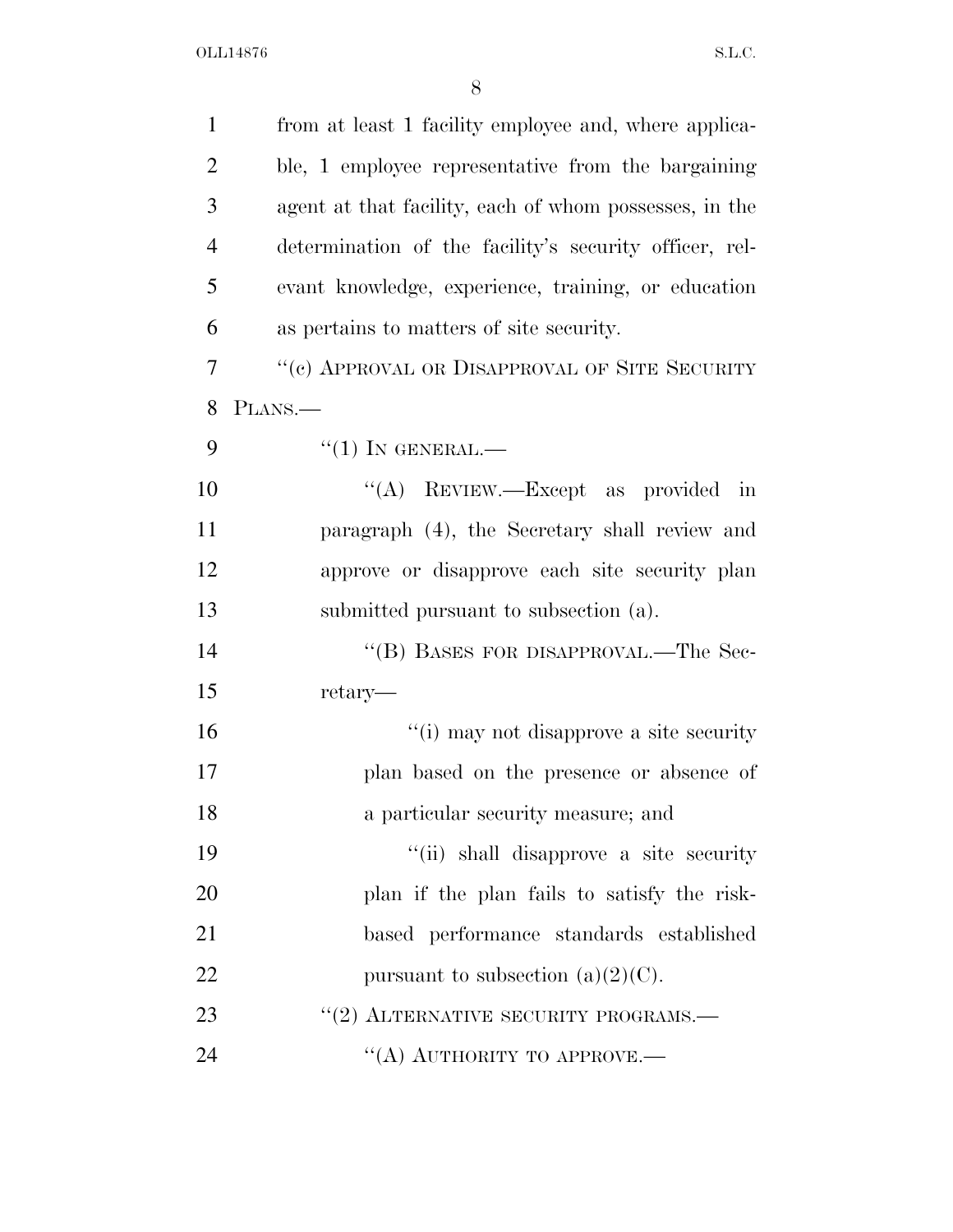| $\mathbf{1}$   | "(i) IN GENERAL.—The Secretary                     |
|----------------|----------------------------------------------------|
| $\overline{2}$ | may approve an alternative security pro-           |
| 3              | gram established by a private sector entity        |
| $\overline{4}$ | or a Federal, State, or local authority or         |
| 5              | under other applicable laws, if the Sec-           |
| 6              | retary determines that the requirements of         |
| 7              | the program meet the requirements under            |
| 8              | this section.                                      |
| 9              | "(ii) ADDITIONAL SECURITY MEAS-                    |
| 10             | URES.—If the requirements of an alter-             |
| 11             | native security program do not meet the            |
| 12             | requirements under this section, the Sec-          |
| 13             | retary may recommend additional security           |
| 14             | measures to the program that will enable           |
| 15             | the Secretary to approve the program.              |
| 16             | "(B) SATISFACTION OF SITE SECURITY                 |
| 17             | PLAN REQUIREMENT.—A covered chemical fa-           |
| 18             | cility may satisfy the site security plan require- |
| 19             | ment under subsection (a) by adopting an alter-    |
| 20             | security program that the Secretary<br>native      |
| 21             | $has-$                                             |

22  $"$  (i) reviewed and approved under sub-paragraph (A); and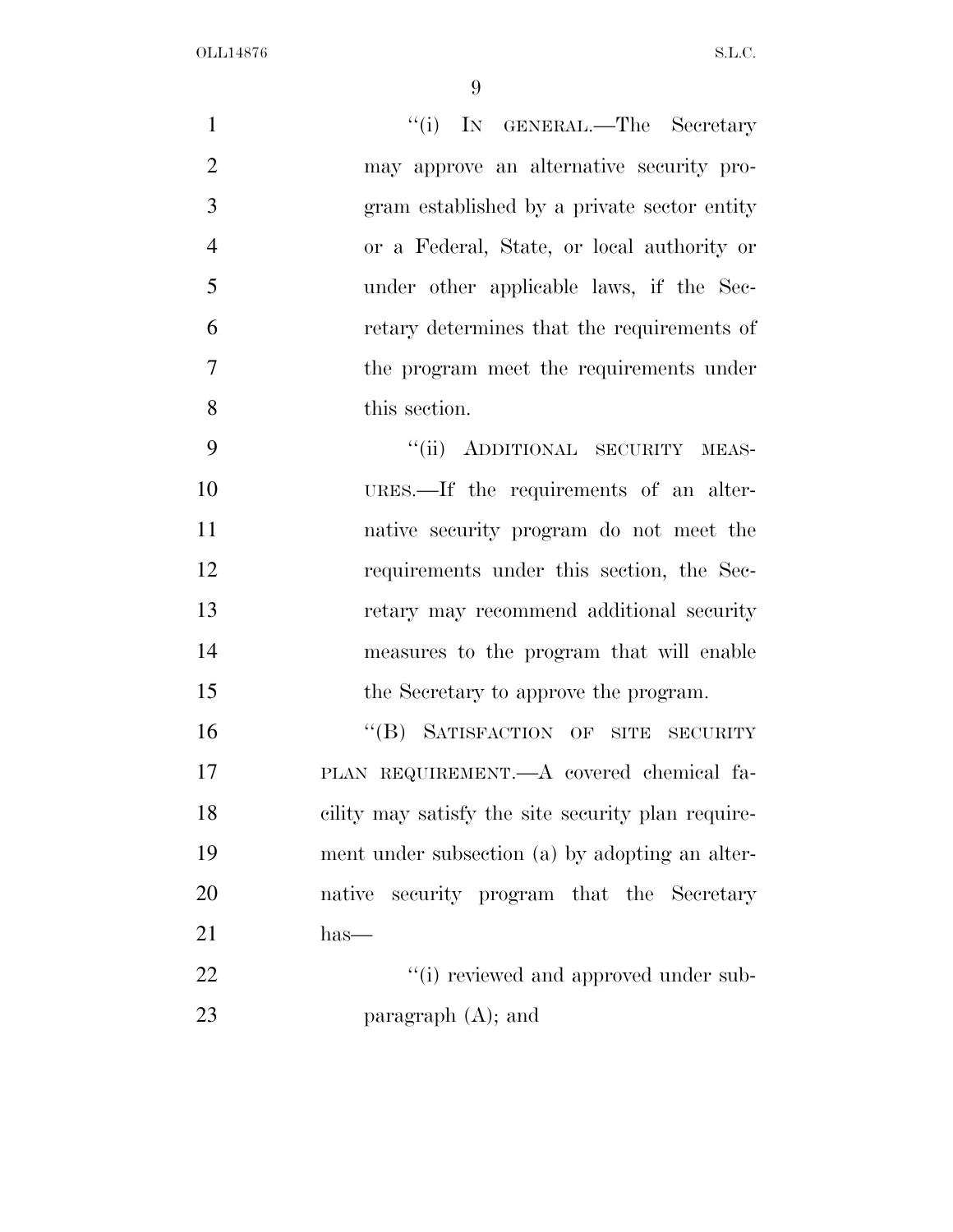| $\mathbf{1}$   | "(ii) determined to be appropriate for            |
|----------------|---------------------------------------------------|
| $\overline{2}$ | the operations and security concerns of the       |
| 3              | covered chemical facility.                        |
| $\overline{4}$ | "(3) SITE SECURITY PLAN ASSESSMENTS.—             |
| 5              | "(A) RISK ASSESSMENT POLICIES AND                 |
| 6              | PROCEDURES.—In approving or disapproving a        |
| 7              | site security plan under this subsection, the     |
| 8              | Secretary shall employ the risk assessment poli-  |
| 9              | cies and procedures developed under this title.   |
| 10             | "(B) PREVIOUSLY APPROVED PLANS.—In                |
| 11             | the case of a covered chemical facility for which |
| 12             | the Secretary approved a site security plan be-   |
| 13             | fore the date of enactment of the Protecting      |
| 14             | and Securing Chemical Facilities from Terrorist   |
| 15             | Attacks Act of 2014, the Secretary may not re-    |
| 16             | quire the facility to resubmit the site security  |
| 17             | plan solely by reason of the enactment of this    |
| 18             | title.                                            |
| 19             | "(4) EXPEDITED APPROVAL PROGRAM.—                 |
| 20             | "(A) IN GENERAL.—A covered chemical fa-           |
| 21             | cility assigned to tier 3 or 4 may meet the re-   |
| 22             | quirement to develop and submit a site security   |
| 23             | plan under subsection $(a)(2)(D)$ by developing   |
| 24             | and submitting to the Secretary—                  |
|                |                                                   |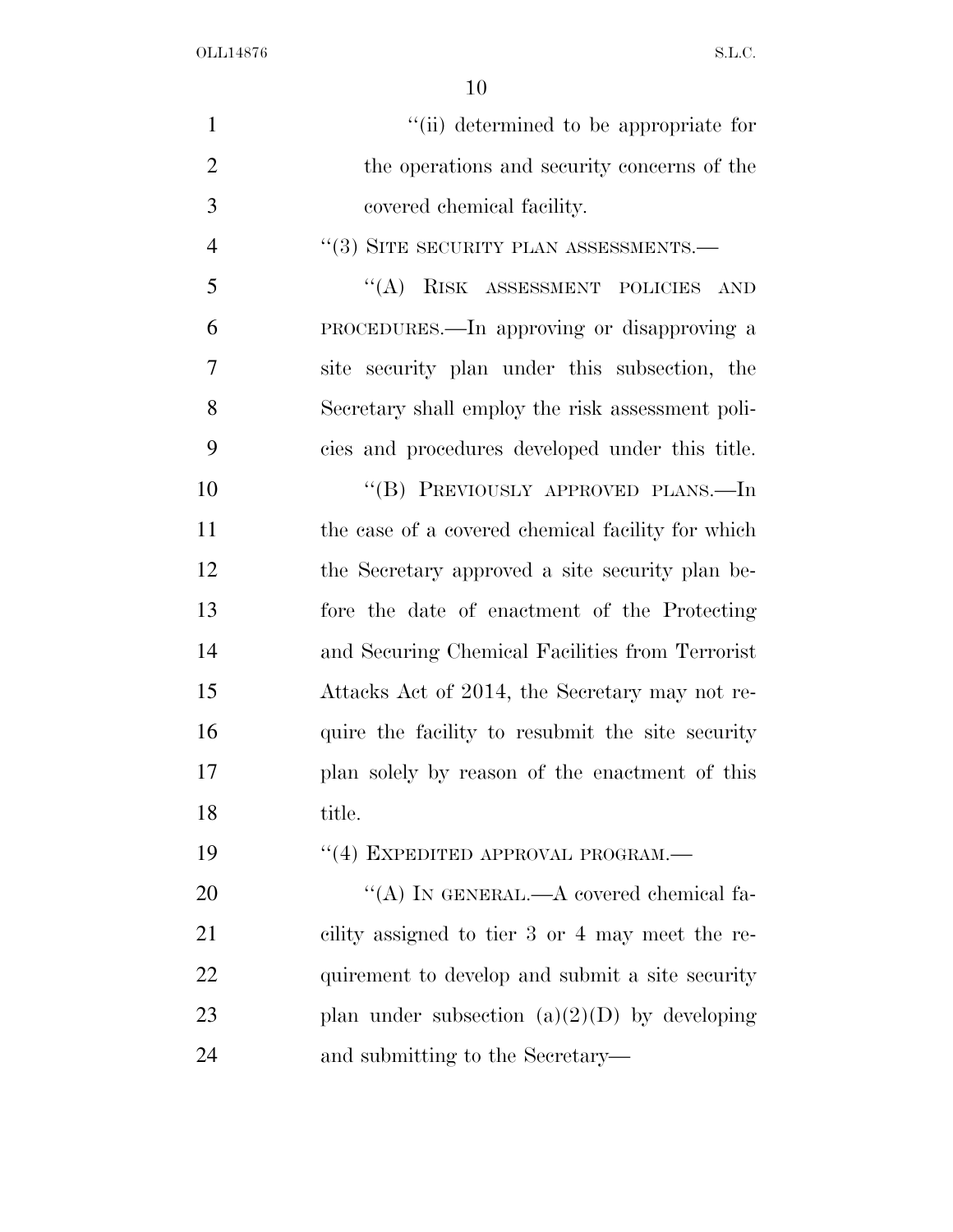| $\mathbf{1}$   | "(i) a site security plan and the cer-          |
|----------------|-------------------------------------------------|
| $\overline{2}$ | tification described in subparagraph $(C)$ ;    |
| 3              | <b>or</b>                                       |
| $\overline{4}$ | "(ii) a site security plan in conform-          |
| 5              | ance with a template authorized under           |
| 6              | subparagraph $(H)$ .                            |
| $\overline{7}$ | "(B) GUIDANCE FOR EXPEDITED<br>$AP-$            |
| 8              | PROVAL FACILITIES.-                             |
| 9              | "(i) IN GENERAL.—Not later than                 |
| 10             | 180 days after the date of enactment of         |
| 11             | the Protecting and Securing Chemical Fa-        |
| 12             | cilities from Terrorist Attacks Act of 2014,    |
| 13             | the Secretary shall issue guidance for expe-    |
| 14             | dited approval facilities that identifies spe-  |
| 15             | cific security measures that are sufficient     |
| 16             | to meet the risk-based performance stand-       |
| 17             | ards.                                           |
| 18             | MATERIAL DEVIATION<br>``(ii)<br><b>FROM</b>     |
| 19             | GUIDANCE.—If a security measure in the          |
| 20             | site security plan of an expedited approval     |
| 21             | facility materially deviates from a security    |
| 22             | measure in the guidance for expedited ap-       |
| 23             | proval facilities, the site security plan shall |
| 24             | include an explanation of how such secu-        |
|                |                                                 |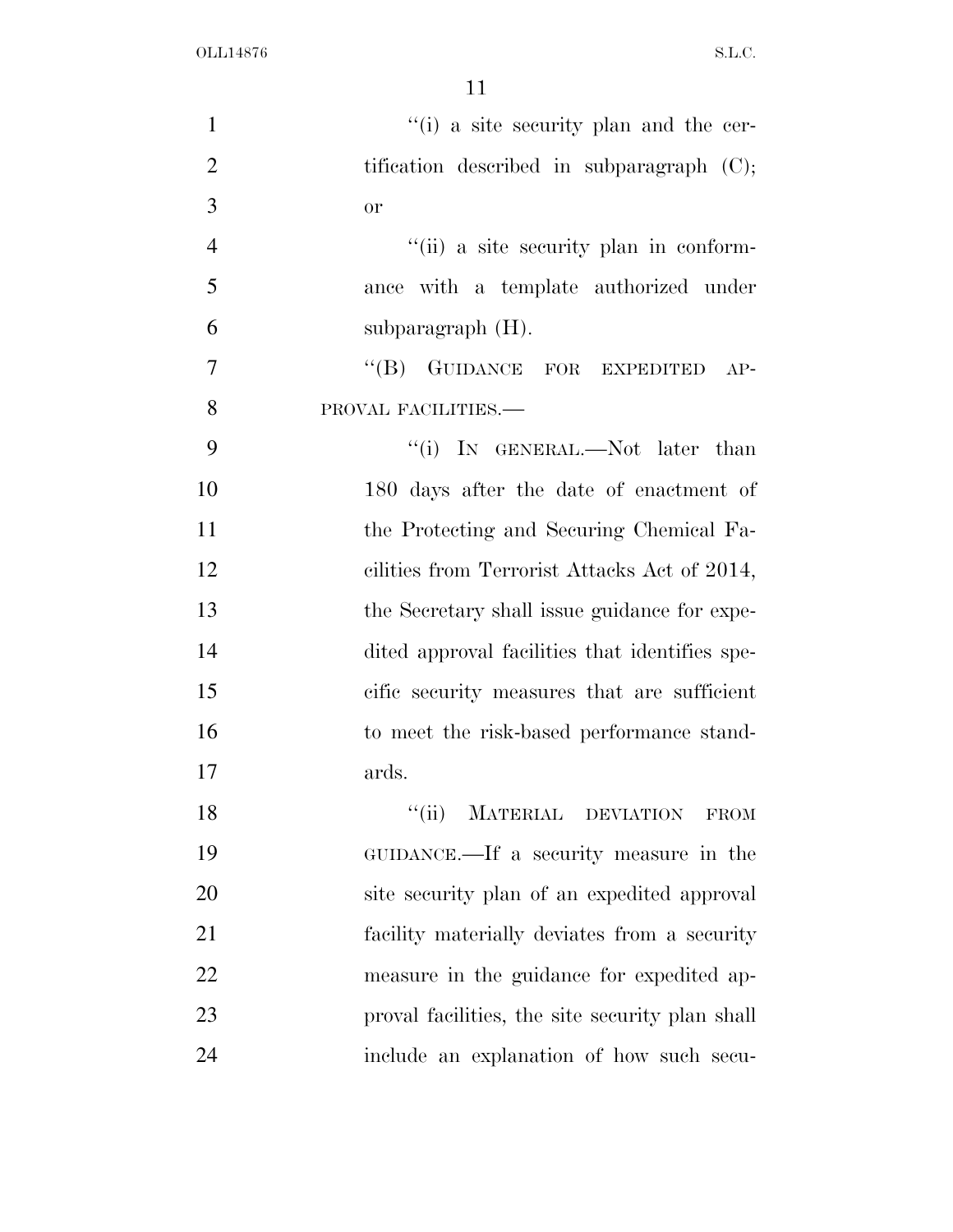| $\mathbf{1}$   | rity measure meets the risk-based perform-        |
|----------------|---------------------------------------------------|
| $\overline{2}$ | ance standards.                                   |
| 3              | "(iii) APPLICABILITY OF OTHER LAWS                |
| $\overline{4}$ | TO DEVELOPMENT AND ISSUANCE OF INI-               |
| 5              | TIAL GUIDANCE.—During the period before           |
| 6              | the Secretary has met the deadline under          |
| 7              | clause (i), in developing and issuing, or         |
| 8              | amending, the guidance for expedited ap-          |
| 9              | proval facilities under this subparagraph         |
| 10             | and in collecting information from expe-          |
| 11             | dited approval facilities, the Secretary shall    |
| 12             | not be subject to-                                |
| 13             | $\lq (I)$ section 553 of title 5, United          |
| 14             | States Code;                                      |
| 15             | "(II) subchapter I of chapter $35$                |
| 16             | of title 44, United States Code; or               |
| 17             | "(III) section $2107(b)$ of this                  |
| 18             | title.                                            |
| 19             | "(C) CERTIFICATION.—The owner or oper-            |
| 20             | ator of an expedited approval facility shall sub- |
| 21             | mit to the Secretary a certification, signed      |
| 22             | under penalty of perjury, that—                   |
| 23             | "(i) the owner or operator is familiar            |
| 24             | with the requirements of this title and part      |
| 25             | 27 of title 6, Code of Federal Regulations,       |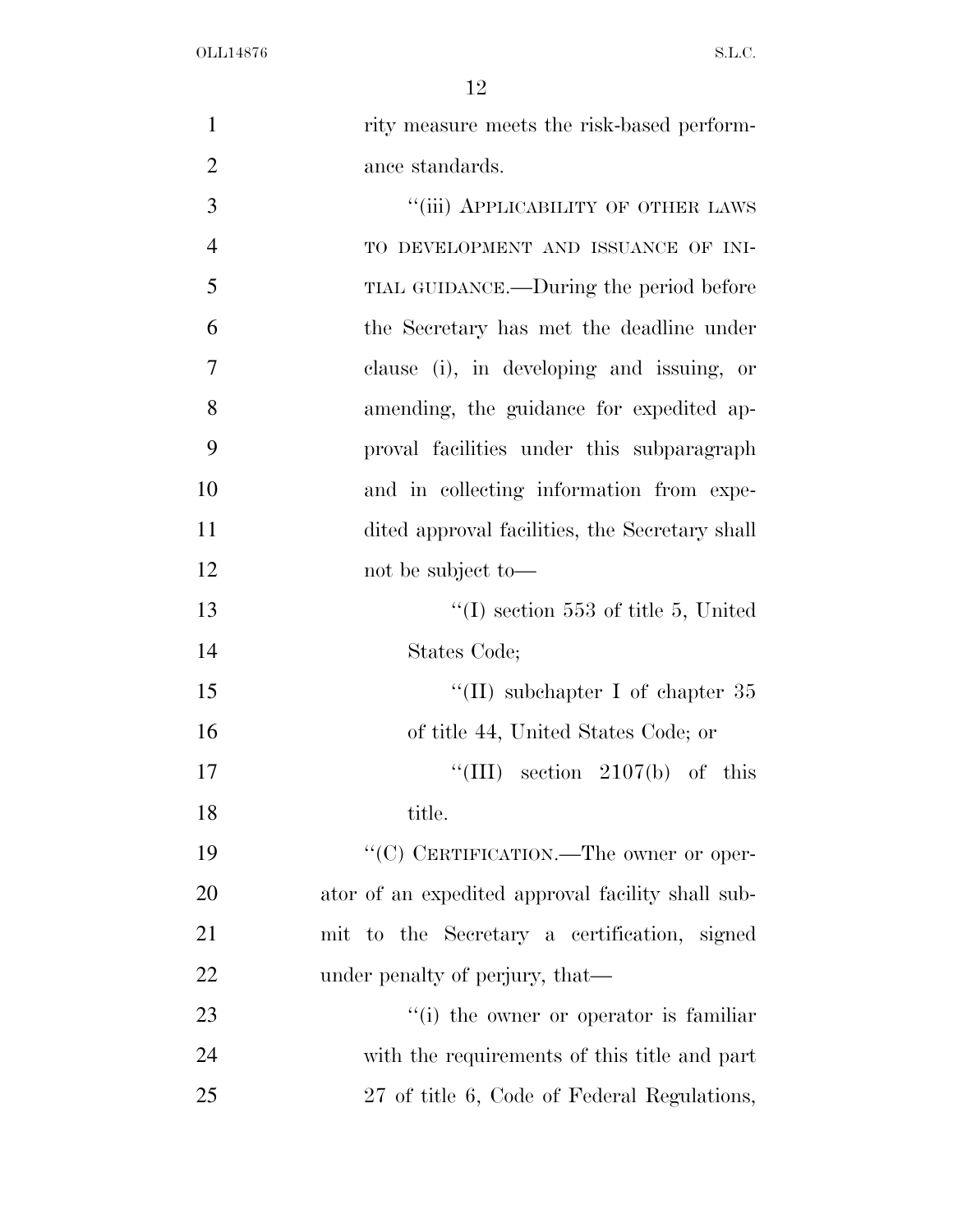| $\mathbf{1}$   | or any successor thereto, and the site secu-  |
|----------------|-----------------------------------------------|
| $\overline{2}$ | rity plan being submitted;                    |
| 3              | "(ii) the site security plan includes the     |
| $\overline{4}$ | security measures required by subsection      |
| 5              | (b);                                          |
| 6              | $\lq\lq(iii)(I)$ the security measures in the |
| $\tau$         | site security plan do not materially deviate  |
| 8              | from the guidance for expedited approval      |
| 9              | facilities except where indicated in the site |
| 10             | security plan;                                |
| 11             | "(II) any deviations from the guid-           |
| 12             | ance for expedited approval facilities in the |
| 13             | site security plan meet the risk-based per-   |
| 14             | formance standards for the tier to which      |
| 15             | the facility is assigned; and                 |
| 16             | "(III) the owner or operator has pro-         |
| 17             | vided an explanation of how the site secu-    |
| 18             | rity plan meets the risk-based performance    |
| 19             | standards for any material deviation;         |
| 20             | "(iv) the owner or operator has vis-          |
| 21             | ited, examined, documented, and verified      |
| 22             | that the expedited approval facility meets    |
| 23             | the criteria set forth in the site security   |
| 24             | plan;                                         |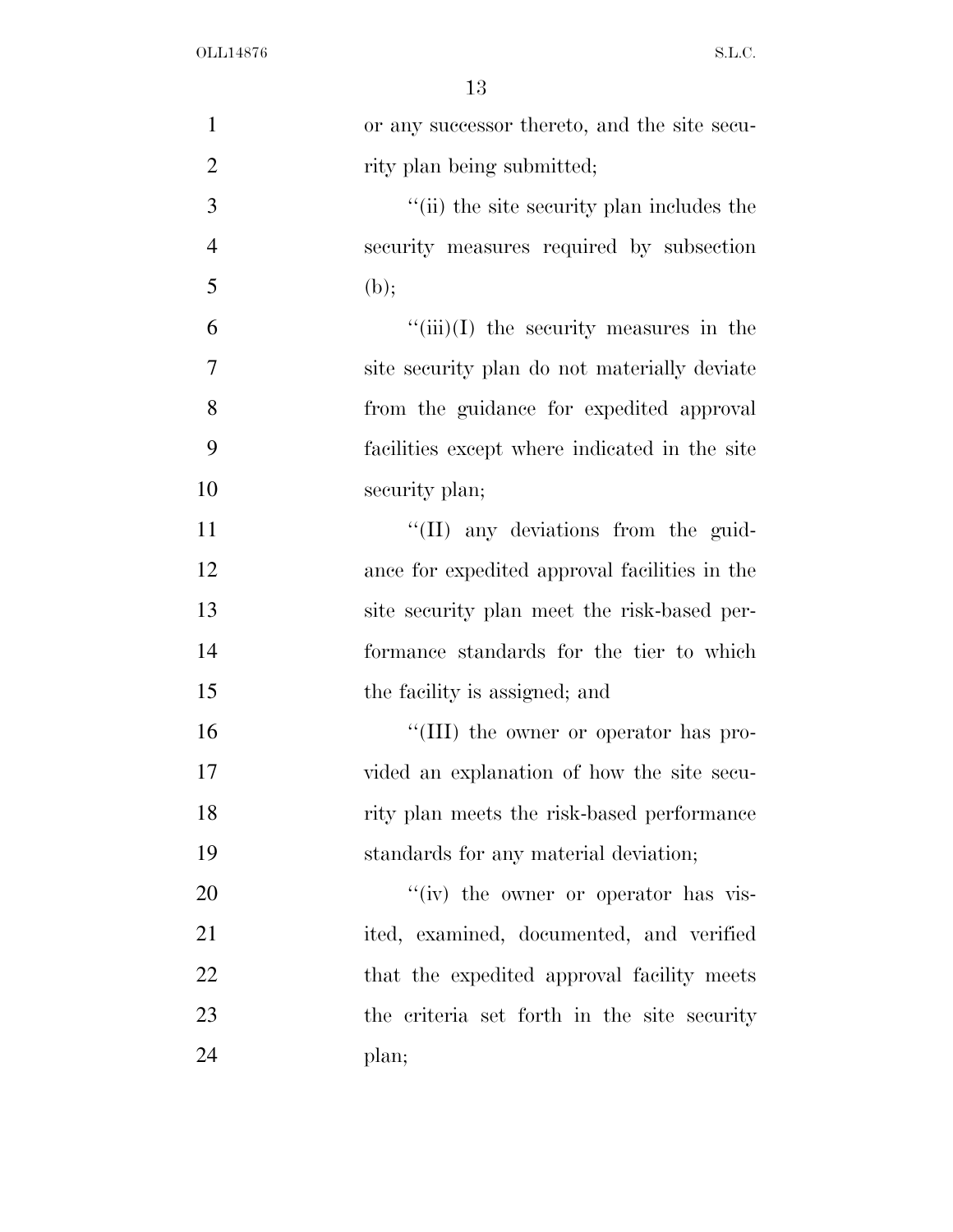| $\mathbf{1}$   | "(v) the expedited approval facility          |
|----------------|-----------------------------------------------|
| $\mathbf{2}$   | has implemented all of the required per-      |
| $\mathfrak{Z}$ | formance measures outlined in the site se-    |
| $\overline{4}$ | curity plan or set out planned measures       |
| 5              | that will be implemented within a reason-     |
| 6              | able time period stated in the site security  |
| $\tau$         | plan;                                         |
| 8              | "(vi) each individual responsible for         |
| 9              | implementing the site security plan has       |
| 10             | been made aware of the requirements rel-      |
| 11             | evant to the individual's responsibility con- |
| 12             | tained in the site security plan and has      |
| 13             | demonstrated competency to carry out          |
| 14             | those requirements;                           |
| 15             | "(vii) the owner or operator has com-         |
| 16             | mitted, or, in the case of planned measures   |
| 17             | will commit, the necessary resources to       |
| 18             | fully implement the site security plan; and   |
| 19             | "(viii) the planned measures include          |
| 20             | adequate procedure for addressing<br>an       |
| 21             | events beyond the control of the owner or     |
| 22             | operator in implementing any planned          |
| 23             | measures.                                     |
| 24             | $\lq\lq$ (D) DEADLINE.—                       |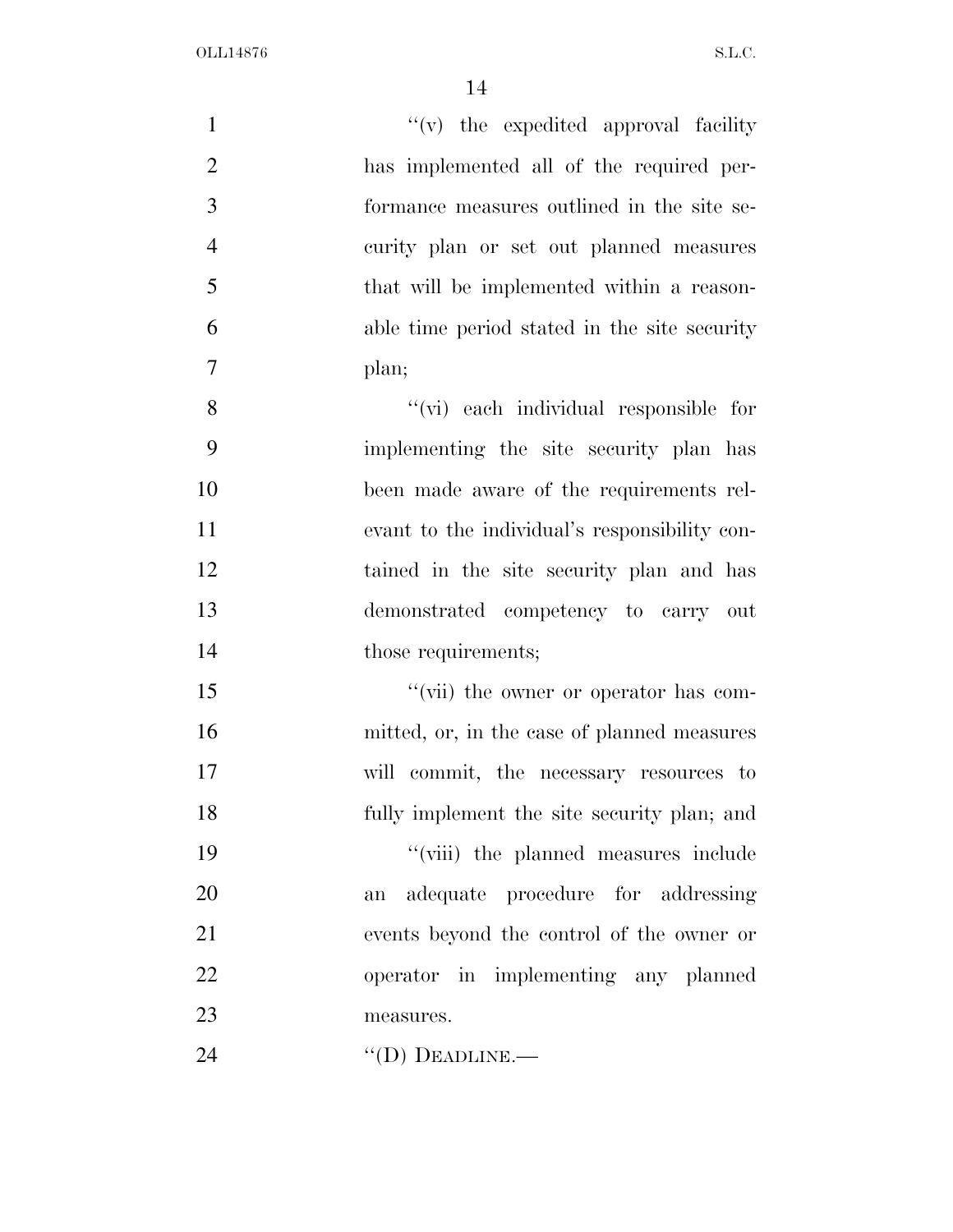| $\mathbf{1}$   | "(i) IN GENERAL.—Not later than                |
|----------------|------------------------------------------------|
| $\overline{2}$ | 120 days after the date described in clause    |
| 3              | (ii), the owner or operator of an expedited    |
| $\overline{4}$ | approval facility shall submit to the Sec-     |
| 5              | retary the site security plan and the certifi- |
| 6              | cation described in subparagraph (C).          |
| 7              | "(ii) DATE.—The date described in              |
| 8              | this clause is—                                |
| 9              | $\lq\lq$ (I) for an expedited approval fa-     |
| 10             | cility that was assigned to tier 3 or 4        |
| 11             | under existing CFATS regulations be-           |
| 12             | fore the date of enactment of the Pro-         |
| 13             | tecting and Securing Chemical Facili-          |
| 14             | ties from Terrorist Attacks Act of             |
| 15             | $2014$ , the date that is $210$ days after     |
| 16             | the date of enactment of that Act;             |
| 17             | and                                            |
| 18             | "(II) for any expedited approval               |
| 19             | facility not described in subclause (I),       |
| 20             | the later of-                                  |
| 21             | "(aa) the date on which the                    |
| 22             | expedited approval facility is as-             |
| 23             | signed to tier 3 or 4 under sub-               |
| 24             | section (e) $(2)(A)$ ; or                      |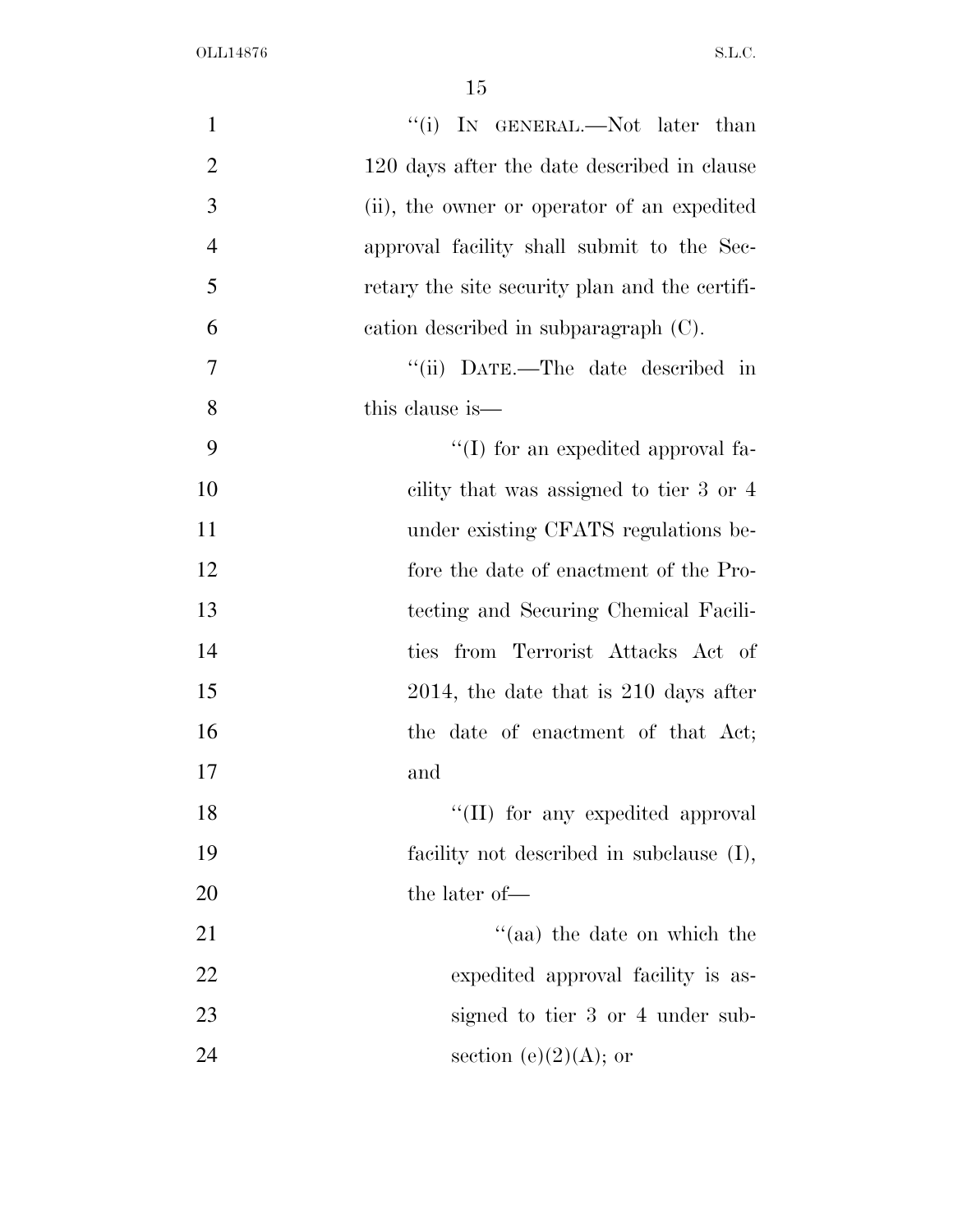| $\mathbf{1}$   | "(bb) the date that is $210$                      |
|----------------|---------------------------------------------------|
| $\overline{2}$ | days after the date of enactment                  |
| 3              | of the Protecting and Securing                    |
| $\overline{4}$ | Chemical Facilities from Ter-                     |
| 5              | rorist Attacks Act of 2014.                       |
| 6              | "(iii) NOTICE.—An owner or operator               |
| $\overline{7}$ | of an expedited approval facility shall no-       |
| 8              | tify the Secretary of the intent of the           |
| 9              | owner or operator to certify the site secu-       |
| 10             | rity plan for the expedited approval facility     |
| 11             | not later than 30 days before the date on         |
| 12             | which the owner or operator submits the           |
| 13             | site security plan and certification de-          |
| 14             | scribed in subparagraph $(C)$ .                   |
| 15             | $\lq\lq(E)$ COMPLIANCE.—                          |
| 16             | "(i) IN GENERAL.—For an expedited                 |
| 17             | approval facility submitting a site security      |
| 18             | plan and certification in accordance with         |
| 19             | subparagraphs $(A)$ , $(B)$ , $(C)$ , and $(D)$ — |
| 20             | $\lq$ (I) the expedited approval facil-           |
| 21             | ity shall comply with all of the re-              |
| 22             | quirements of its site security plan;             |
| 23             | and                                               |
| 24             | $\lq\lq$ (II) the Secretary—                      |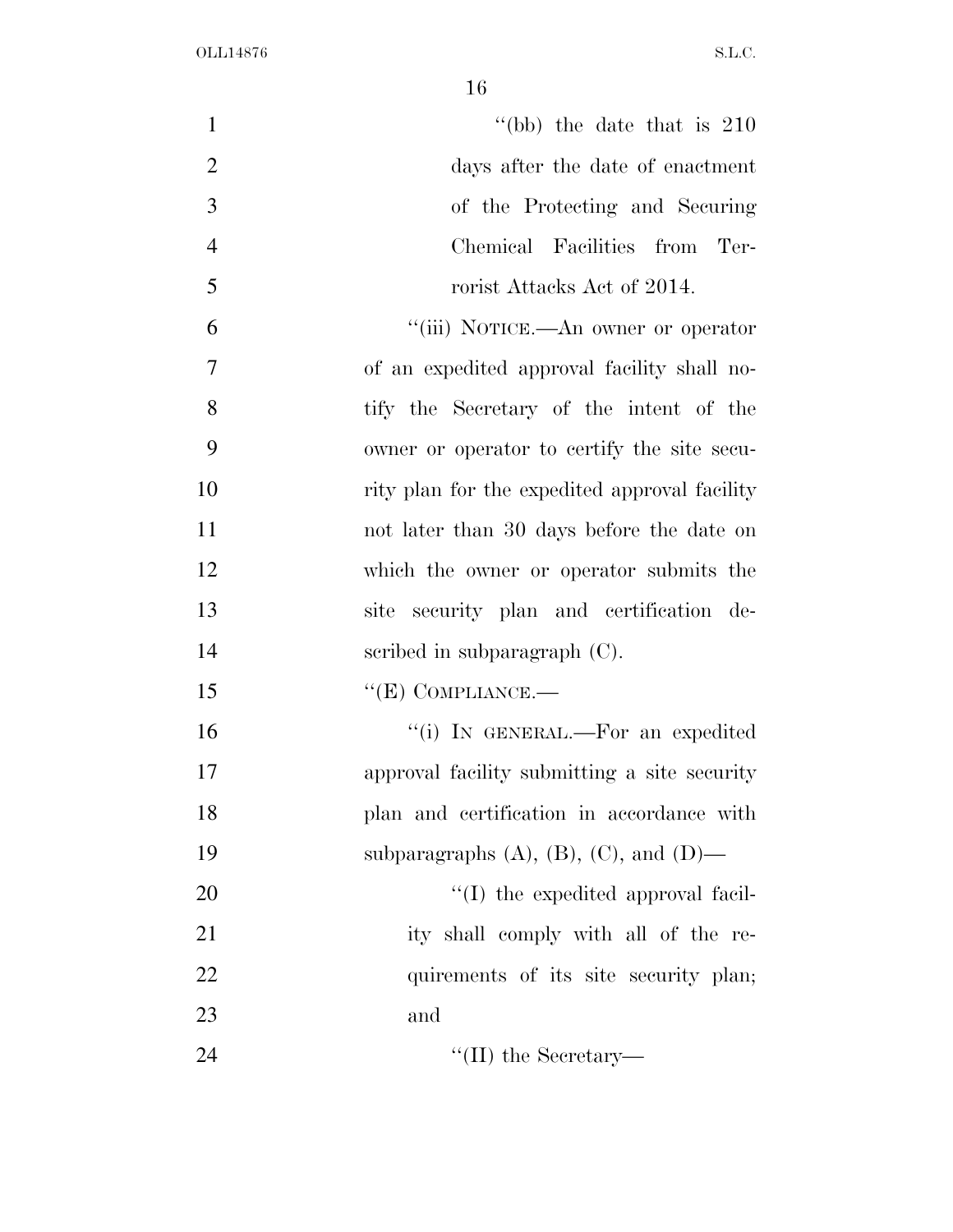| $\mathbf{1}$   | "(aa) except as provided in                       |
|----------------|---------------------------------------------------|
| $\overline{2}$ | subparagraph $(G)$ , may not dis-                 |
| 3              | approve the site security plan;                   |
| $\overline{4}$ | and                                               |
| 5              | "(bb) may audit and inspect                       |
| 6              | the expedited approval facility                   |
| $\overline{7}$ | under subsection (d) to verify                    |
| 8              | compliance with its site security                 |
| 9              | plan.                                             |
| 10             | "(ii) NONCOMPLIANCE.—If the Sec-                  |
| 11             | retary determines an expedited approval           |
| 12             | facility is not in compliance with the re-        |
| 13             | quirements of the site security plan or is        |
| 14             | otherwise in violation of this title, the Sec-    |
| 15             | retary may enforce compliance in accord-          |
| 16             | ance with section 2104.                           |
| 17             | AMENDMENTS TO SITE<br>$``$ (F)<br><b>SECURITY</b> |
| 18             | PLAN.-                                            |
| 19             | $``(i)$ REQUIREMENT.—                             |
| 20             | "(I) IN GENERAL.—If the owner                     |
| 21             | or operator of an expedited approval              |
| 22             | facility amends a site security plan              |
| 23             | submitted under subparagraph (A),                 |
| 24             | the owner or operator shall submit the            |
| 25             | amended site security plan and a cer-             |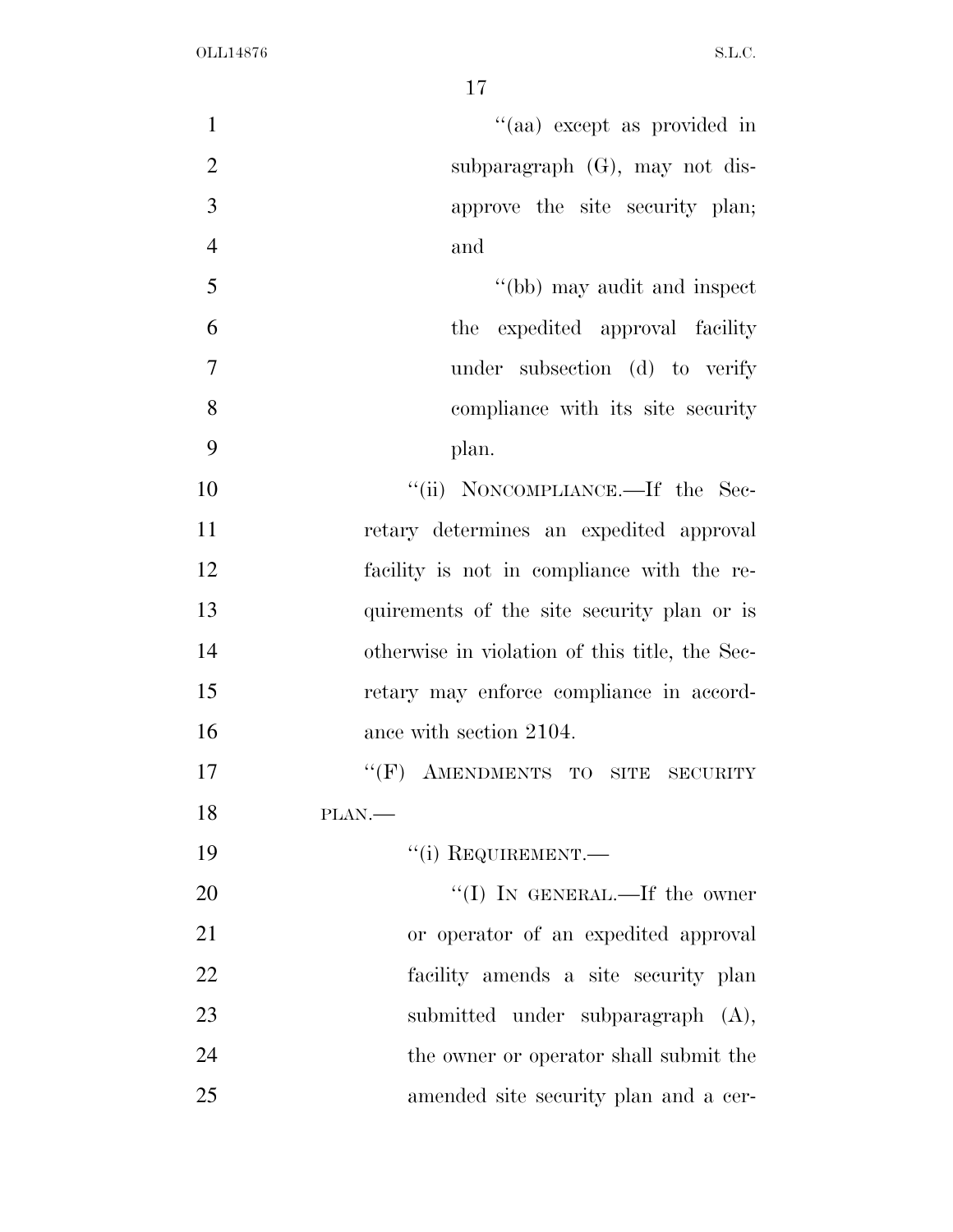| $\mathbf{1}$   | tification relating to the amended site     |
|----------------|---------------------------------------------|
| $\overline{2}$ | security plan that contains the infor-      |
| 3              | mation described in subparagraph            |
| $\overline{4}$ | (C).                                        |
| 5              | "(II) TECHNICAL AMEND-                      |
| 6              | MENTS.—For purposes of this clause,         |
| $\overline{7}$ | an amendment to a site security plan        |
| 8              | includes any technical amendment to         |
| 9              | the site security plan.                     |
| 10             | "(ii) AMENDMENT REQUIRED.—The               |
| 11             | owner or operator of an expedited approval  |
| 12             | facility shall amend the site security plan |
| 13             | $if$ —                                      |
| 14             | $\lq\lq$ (I) there is a change in the de-   |
| 15             | sign, construction, operation, or main-     |
| 16             | tenance of the expedited approval fa-       |
| 17             | cility that affects the site security       |
| 18             | plan;                                       |
| 19             | $\lq\lq$ (II) the Secretary requires addi-  |
| 20             | tional security measures or suspends a      |
| 21             | certification and recommends<br>addi-       |
| 22             | tional security measures under sub-         |
| 23             | paragraph $(G)$ ; or                        |
| 24             | "(III) the owner or operator re-            |
| 25             | ceives notice from the Secretary of a       |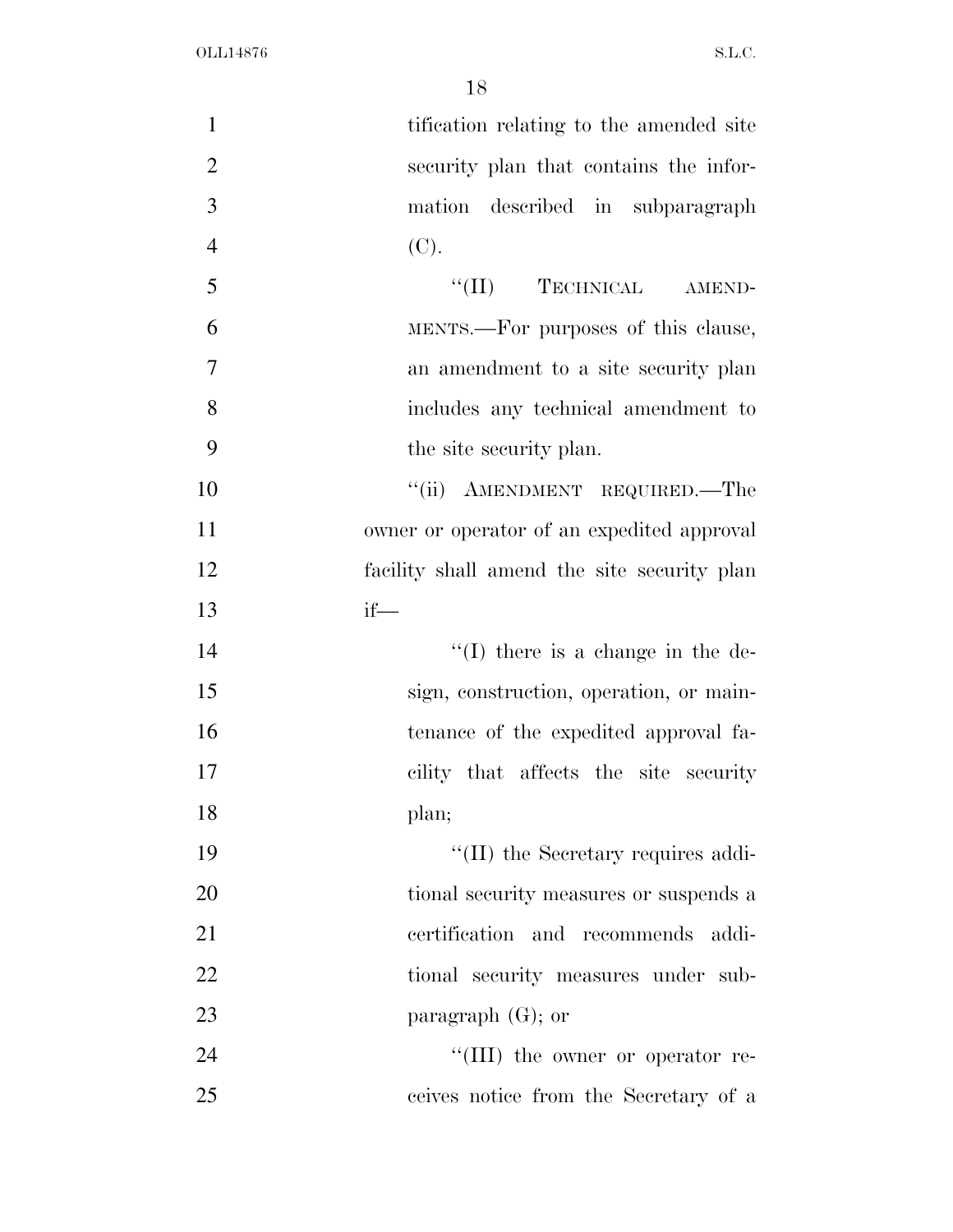| $\mathbf{1}$   | change in tiering under subsection            |
|----------------|-----------------------------------------------|
| $\overline{2}$ | (e)(3).                                       |
| 3              | "(iii) DEADLINE.—An amended site              |
| $\overline{4}$ | security plan and certification shall be sub- |
| 5              | mitted under clause (i)—                      |
| 6              | $\lq\lq$ (I) in the case of a change in       |
| 7              | design, construction, operation, or           |
| 8              | maintenance of the expedited approval         |
| 9              | facility that affects the security plan,      |
| 10             | not later than 120 days after the date        |
| 11             | on which the change in design, con-           |
| 12             | struction, operation, or maintenance          |
| 13             | occurred;                                     |
| 14             | $\lq\lq$ (II) in the case of the Secretary    |
| 15             | requiring additional security measures        |
| 16             | or suspending a certification and rec-        |
| 17             | ommending additional security meas-           |
| 18             | ures under subparagraph (G), not              |
| 19             | later than 120 days after the date on         |
| 20             | which the owner or operator receives          |
| 21             | notice of the requirement for addi-           |
| 22             | tional security measures or suspension        |
| 23             | of the certification and recommenda-          |
| 24             | tion of additional security measures;         |
| 25             | and                                           |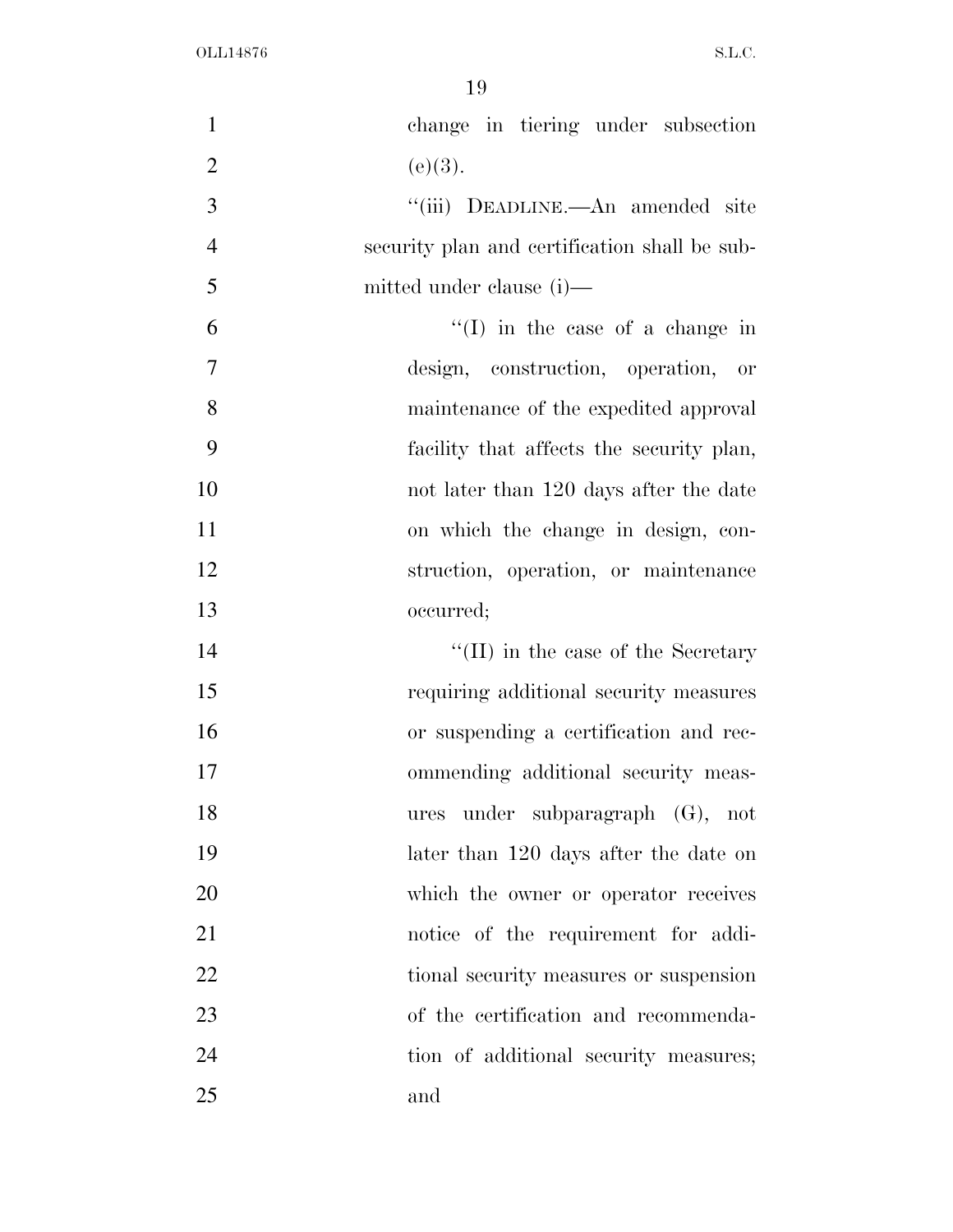| $\mathbf{1}$   | "(III) in the case of a change in            |
|----------------|----------------------------------------------|
| $\overline{2}$ | tiering, not later than 120 days after       |
| 3              | the date on which the owner or oper-         |
| $\overline{4}$ | ator receives notice under subsection        |
| 5              | (e)(3).                                      |
| 6              | "(G) FACIALLY DEFICIENT SITE SECURITY        |
| 7              | PLANS.                                       |
| 8              | "(i) PROHIBITION.—Notwithstanding            |
| 9              | subparagraph $(A)$ or $(E)$ , the Secretary  |
| 10             | may suspend the authority of a covered       |
| 11             | chemical facility to certify a site security |
| 12             | plan if the Secretary—                       |
| 13             | $\lq\lq$ determines the certified site       |
| 14             | security plan or an amended site secu-       |
| 15             | rity plan is facially deficient; and         |
| 16             | "(II) not later than $100$ days              |
| 17             | after the date on which the Secretary        |
| 18             | receives the site security plan and cer-     |
| 19             | tification, provides the covered chem-       |
| 20             | ical facility with written notification      |
| 21             | that the site security plan is facially      |
| 22             | deficient, including a clear explanation     |
| 23             | of each deficiency in the site security      |
| 24             | plan.                                        |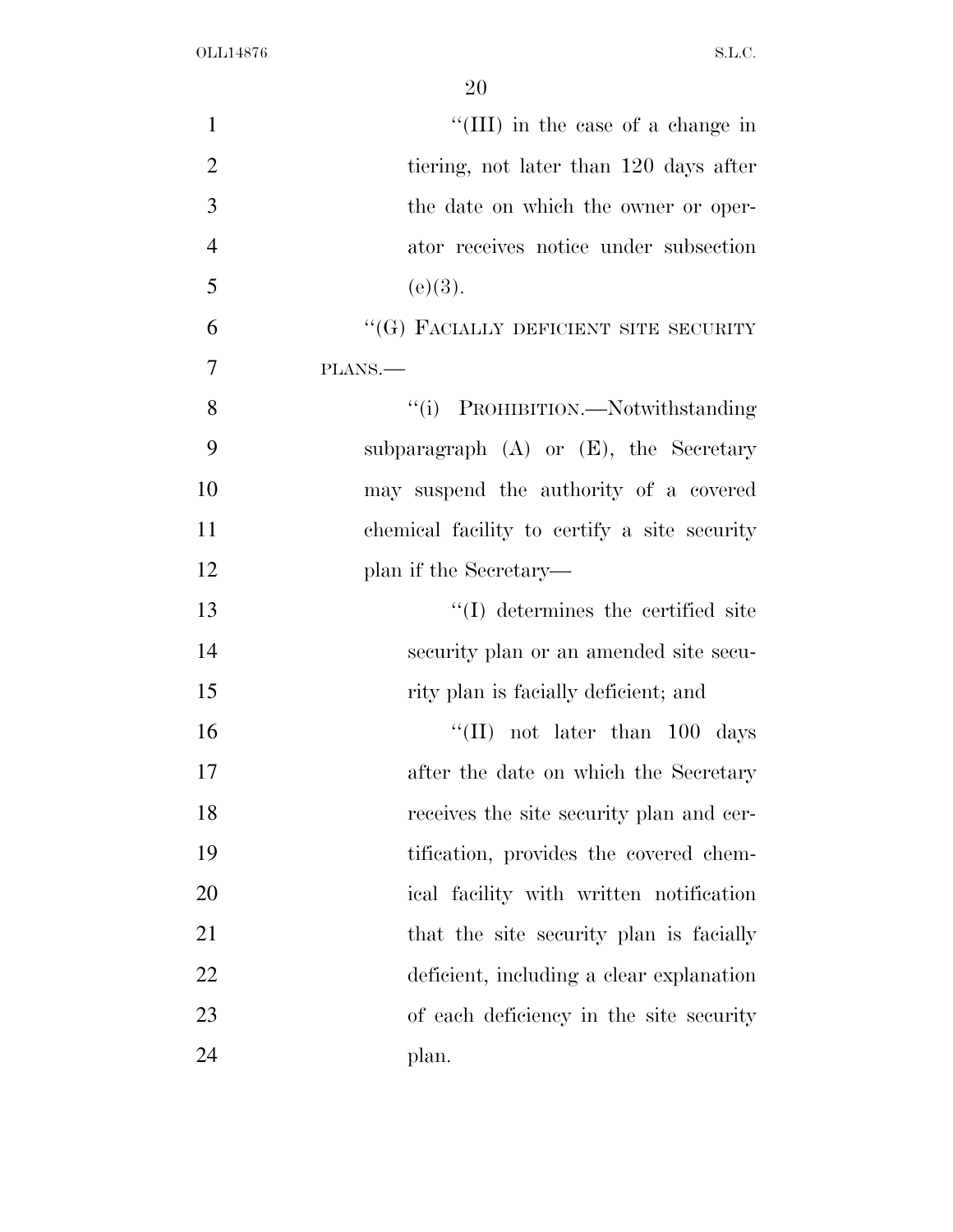| $\mathbf{1}$   | "(ii) ADDITIONAL SECURITY MEAS-            |
|----------------|--------------------------------------------|
| $\overline{2}$ | URES.-                                     |
| 3              | "(I) IN GENERAL.—If, during or             |
| $\overline{4}$ | after a compliance inspection of an ex-    |
| 5              | pedited approval facility, the Sec-        |
| 6              | retary determines that planned or im-      |
| 7              | plemented security measures in the         |
| 8              | site security plan of the facility are in- |
| 9              | sufficient to meet the risk-based per-     |
| 10             | formance standards based on mis-           |
| 11             | representation, omission, or an inad-      |
| 12             | equate description of the site, the Sec-   |
| 13             | retary may—                                |
| 14             | "(aa) require additional se-               |
| 15             | curity measures; or                        |
| 16             | $``(bb)$ suspend the certifi-              |
| 17             | cation of the facility.                    |
| 18             | "(II) RECOMMENDATION OF AD-                |
| 19             | SECURITY MEASURES.—If<br><b>DITIONAL</b>   |
| 20             | the Secretary suspends the certifi-        |
| 21             | cation of an expedited approval facil-     |
| 22             | ity under subclause (I), the Secretary     |
| 23             | shall-                                     |
| 24             | "(aa) recommend specific                   |
| 25             | additional<br>security<br>measures         |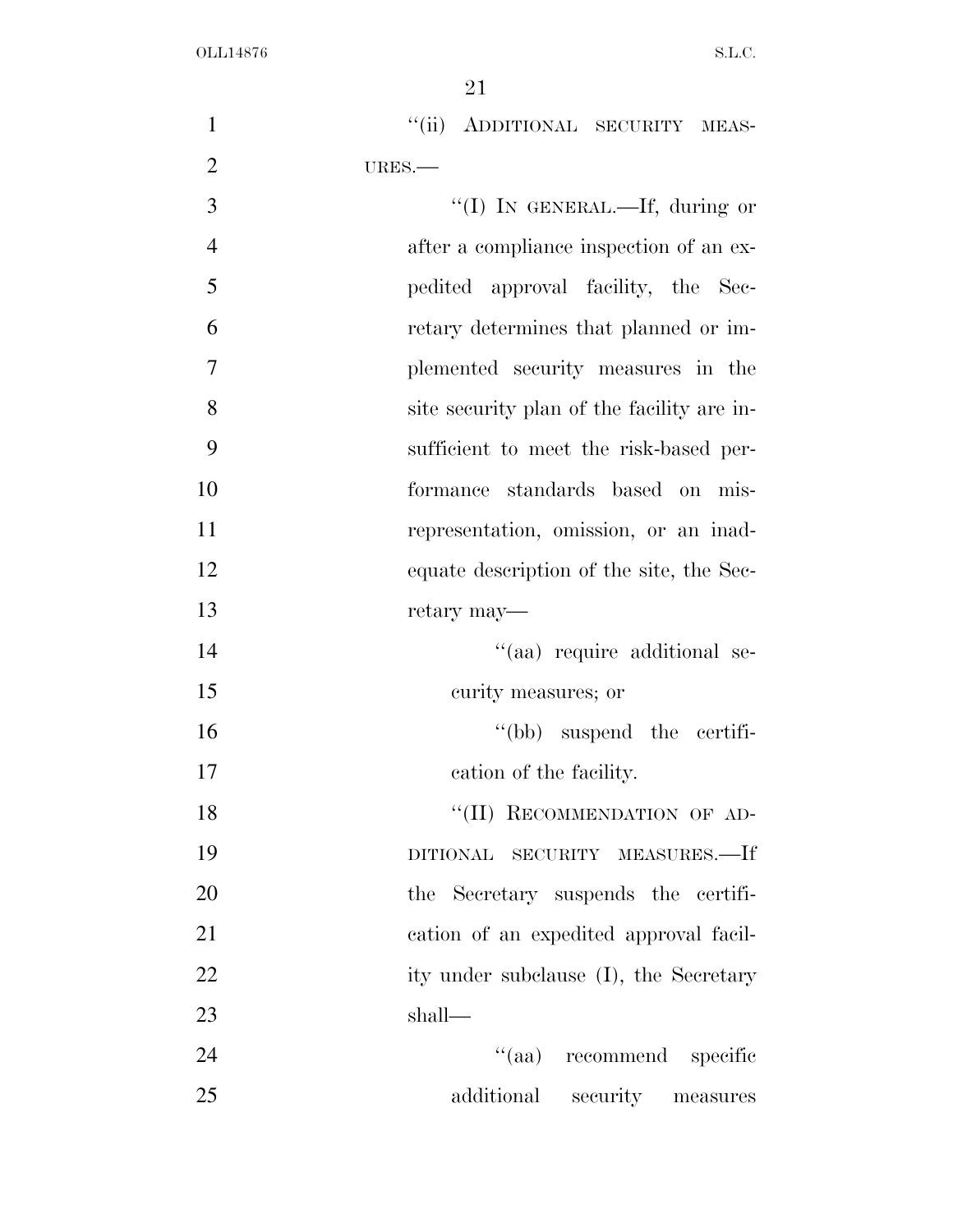| that, if made part of the site se-      |  |
|-----------------------------------------|--|
| curity plan by the facility, would      |  |
| enable the Secretary to approve         |  |
| the site security plan; and             |  |
| "(bb) provide the facility an           |  |
| opportunity to submit a new or          |  |
| modified site security plan and         |  |
| certification under subparagraph        |  |
| (A).                                    |  |
| "(III) SUBMISSION; REVIEW.—If           |  |
| an expedited approval facility deter-   |  |
| mines to submit a new or modified       |  |
| site security plan and certification as |  |
| authorized under subclause $(II)(bb)$ — |  |
| "(aa) not later than 90 days            |  |
| after the date on which the facil-      |  |
| receives recommendations<br>ity         |  |
| under subclause $(II)(aa)$ , the fa-    |  |
| cility shall submit the new or          |  |
| modified plan and certification;        |  |
| and                                     |  |
| "(bb) not later than $45 \text{ days}$  |  |
| after the date on which the Sec-        |  |
| retary receives the new or modi-        |  |
| fied plan under item (aa), the          |  |
|                                         |  |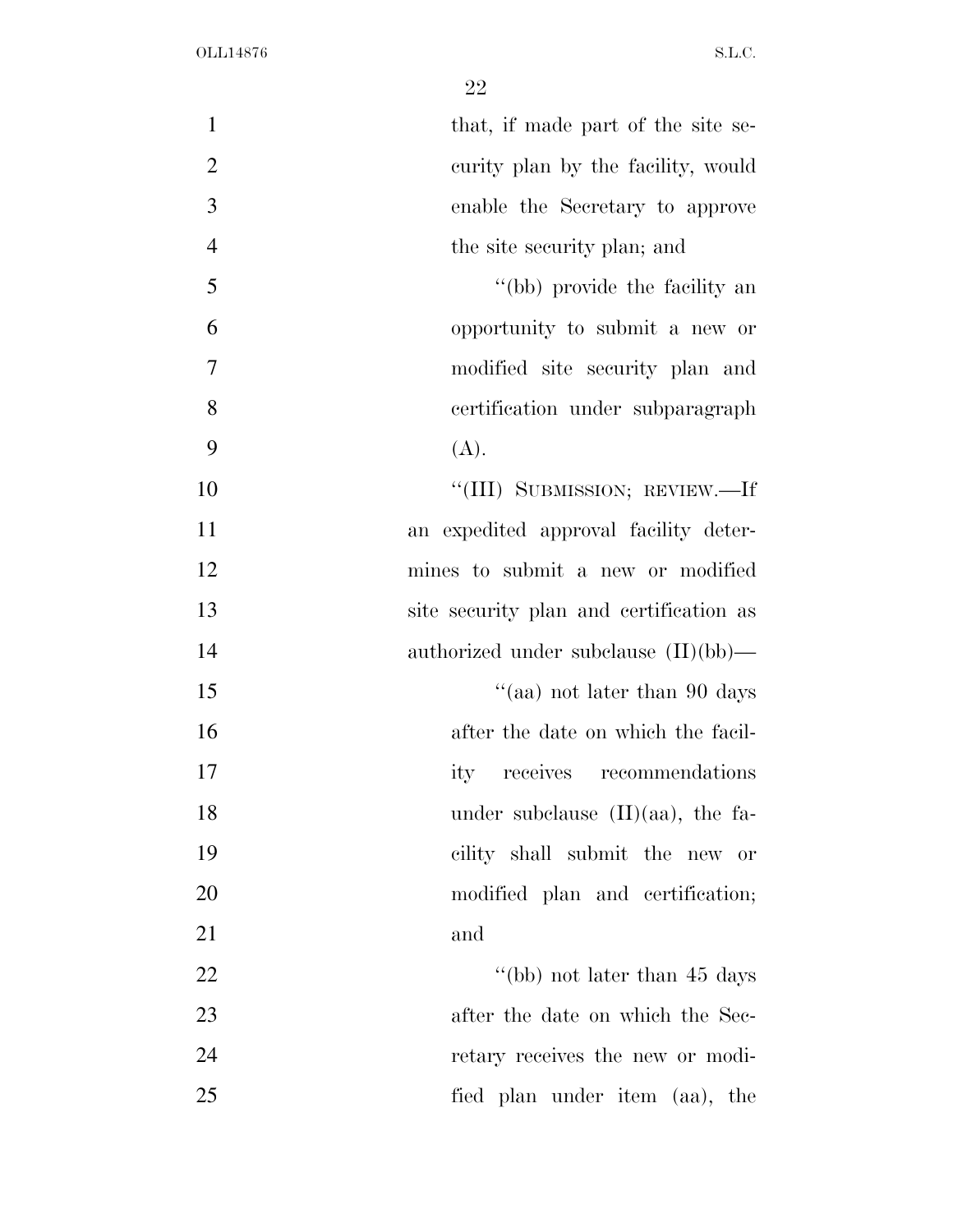| $\mathbf{1}$   | Secretary shall review the plan       |
|----------------|---------------------------------------|
| $\overline{2}$ | and determine whether the plan        |
| 3              | is facially deficient.                |
| $\overline{4}$ | "(IV) DETERMINATION NOT TO            |
| 5              | <b>INCLUDE</b><br>ADDITIONAL SECURITY |
| 6              | MEASURES.-                            |
| 7              | "(aa) REVOCATION OF CER-              |
| 8              | TIFICATION.—If an expedited ap-       |
| 9              | proval facility does not agree to     |
| 10             | include in its site security plan     |
| 11             | specific additional security meas-    |
| 12             | ures recommended by the Sec-          |
| 13             | retary under subclause (II)(aa),      |
| 14             | or does not submit a new or           |
| 15             | modified site security plan in ac-    |
| 16             | cordance with subclause (III), the    |
| 17             | Secretary may revoke the certifi-     |
| 18             | cation of the facility by issuing     |
| 19             | under<br>order<br>section<br>an       |
| 20             | $2104(a)(1)(B)$ .                     |
| 21             | "(bb) EFFECT OF REVOCA-               |
| 22             | TION.—If the Secretary revokes        |
| 23             | the certification of an expedited     |
| 24             | approval facility under item (aa)     |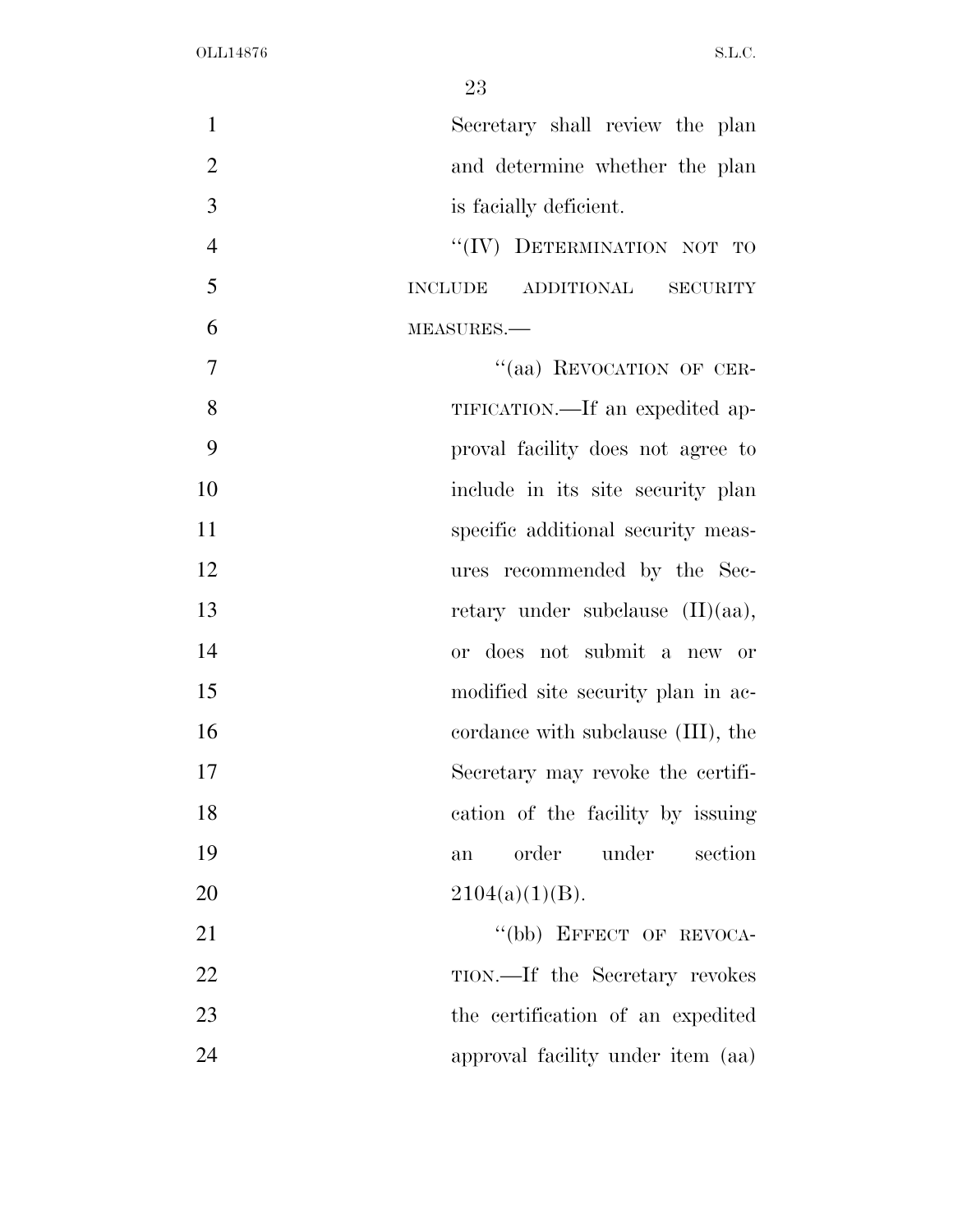| $\mathbf{1}$   | by issuing an order under section         |
|----------------|-------------------------------------------|
| $\overline{2}$ | $2104(a)(1)(B)$ —                         |
| 3              | "(AA) the order shall                     |
| $\overline{4}$ | require the owner or oper-                |
| 5              | ator of the facility to submit            |
| 6              | a site security plan or alter-            |
| $\tau$         | native security program for               |
| 8              | review by the Secretary re-               |
| 9              | view under subsection $(c)(1)$ ;          |
| 10             | and                                       |
| 11             | "(BB) the facility shall                  |
| 12             | no longer be eligible to cer-             |
| 13             | tify a site security plan                 |
| 14             | under this paragraph.                     |
| 15             | $``(V)$ FACIAL DEFICIENCY.—If             |
| 16             | the Secretary determines that a new       |
| 17             | modified site security plan sub-<br>or    |
| 18             | mitted by an expedited approval facil-    |
| 19             | ity under subclause (III) is facially de- |
| 20             | ficient—                                  |
| 21             | "(aa) not later than $120$                |
| 22             | days after the date of the deter-         |
| 23             | mination, the owner or operator           |
| 24             | of the facility shall submit a site       |
| 25             | security plan or alternative secu-        |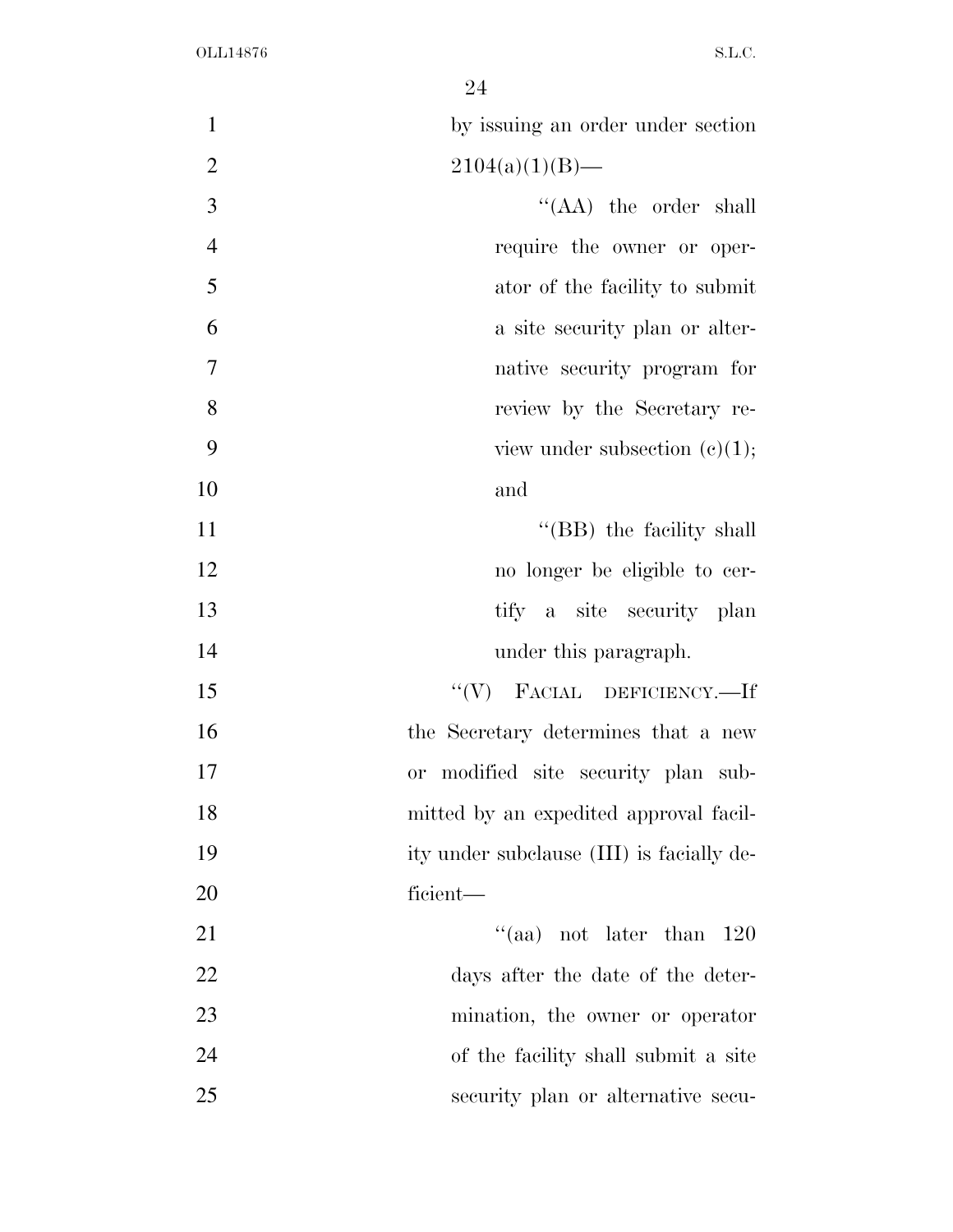| $\mathbf{1}$   | rity program for review by the                  |
|----------------|-------------------------------------------------|
| $\overline{2}$ | Secretary under subsection                      |
| 3              | $(e)(1)$ ; and                                  |
| $\overline{4}$ | "(bb) the facility shall no                     |
| 5              | longer be eligible to certify a site            |
| 6              | security plan under this para-                  |
| 7              | graph.                                          |
| 8              | $\lq\lq (H)$ TEMPLATES.—                        |
| 9              | "(i) IN GENERAL.—The Secretary                  |
| 10             | may develop prescriptive site security plan     |
| 11             | templates with specific security measures       |
| 12             | to meet the risk-based performance stand-       |
| 13             | ards under subsection $(a)(2)(C)$ for adop-     |
| 14             | tion and certification by a covered chemical    |
| 15             | facility assigned to tier 3 or 4 in lieu of de- |
| 16             | veloping and certifying its own plan.           |
| 17             | "(ii) APPLICABILITY OF OTHER LAWS               |
| 18             | TO DEVELOPMENT AND ISSUANCE OF INI-             |
| 19             | SECURITY PLAN TEMPLATES<br>TIAL<br>SITE         |
| 20             | AND RELATED GUIDANCE.—During the pe-            |
| 21             | riod before the Secretary has met the           |
| 22             | deadline under subparagraph $(B)(i)$ , in de-   |
| 23             | veloping and issuing, or amending, the site     |
| 24             | security plan templates under this sub-         |
| 25             | paragraph, in issuing guidance for imple-       |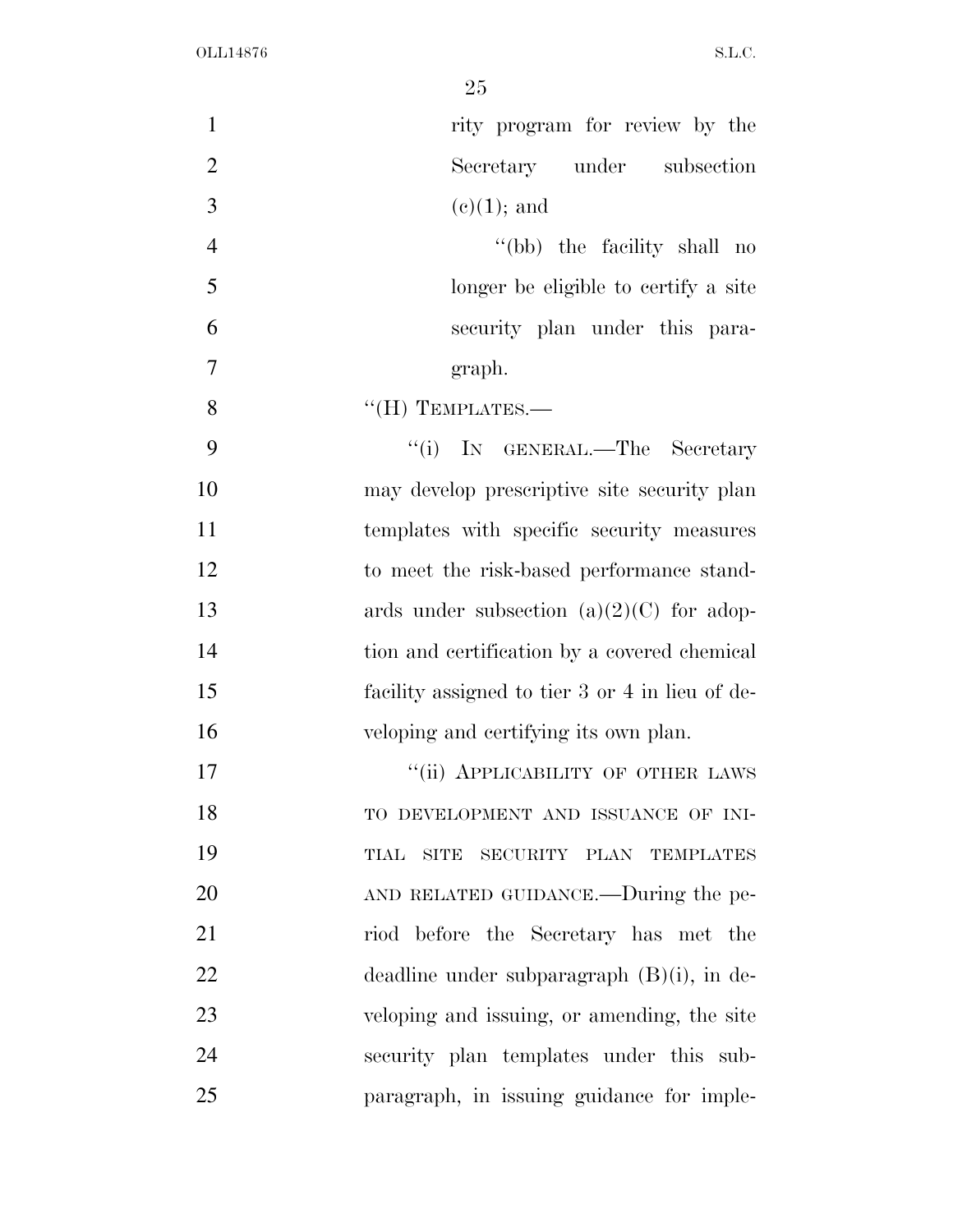| $\mathbf{1}$   | mentation of the templates, and in col-       |
|----------------|-----------------------------------------------|
| $\overline{2}$ | lecting information from expedited ap-        |
| 3              | proval facilities, the Secretary shall not be |
| $\overline{4}$ | subject to-                                   |
| 5              | $\lq (I)$ section 553 of title 5, United      |
| 6              | States Code;                                  |
| $\overline{7}$ | "(II) subchapter I of chapter $35$            |
| 8              | of title 44, United States Code; or           |
| 9              | "(III) section $2107(b)$ of this              |
| 10             | title.                                        |
| 11             | ``(iii)<br>RULE OF CONSTRUCTION.              |
| 12             | Nothing in this subparagraph shall be con-    |
| 13             | strued to prevent a covered chemical facil-   |
| 14             | ity from developing and certifying its own    |
| 15             | security plan in accordance with subpara-     |
| 16             | graph(A).                                     |
| 17             | $``(I)$ EVALUATION.—                          |
| 18             | "(i) IN GENERAL.—Not later than $18$          |
| 19             | months after the date of enactment of the     |
| 20             | Protecting and Securing Chemical Facili-      |
| 21             | ties from Terrorist Attacks Act of 2014,      |
| 22             | the Secretary shall take any appropriate      |
| 23             | action necessary for a full evaluation of the |
| 24             | expedited approval program authorized         |
| 25             | under this paragraph, including conducting    |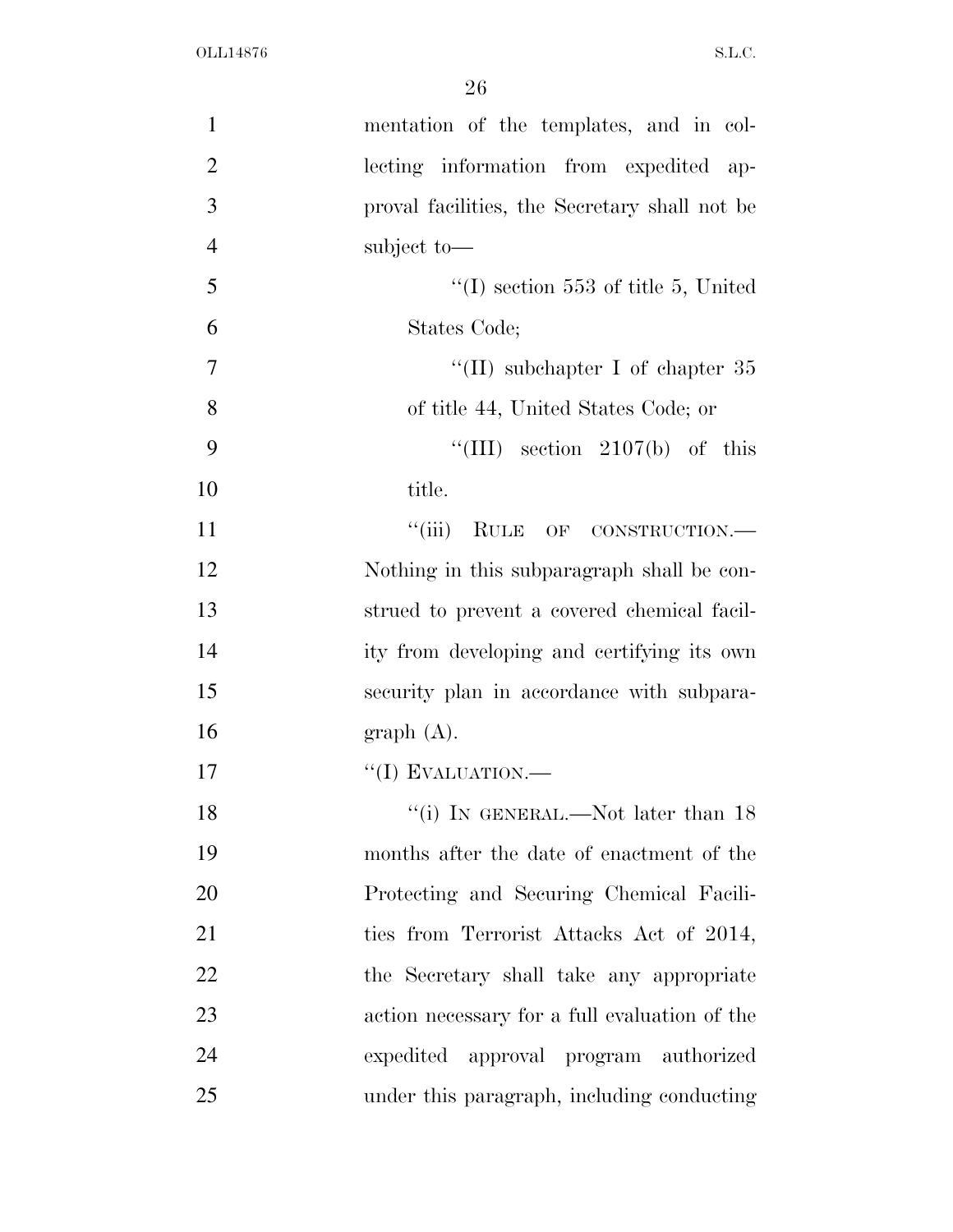| $\mathbf{1}$   | an appropriate number of inspections, as   |
|----------------|--------------------------------------------|
| $\overline{2}$ | authorized under subsection (d), of expe-  |
| 3              | dited approval facilities.                 |
| $\overline{4}$ | "(ii) REPORT.—Not later than 18            |
| 5              | months after the date of enactment of the  |
| 6              | Protecting and Securing Chemical Facili-   |
| 7              | ties from Terrorist Attacks Act of 2014,   |
| 8              | the Secretary shall submit to the Com-     |
| 9              | mittee on Homeland Security and Govern-    |
| 10             | mental Affairs of the Senate and the Com-  |
| 11             | on Homeland Security and the<br>mittee     |
| 12             | Committee on Energy and Commerce of        |
| 13             | the House of Representatives a report that |
| 14             | contains—                                  |
| 15             | $\lq\lq$ (I)(aa) the number of eligible    |
| 16             | facilities using the expedited approval    |
| 17             | program authorized under this para-        |
| 18             | graph; and                                 |
| 19             | "(bb) the number of facilities"            |
| 20             | that are eligible for the expedited ap-    |
| 21             | proval program but are using the           |
| 22             | standard process for developing and        |
| 23             | submitting a site security plan under      |
| 24             | subsection (a) $(2)(D)$ ;                  |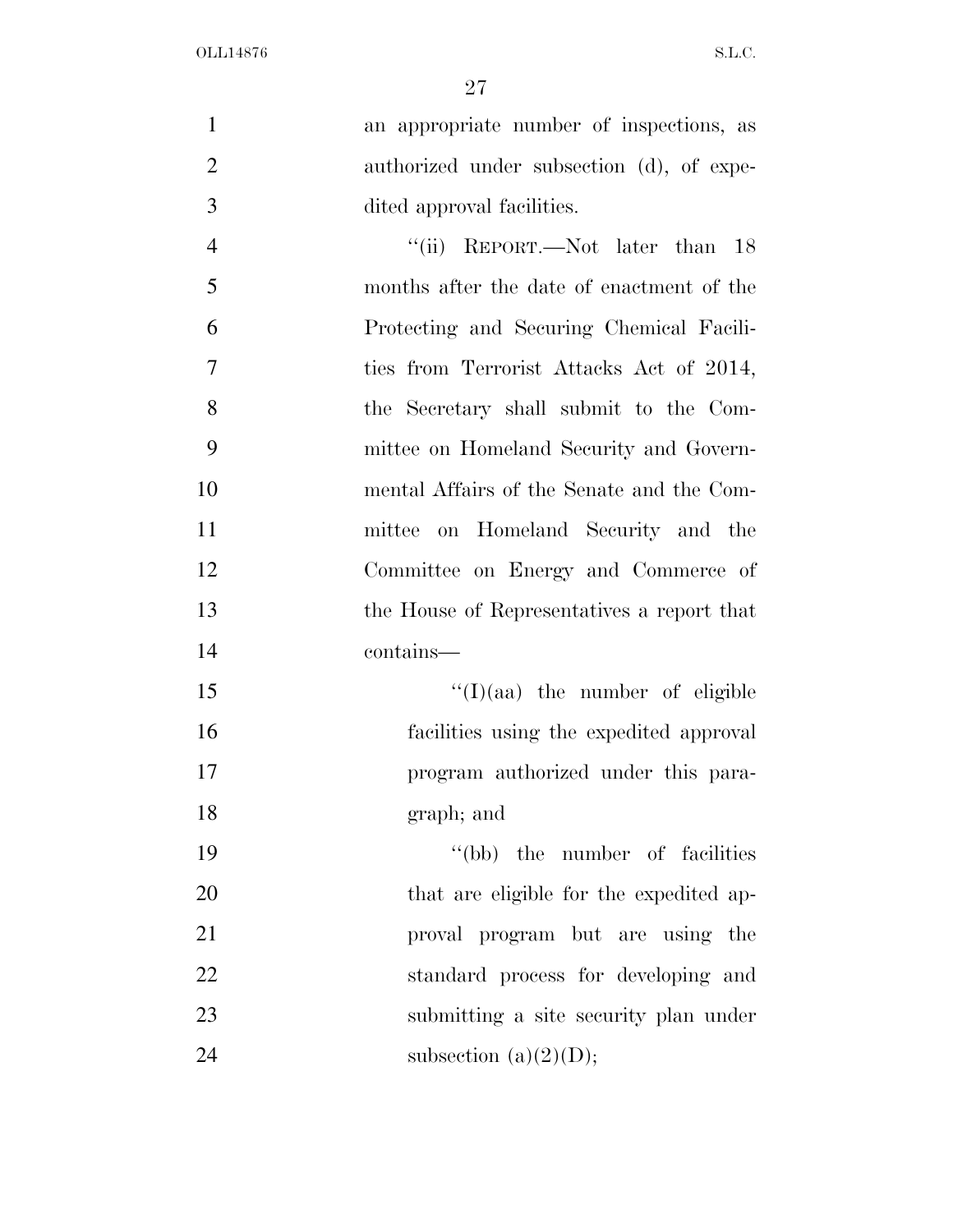| $\mathbf{1}$   | "(II) any costs and efficiencies         |
|----------------|------------------------------------------|
| $\overline{2}$ | associated with the expedited approval   |
| 3              | program;                                 |
| $\overline{4}$ | "(III) the impact of the expe-           |
| 5              | dited approval program on the back-      |
| 6              | log for site security plan approval and  |
| $\tau$         | authorization inspections;               |
| 8              | $\lq\lq$ (IV) an assessment of the abil- |
| 9              | ity of expedited approval facilities to  |
| 10             | submit facially sufficient site security |
| 11             | plans;                                   |
| 12             | $\lq\lq(V)$ an assessment of any im-     |
| 13             | pact of the expedited approval pro-      |
| 14             | gram on the security of chemical fa-     |
| 15             | cilities; and                            |
| 16             | $``(VI)$ a recommendation by the         |
| 17             | Secretary on the frequency of compli-    |
| 18             | ance inspections that may be required    |
| 19             | for expedited approval facilities.       |
| 20             | $\lq\lq$ COMPLIANCE.—                    |
| 21             | $"(1)$ AUDITS AND INSPECTIONS.—          |
| 22             | "(A) DEFINITIONS.—In this paragraph—     |
| 23             | "(i) the term 'nondepartmental'—         |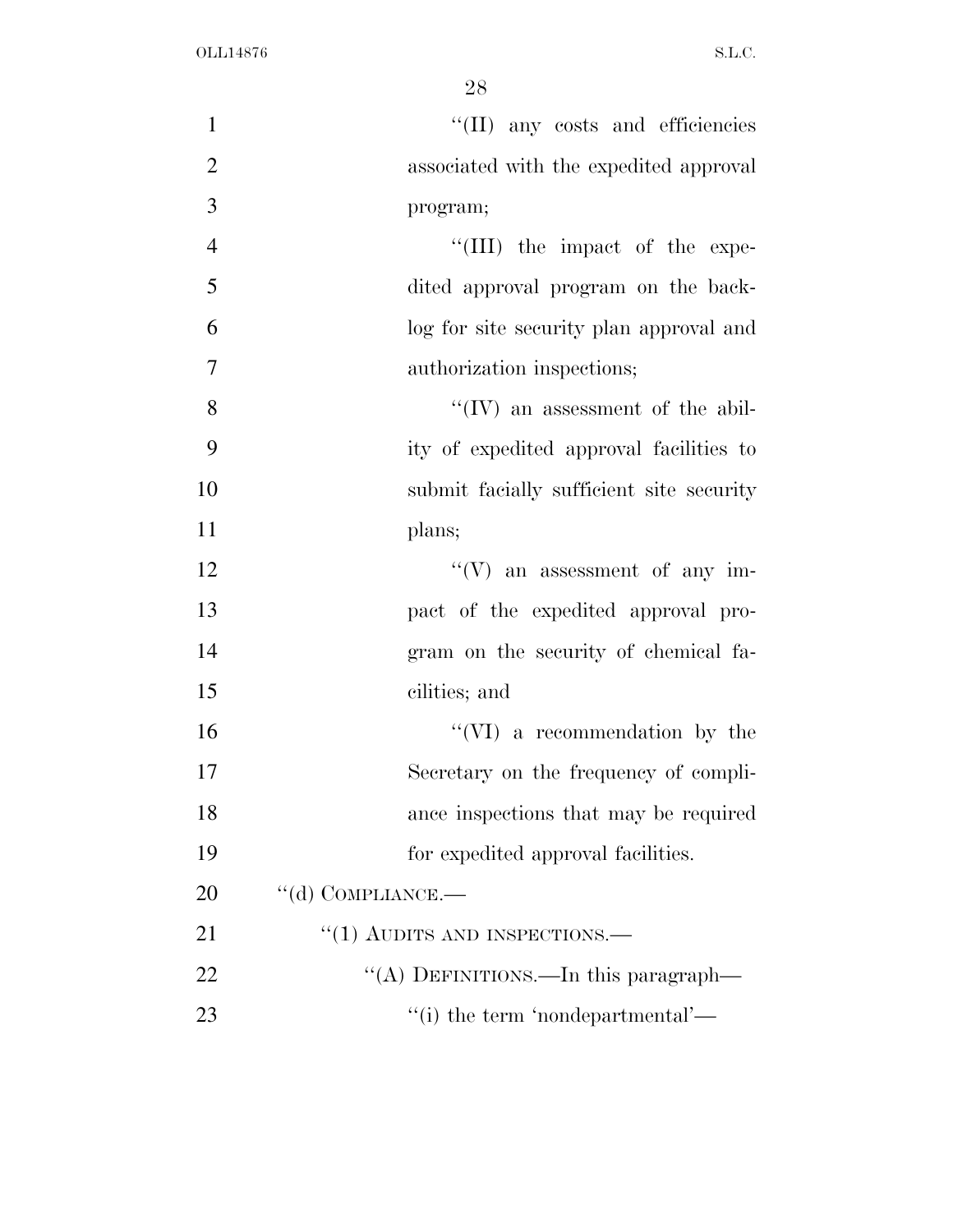| $\mathbf{1}$   | $\lq\lq$ (I) with respect to personnel,     |
|----------------|---------------------------------------------|
| $\overline{2}$ | means personnel that is not employed        |
| 3              | by the Department; and                      |
| $\overline{4}$ | "(II) with respect to an entity,            |
| 5              | means an entity that is not a compo-        |
| 6              | nent or other authority of the Depart-      |
| 7              | ment; and                                   |
| 8              | "(ii) the term 'nongovernmental'—           |
| 9              | $\lq\lq$ (I) with respect to personnel,     |
| 10             | means personnel that is not employed        |
| 11             | by the Federal Government; and              |
| 12             | $\lq\lq$ (II) with respect to an entity,    |
| 13             | means an entity that is not an agency,      |
| 14             | department, or other authority of the       |
| 15             | Federal Government.                         |
| 16             | "(B) AUTHORITY TO CONDUCT AUDITS            |
| 17             | AND INSPECTIONS.—The Secretary shall con-   |
| 18             | duct audits or inspections under this title |
| 19             | $using$ —                                   |
| 20             | "(i) employees of the Department;           |
| 21             | "(ii) nondepartmental or nongovern-         |
| 22             | mental personnel approved by the Sec-       |
| 23             | retary; or                                  |
| 24             | "(iii) a combination of individuals de-     |
| 25             | scribed in clauses (i) and (ii).            |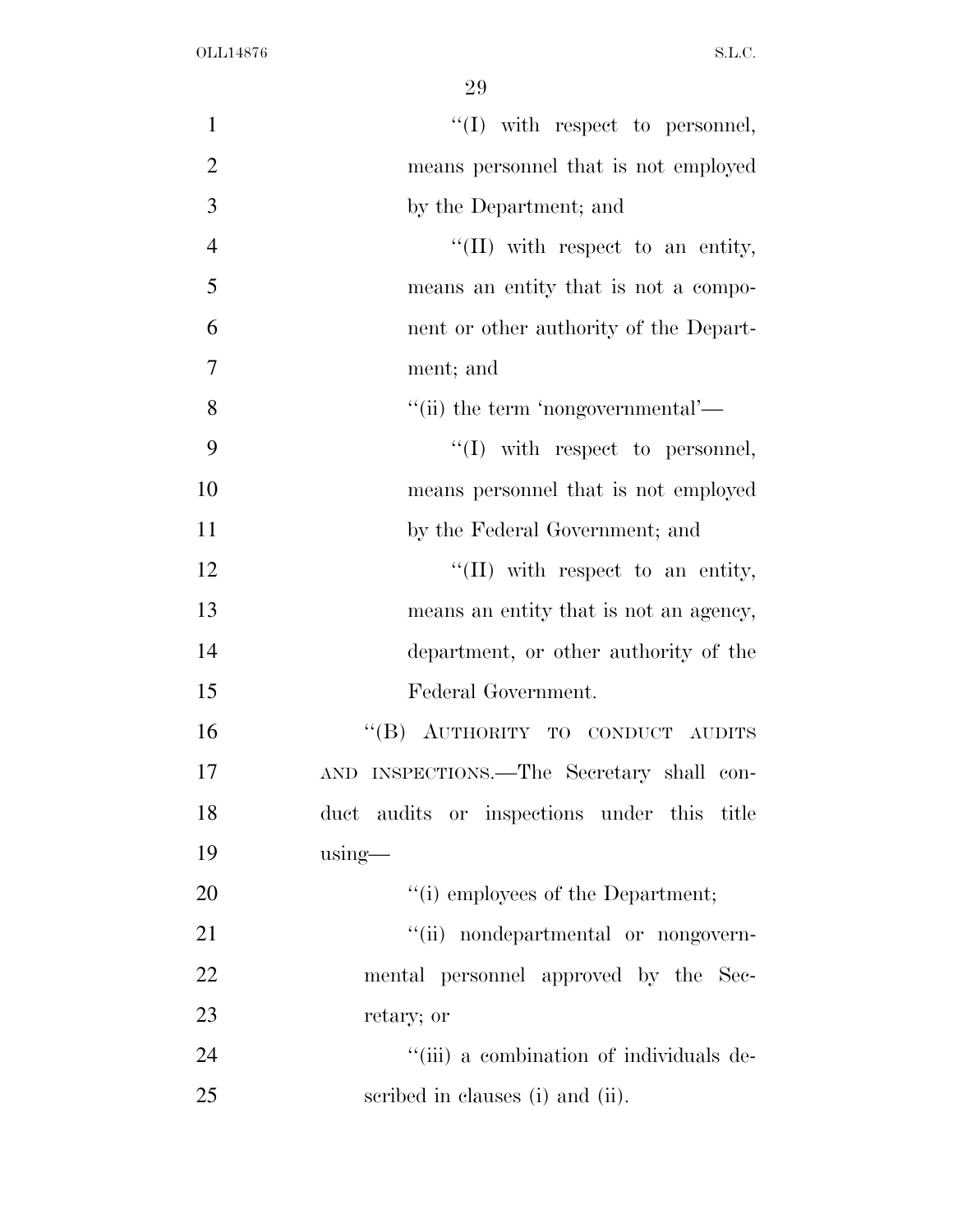1 "'(C) SUPPORT PERSONNEL.—The Sec- retary may use nongovernmental personnel to provide administrative and logistical services in support of audits and inspections under this title. 6 "(D) REPORTING STRUCTURE. 7 "(i) NONDEPARTMENTAL AND NON- GOVERNMENTAL AUDITS AND INSPEC- TIONS.—Any audit or inspection conducted by an individual employed by a nondepart- mental or nongovernmental entity shall be assigned in coordination with a regional supervisor with responsibility for super- vising inspectors within the Infrastructure Security Compliance Division of the De- partment for the region in which the audit or inspection is to be conducted. 18 "(ii) REQUIREMENT TO REPORT.— While an individual employed by a non- departmental or nongovernmental entity is 21 in the field conducting an audit or inspec-22 tion under this subsection, the individual shall report to the regional supervisor with responsibility for supervising inspectors within the Infrastructure Security Compli-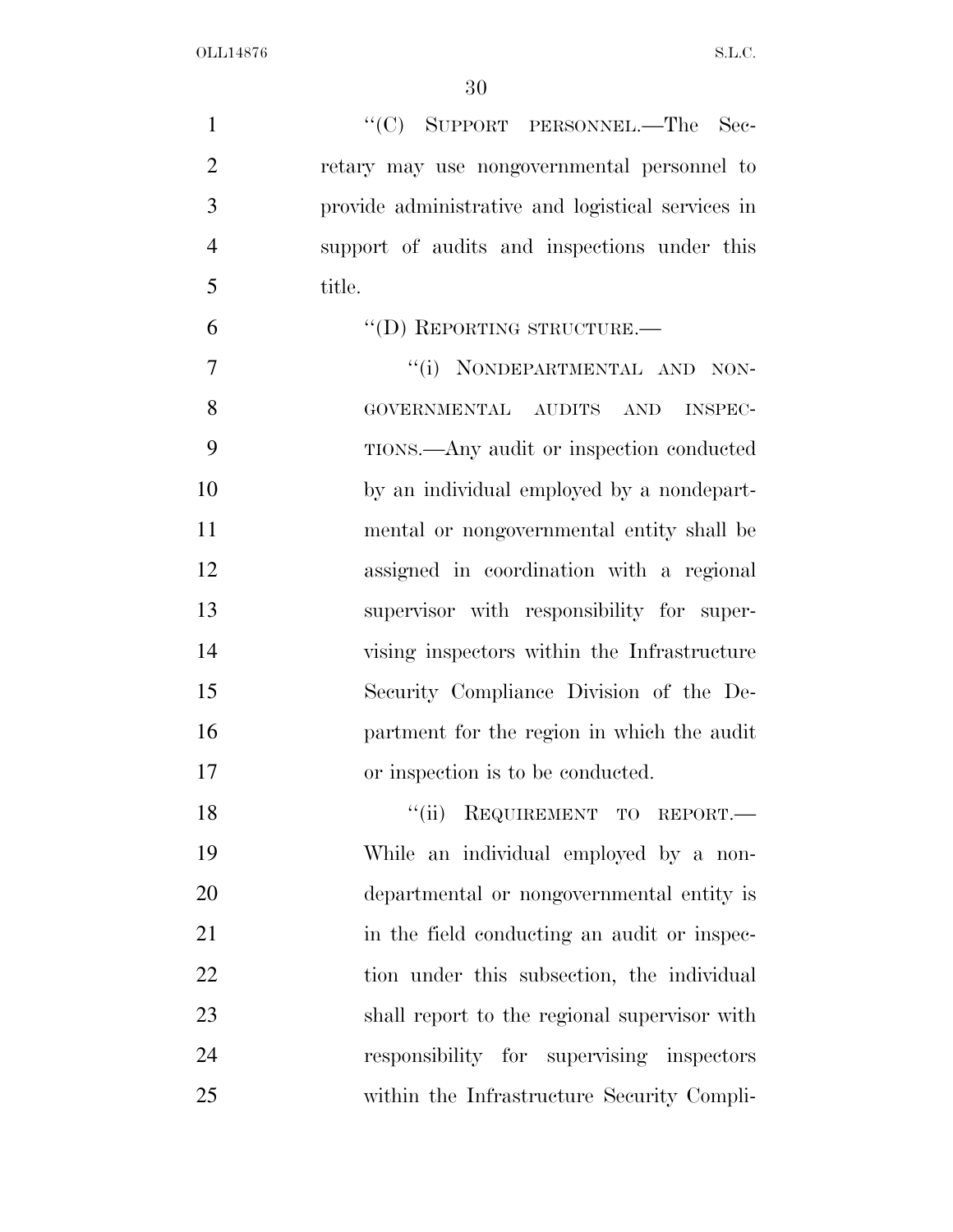| $\mathbf{1}$   | ance Division of the Department for the         |
|----------------|-------------------------------------------------|
| $\overline{2}$ | region in which the individual is operating.    |
| 3              | "(iii) APPROVAL.—The authority to               |
| $\overline{4}$ | approve a site security plan under sub-         |
| 5              | section (c) or determine if a covered chem-     |
| 6              | ical facility is in compliance with an ap-      |
| $\overline{7}$ | proved site security plan shall be exercised    |
| 8              | solely by the Secretary or a designee of the    |
| 9              | Secretary within the Department.                |
| 10             | "(E) STANDARDS FOR AUDITORS AND IN-             |
| 11             | SPECTORS.—The Secretary shall prescribe         |
| 12             | standards for the training and retraining of    |
| 13             | each individual used by the Department as an    |
| 14             | auditor or inspector, including each individual |
| 15             | employed by the Department and all nondepart-   |
| 16             | mental or nongovernmental personnel, includ-    |
| 17             | $ing$ —                                         |
| 18             | "(i) minimum training requirements              |
| 19             | for new auditors and inspectors;                |
| 20             | "(ii) retraining requirements;                  |
| 21             | "(iii) minimum education and experi-            |
| 22             | ence levels;                                    |
| 23             | "(iv) the submission of information as          |
| 24             | required by the Secretary to enable deter-      |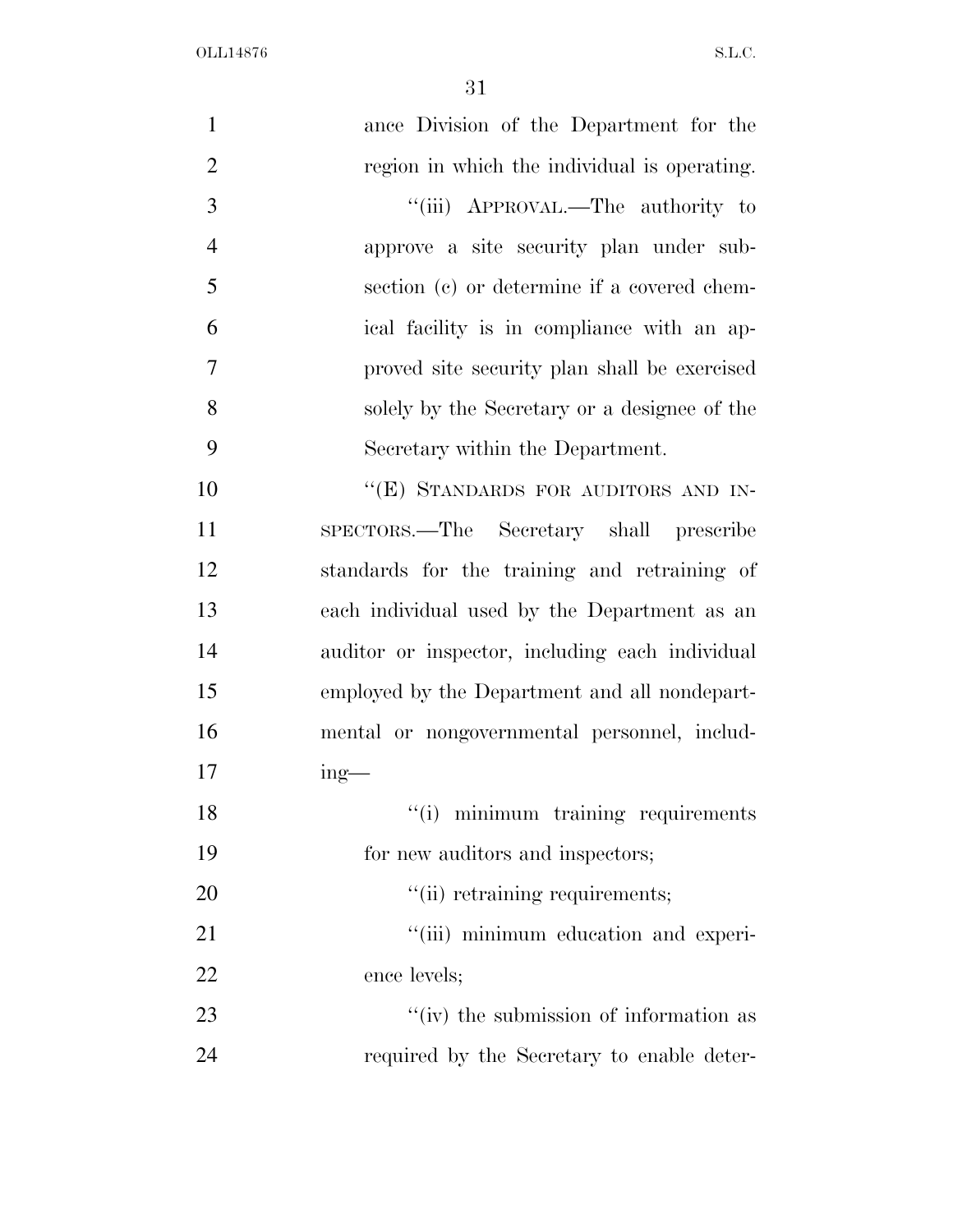| $\mathbf{1}$   | mination of whether the auditor or inspec-    |
|----------------|-----------------------------------------------|
| $\overline{2}$ | tor has a conflict of interest;               |
| 3              | $f'(v)$ the proper certification or certifi-  |
| $\overline{4}$ | cations necessary to handle chemical-ter-     |
| 5              | rorism vulnerability information (as de-      |
| 6              | fined in section $27.105$ of title 6, Code of |
| $\tau$         | Federal Regulations, or any successor         |
| 8              | thereto);                                     |
| 9              | " $(vi)$ the reporting of any issue of        |
| 10             | non-compliance with this section to the       |
| 11             | Secretary within 24 hours; and                |
| 12             | "(vii) any additional qualifications for      |
| 13             | fitness of duty as the Secretary may re-      |
| 14             | quire.                                        |
| 15             | "(F) CONDITIONS FOR NONGOVERN-                |
| 16             | MENTAL AUDITORS AND INSPECTORS.—If the        |
| 17             | Secretary arranges for an audit or inspection |
| 18             | under subparagraph (B) to be carried out by a |
| 19             | nongovernmental entity, the Secretary shall—  |
| 20             | "(i) prescribe standards for the quali-       |
| 21             | fication of the individuals who carry out     |
| 22             | such audits and inspections that are com-     |
| 23             | mensurate with the standards for similar      |
| 24             | Government auditors or inspectors; and        |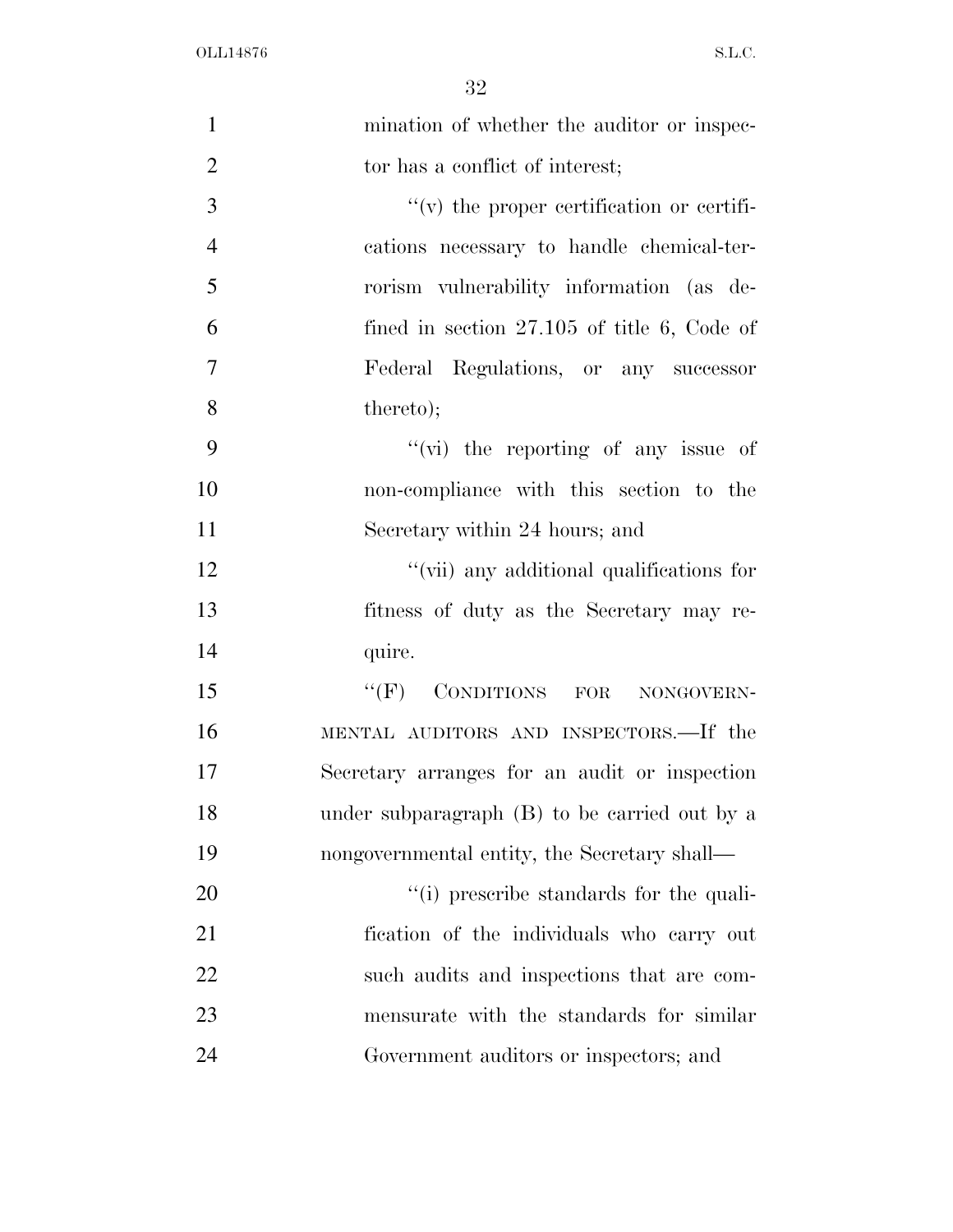| $\mathbf{1}$   | "(ii) ensure that any duties carried               |
|----------------|----------------------------------------------------|
| $\overline{2}$ | out by a nongovernmental entity are not            |
| 3              | inherently governmental functions.                 |
| $\overline{4}$ | $``(2)$ PERSONNEL SURETY.—                         |
| 5              | "(A) PERSONNEL SURETY PROGRAM.—For                 |
| 6              | purposes of this title, the Secretary shall estab- |
| 7              | lish and carry out a Personnel Surety Program      |
| 8              | that-                                              |
| 9              | "(i) does not require an owner or op-              |
| 10             | erator of a covered chemical facility that         |
| 11             | voluntarily participates in the program to         |
| 12             | submit information about an individual             |
| 13             | more than 1 time;                                  |
| 14             | "(ii) provides a participating owner or            |
| 15             | operator of a covered chemical facility with       |
| 16             | relevant information about an individual           |
| 17             | based on vetting the individual against the        |
| 18             | terrorist screening database, to the extent        |
| 19             | that such feedback is necessary for the fa-        |
| 20             | cility to be in compliance with regulations        |
| 21             | promulgated under this title; and                  |
| 22             | "(iii) provides redress to an indi-                |
| 23             | vidual—                                            |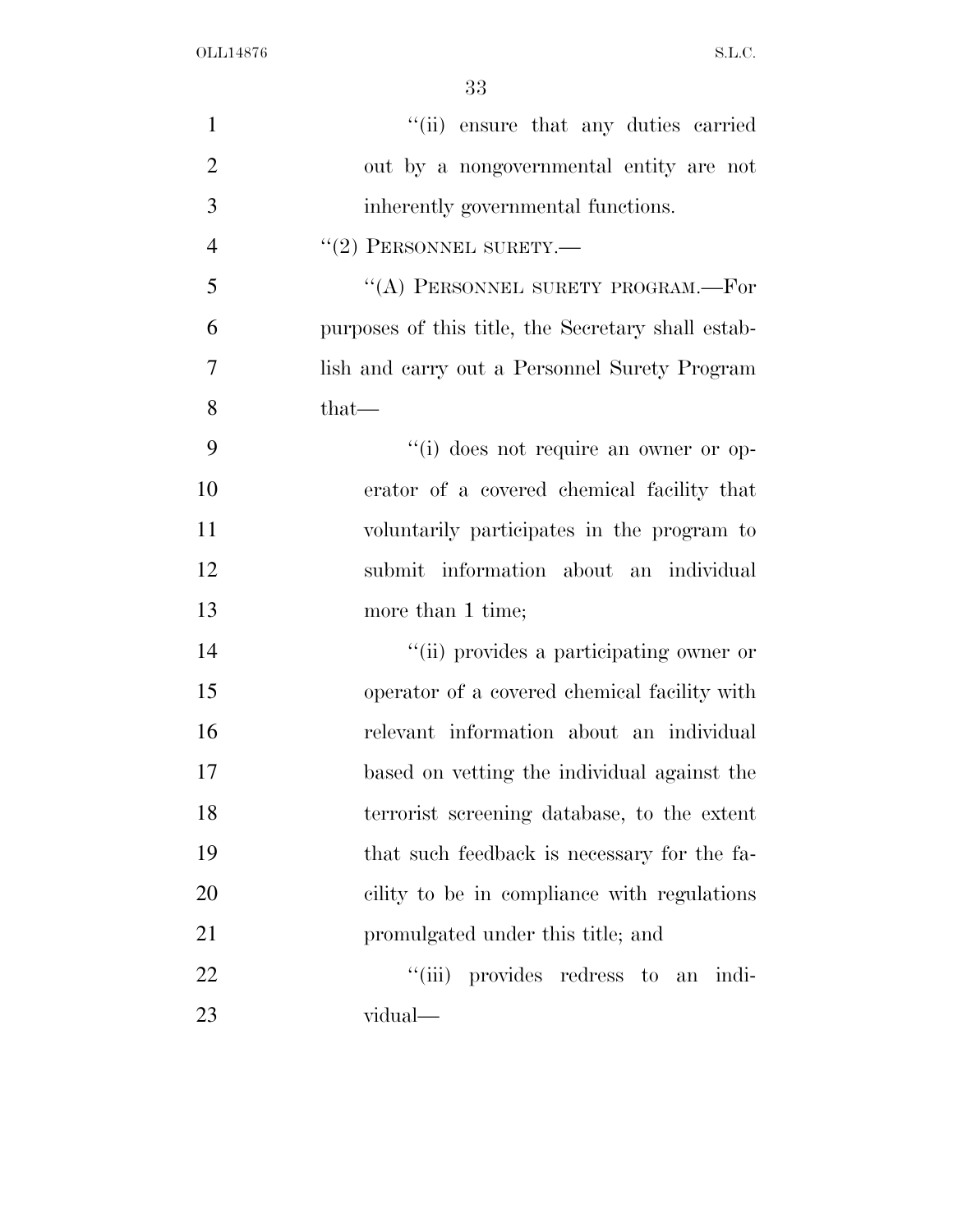| $\lq\lq$ whose information was vet-<br>$\mathbf{1}$<br>$\overline{2}$<br>ted against the terrorist screening<br>3<br>database under the program; and<br>$\overline{4}$<br>$\lq\lq$ (II) who believes that the per-<br>5<br>sonally identifiable information sub-<br>6<br>mitted to the Department for such<br>$\overline{7}$<br>vetting by a covered chemical facility,<br>8<br>or its designated representative, was<br>9<br>inaccurate.<br>10<br>"(B) PERSONNEL SURETY PROGRAM IM-<br>11<br>PLEMENTATION.—To the extent that a risk-<br>12<br>based performance standard established under<br>13<br>subsection (a) requires identifying individuals<br>14<br>with ties to terrorism—<br>15<br>"(i) a covered chemical facility—<br>16<br>$\lq(1)$ may satisfy its obligation<br>17<br>under the standard by using any Fed-<br>18<br>eral screening program that periodi-<br>19<br>cally vets individuals against the ter-<br>20<br>rorist screening database, or any suc-<br>21<br>cessor program, including the Per-<br>22<br>sonnel Surety Program established<br>23<br>under subparagraph $(A)$ ; and<br>24<br>"(II) shall— |  |
|----------------------------------------------------------------------------------------------------------------------------------------------------------------------------------------------------------------------------------------------------------------------------------------------------------------------------------------------------------------------------------------------------------------------------------------------------------------------------------------------------------------------------------------------------------------------------------------------------------------------------------------------------------------------------------------------------------------------------------------------------------------------------------------------------------------------------------------------------------------------------------------------------------------------------------------------------------------------------------------------------------------------------------------------------------------------------------------------------------------------------------|--|
|                                                                                                                                                                                                                                                                                                                                                                                                                                                                                                                                                                                                                                                                                                                                                                                                                                                                                                                                                                                                                                                                                                                                  |  |
|                                                                                                                                                                                                                                                                                                                                                                                                                                                                                                                                                                                                                                                                                                                                                                                                                                                                                                                                                                                                                                                                                                                                  |  |
|                                                                                                                                                                                                                                                                                                                                                                                                                                                                                                                                                                                                                                                                                                                                                                                                                                                                                                                                                                                                                                                                                                                                  |  |
|                                                                                                                                                                                                                                                                                                                                                                                                                                                                                                                                                                                                                                                                                                                                                                                                                                                                                                                                                                                                                                                                                                                                  |  |
|                                                                                                                                                                                                                                                                                                                                                                                                                                                                                                                                                                                                                                                                                                                                                                                                                                                                                                                                                                                                                                                                                                                                  |  |
|                                                                                                                                                                                                                                                                                                                                                                                                                                                                                                                                                                                                                                                                                                                                                                                                                                                                                                                                                                                                                                                                                                                                  |  |
|                                                                                                                                                                                                                                                                                                                                                                                                                                                                                                                                                                                                                                                                                                                                                                                                                                                                                                                                                                                                                                                                                                                                  |  |
|                                                                                                                                                                                                                                                                                                                                                                                                                                                                                                                                                                                                                                                                                                                                                                                                                                                                                                                                                                                                                                                                                                                                  |  |
|                                                                                                                                                                                                                                                                                                                                                                                                                                                                                                                                                                                                                                                                                                                                                                                                                                                                                                                                                                                                                                                                                                                                  |  |
|                                                                                                                                                                                                                                                                                                                                                                                                                                                                                                                                                                                                                                                                                                                                                                                                                                                                                                                                                                                                                                                                                                                                  |  |
|                                                                                                                                                                                                                                                                                                                                                                                                                                                                                                                                                                                                                                                                                                                                                                                                                                                                                                                                                                                                                                                                                                                                  |  |
|                                                                                                                                                                                                                                                                                                                                                                                                                                                                                                                                                                                                                                                                                                                                                                                                                                                                                                                                                                                                                                                                                                                                  |  |
|                                                                                                                                                                                                                                                                                                                                                                                                                                                                                                                                                                                                                                                                                                                                                                                                                                                                                                                                                                                                                                                                                                                                  |  |
|                                                                                                                                                                                                                                                                                                                                                                                                                                                                                                                                                                                                                                                                                                                                                                                                                                                                                                                                                                                                                                                                                                                                  |  |
|                                                                                                                                                                                                                                                                                                                                                                                                                                                                                                                                                                                                                                                                                                                                                                                                                                                                                                                                                                                                                                                                                                                                  |  |
|                                                                                                                                                                                                                                                                                                                                                                                                                                                                                                                                                                                                                                                                                                                                                                                                                                                                                                                                                                                                                                                                                                                                  |  |
|                                                                                                                                                                                                                                                                                                                                                                                                                                                                                                                                                                                                                                                                                                                                                                                                                                                                                                                                                                                                                                                                                                                                  |  |
|                                                                                                                                                                                                                                                                                                                                                                                                                                                                                                                                                                                                                                                                                                                                                                                                                                                                                                                                                                                                                                                                                                                                  |  |
|                                                                                                                                                                                                                                                                                                                                                                                                                                                                                                                                                                                                                                                                                                                                                                                                                                                                                                                                                                                                                                                                                                                                  |  |
|                                                                                                                                                                                                                                                                                                                                                                                                                                                                                                                                                                                                                                                                                                                                                                                                                                                                                                                                                                                                                                                                                                                                  |  |
|                                                                                                                                                                                                                                                                                                                                                                                                                                                                                                                                                                                                                                                                                                                                                                                                                                                                                                                                                                                                                                                                                                                                  |  |
|                                                                                                                                                                                                                                                                                                                                                                                                                                                                                                                                                                                                                                                                                                                                                                                                                                                                                                                                                                                                                                                                                                                                  |  |
|                                                                                                                                                                                                                                                                                                                                                                                                                                                                                                                                                                                                                                                                                                                                                                                                                                                                                                                                                                                                                                                                                                                                  |  |
|                                                                                                                                                                                                                                                                                                                                                                                                                                                                                                                                                                                                                                                                                                                                                                                                                                                                                                                                                                                                                                                                                                                                  |  |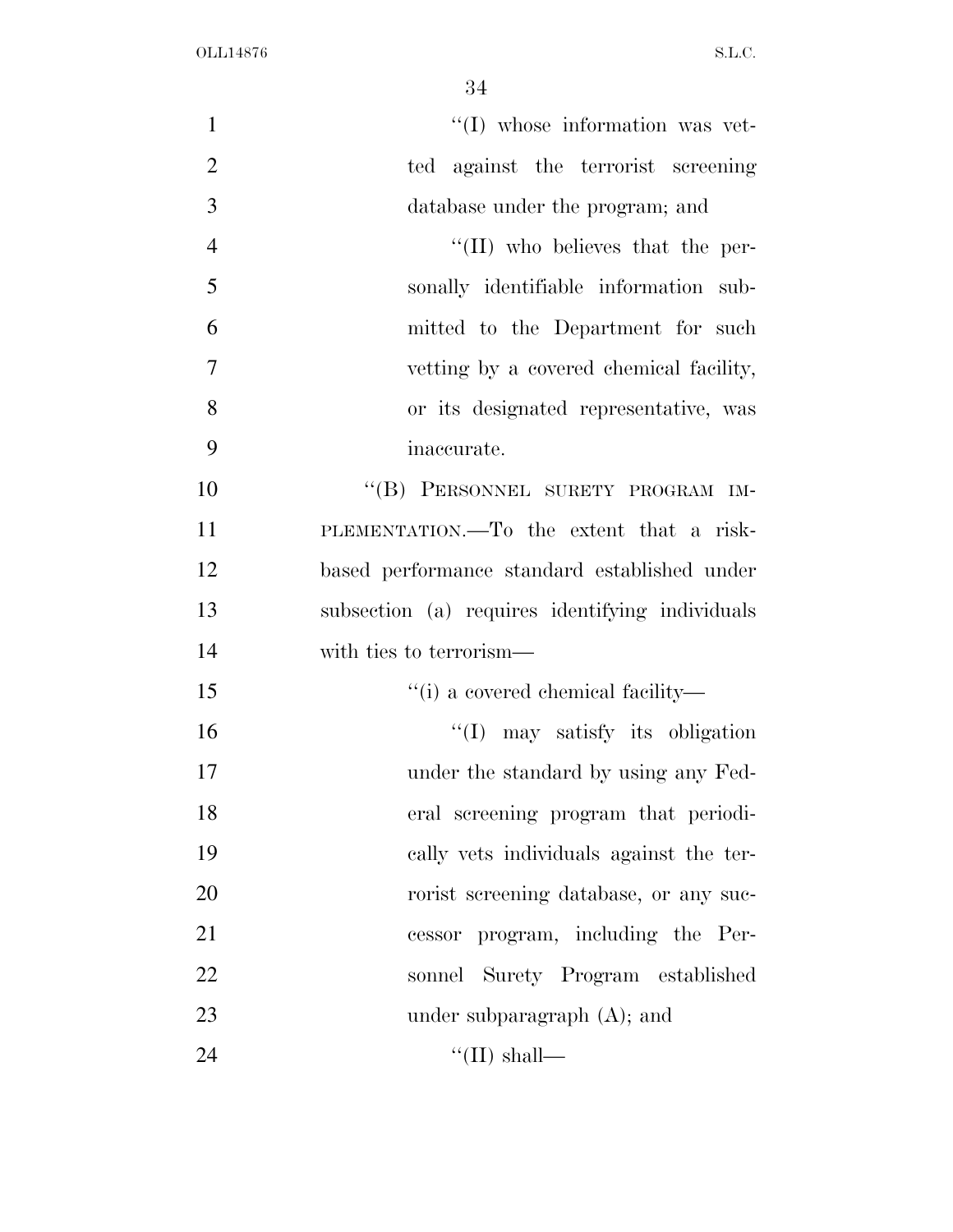| $\mathbf{1}$   | "(aa) accept a credential                        |
|----------------|--------------------------------------------------|
| $\overline{2}$ | from a Federal screening pro-                    |
| 3              | gram described in subclause (I) if               |
| $\overline{4}$ | an individual who is required to                 |
| 5              | be screened presents such a cre-                 |
| 6              | dential; and                                     |
| $\tau$         | "(bb) address in its site se-                    |
| 8              | curity plan or alternative security              |
| 9              | program the measures it will take                |
| 10             | to verify that a credential or doc-              |
| 11             | from a<br>umentation<br>Federal                  |
| 12             | screening program described in                   |
| 13             | subclause $(I)$ is current;                      |
| 14             | "(ii) visual inspection shall be suffi-          |
| 15             | cient to meet the requirement under clause       |
| 16             | $(i)(II)(bb)$ , but the facility should consider |
| 17             | other means of verification, consistent with     |
| 18             | the facility's assessment of the threat          |
| 19             | posed by acceptance of such credentials;         |
| 20             | and                                              |
| 21             | "(iii) the Secretary may not require a           |
| 22             | covered chemical facility to submit any in-      |
| 23             | formation about an individual unless the         |
| 24             | individual—                                      |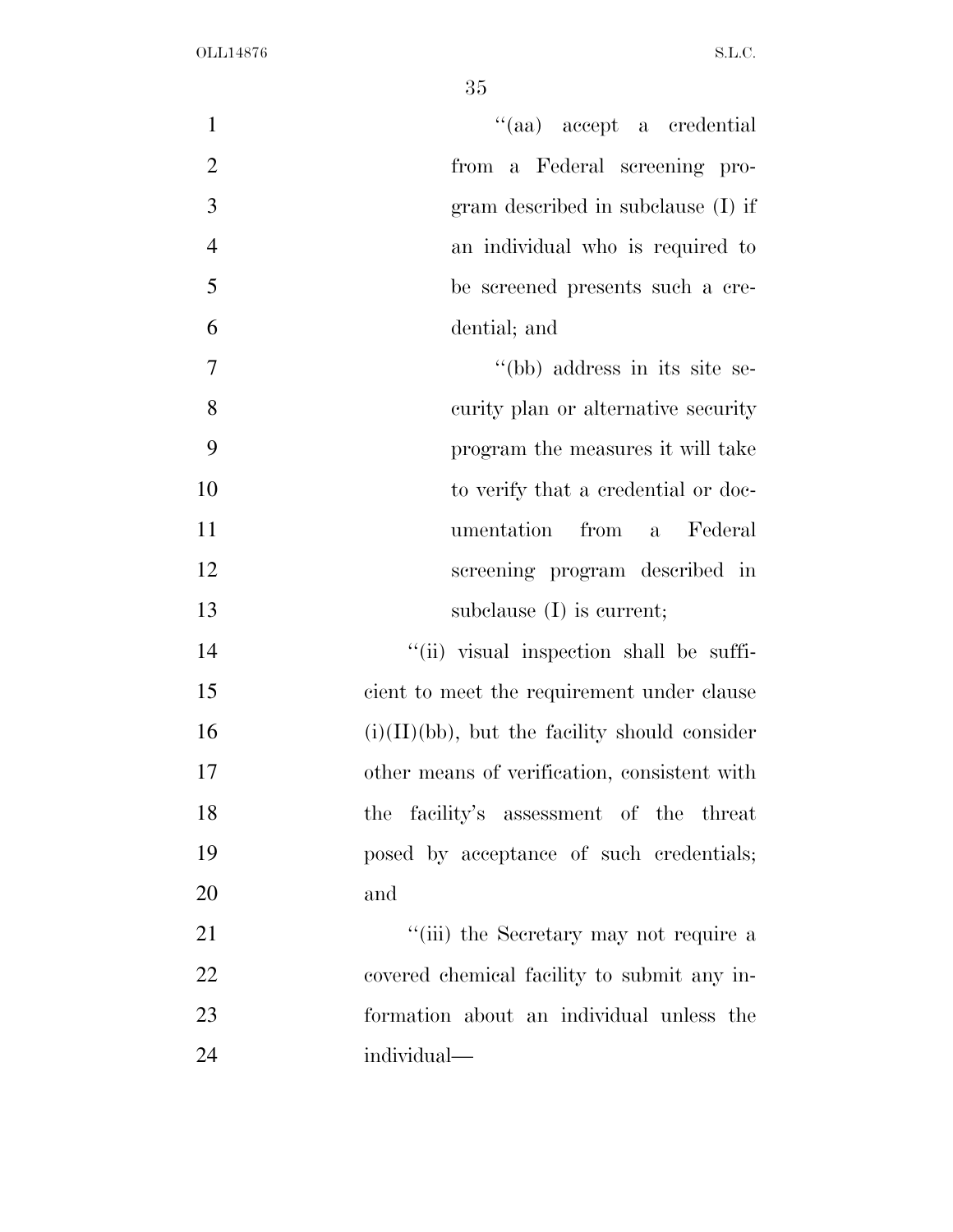| $\mathbf{1}$   | $\lq\lq$ (I) is to be vetted under the               |
|----------------|------------------------------------------------------|
| $\overline{2}$ | Personnel Surety Program; or                         |
| 3              | "(II) has been identified as pre-                    |
| $\overline{4}$ | senting a terrorism security risk.                   |
| 5              | "(C) RIGHTS UNAFFECTED.—Nothing in                   |
| 6              | this section shall supersede the ability—            |
| $\overline{7}$ | "(i) of a facility to maintain its own               |
| 8              | policies regarding the access of individuals         |
| 9              | to restricted areas or critical assets; or           |
| 10             | "(ii) of an employing facility and a                 |
| 11             | bargaining agent, where applicable, to ne-           |
| 12             | gotiate as to how the results of a back-             |
| 13             | ground check may be used by the facility             |
| 14             | with respect to employment status.                   |
| 15             | "(3) AVAILABILITY OF INFORMATION.—The                |
| 16             | Secretary shall share with the owner or operator of  |
| 17             | a covered chemical facility any information that the |
| 18             | owner or operator needs to comply with this section. |
| 19             | "(e) RESPONSIBILITIES OF THE SECRETARY.-             |
| 20             | "(1) IDENTIFICATION OF CHEMICAL FACILITIES           |
| 21             | OF INTEREST.—In carrying out this title, the Sec-    |
| 22             | retary shall consult with the heads of other Federal |
| 23             | agencies, States and political subdivisions thereof, |
| 24             | relevant business associations, and public and pri-  |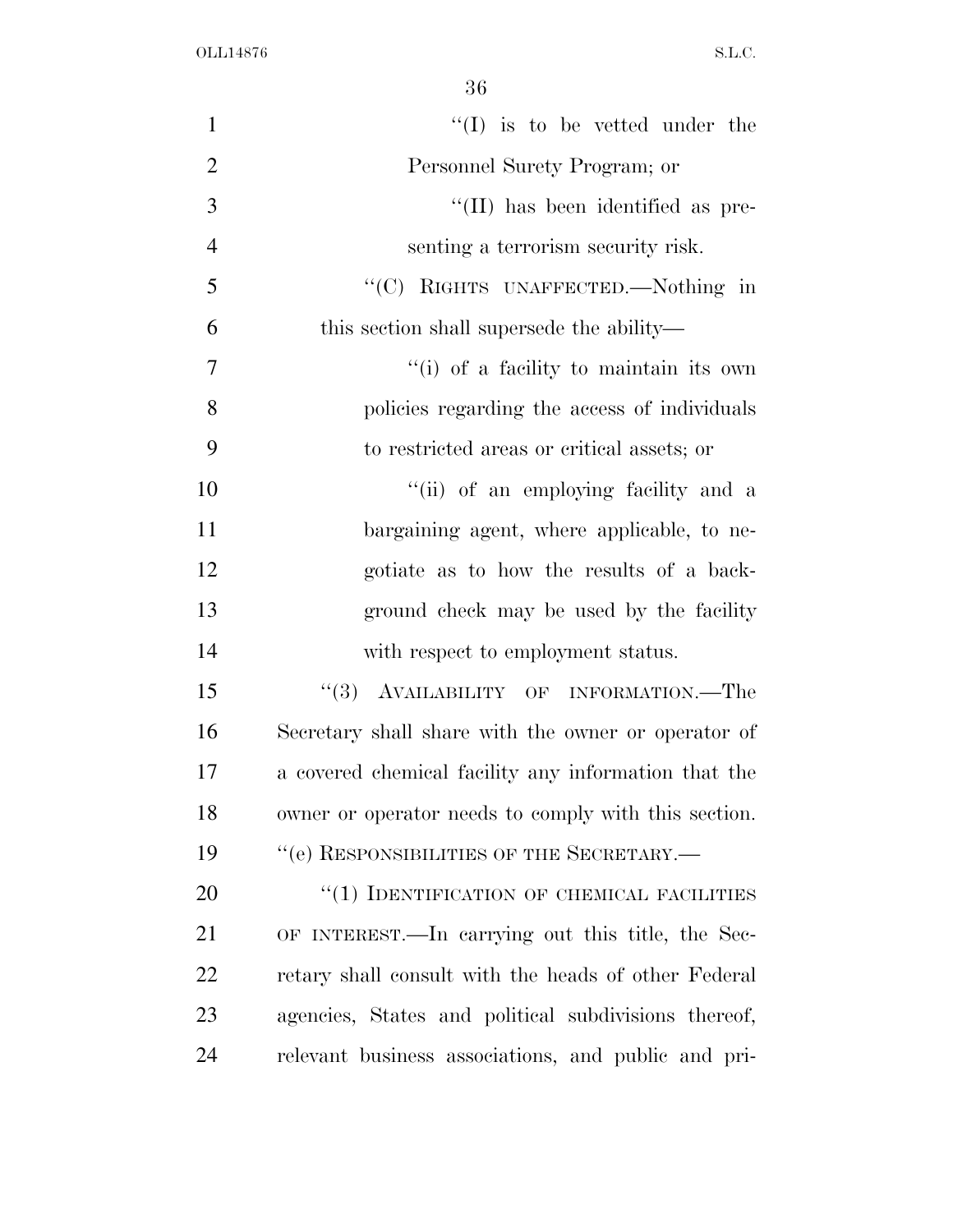| $\mathbf{1}$   | vate labor organizations to identify all chemical fa- |
|----------------|-------------------------------------------------------|
| $\overline{c}$ | cilities of interest.                                 |
| 3              | $``(2)$ RISK ASSESSMENT.—                             |
| $\overline{4}$ | "(A) IN GENERAL.—For purposes of this                 |
| 5              | title, the Secretary shall develop a security risk    |
| 6              | assessment approach and corresponding tiering         |
| 7              | methodology for covered chemical facilities that      |
| 8              | incorporates the relevant elements of risk, in-       |
| 9              | cluding threat, vulnerability, and consequence.       |
| 10             | "(B) CRITERIA FOR DETERMINING SECU-                   |
| 11             | RITY RISK.—The criteria for determining the           |
| 12             | security risk of terrorism associated with a cov-     |
| 13             | ered chemical facility shall take into account—       |
| 14             | "(i) relevant threat information;                     |
| 15             | "(ii) potential severe economic con-                  |
| 16             | sequences and the potential loss of human             |
| 17             | life in the event of the facility being sub-          |
| 18             | ject to attack, compromise, infiltration, or          |
| 19             | exploitation by terrorists; and                       |
| 20             | "(iii) vulnerability of the facility to at-           |
| 21             | tack, compromise, infiltration, or exploi-            |
| 22             | tation by terrorists.                                 |
| 23             | $\lq(3)$ CHANGES IN TIERING.—                         |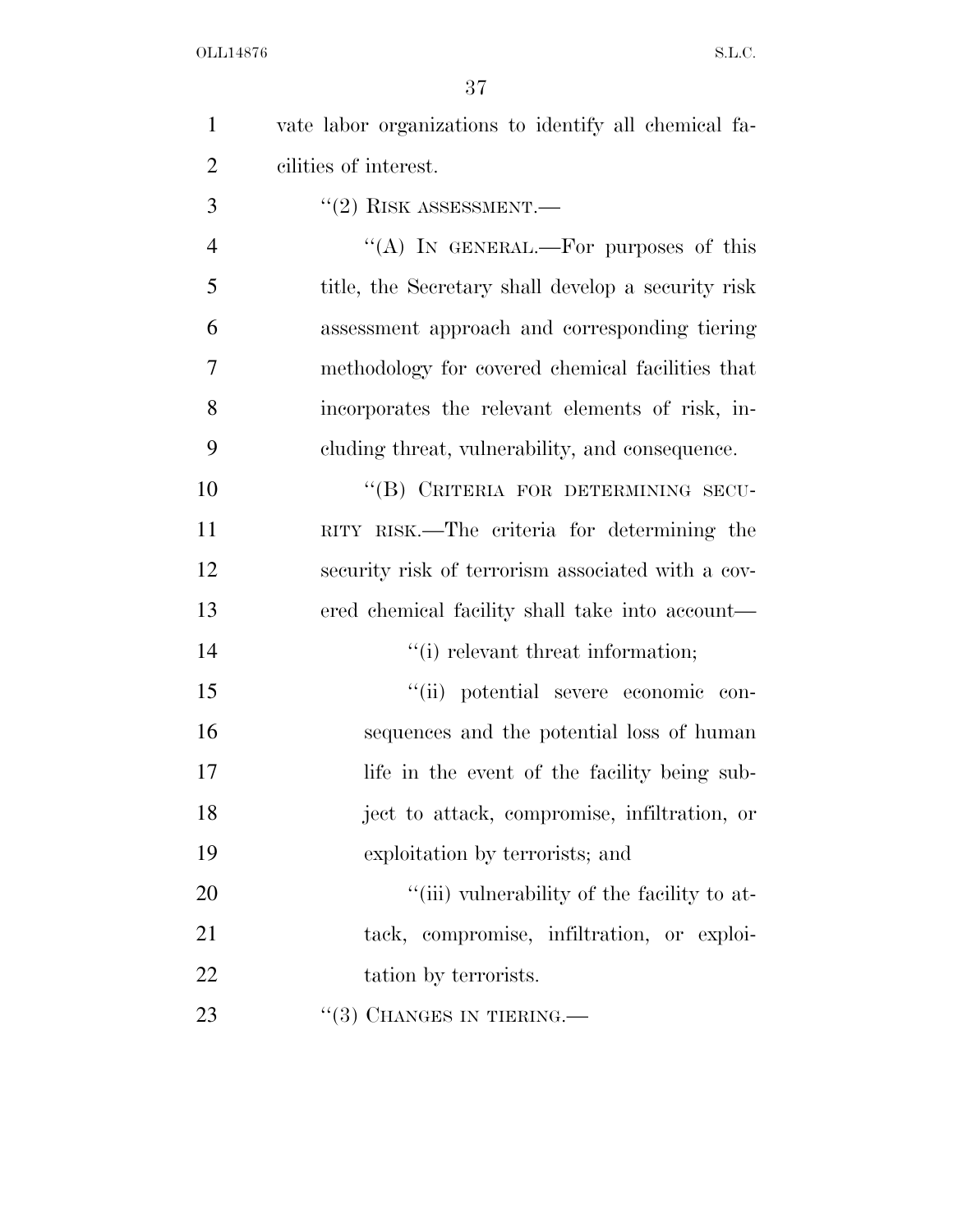| $\mathbf{1}$   | "(A) MAINTENANCE OF RECORDS.—The                     |
|----------------|------------------------------------------------------|
| $\overline{2}$ | Secretary shall document the basis for each in-      |
| 3              | stance in which—                                     |
| $\overline{4}$ | "(i) tiering for a covered chemical fa-              |
| 5              | cility is changed; or                                |
| 6              | "(ii) a covered chemical facility is de-             |
| $\overline{7}$ | termined to no longer be subject to the re-          |
| 8              | quirements under this title.                         |
| 9              | $\lq\lq (B)$<br>REQUIRED INFORMATION.—The            |
| 10             | records maintained under subparagraph (A)            |
| 11             | shall include information on whether and how         |
| 12             | the Secretary confirmed the information that         |
| 13             | was the basis for the change or determination        |
| 14             | described in subparagraph $(A)$ .                    |
| 15             | SEMIANNUAL PERFORMANCE REPORT-<br>(4)                |
| 16             | ING.—Not later than 6 months after the date of en-   |
| 17             | actment of the Protecting and Securing Chemical      |
| 18             | Facilities from Terrorist Attacks Act of 2014, and   |
| 19             | not less frequently than once every 6 months there-  |
| 20             | after, the Secretary shall submit to the Committee   |
| 21             | on Homeland Security and Governmental Affairs of     |
| 22             | the Senate and the Committee on Homeland Secu-       |
| 23             | rity and the Committee on Energy and Commerce of     |
| 24             | the House of Representatives a report that includes, |
| 25             | for the period covered by the report—                |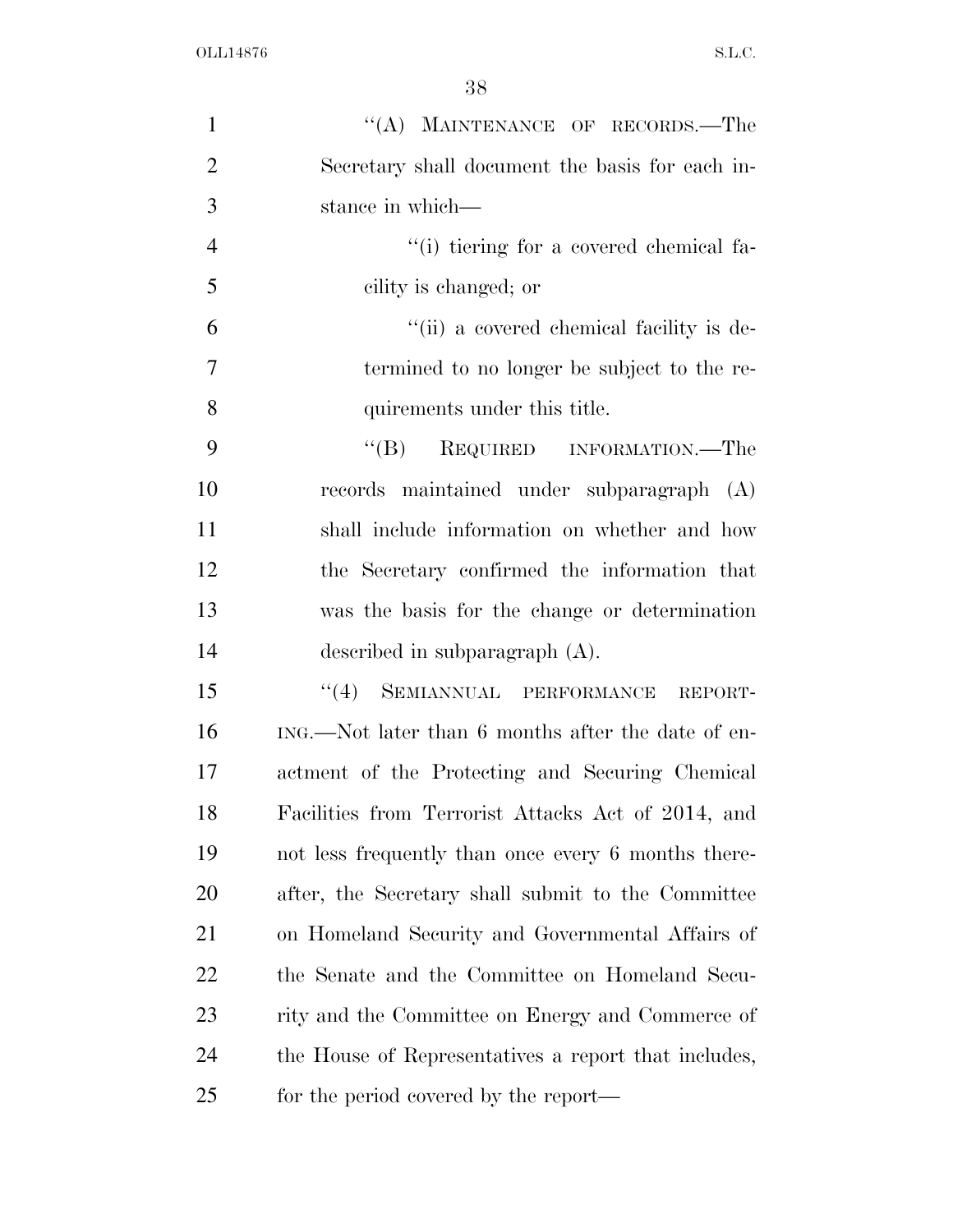| $\mathbf{1}$   | $\lq\lq$ the number of covered chemical facili-  |
|----------------|--------------------------------------------------|
| $\overline{2}$ | ties in the United States;                       |
| 3              | $\lq\lq (B)$ information—                        |
| $\overline{4}$ | $``(i)$ describing—                              |
| 5              | $\lq\lq$ the number of instances in              |
| 6              | which the Secretary—                             |
| $\overline{7}$ | "(aa) placed a covered                           |
| 8              | chemical facility in a lower risk                |
| 9              | tier; or                                         |
| 10             | "(bb) determined that a fa-                      |
| 11             | cility that had previously met the               |
| 12             | criteria for a covered chemical fa-              |
| 13             | cility under section $2101(3)$ no                |
| 14             | longer met the criteria; and                     |
| 15             | $\lq\lq$ (II) the basis, in summary              |
| 16             | form, for each action or determination           |
| 17             | under subclause $(I)$ ; and                      |
| 18             | "(ii) that is provided in a sufficiently         |
| 19             | anonymized form to ensure that the infor-        |
| 20             | mation does not identify any specific facil-     |
| 21             | ity or company as the source of the infor-       |
| 22             | mation when viewed alone or in combina-          |
| 23             | tion with other public information;              |
| 24             | "(C) the average number of days spent re-        |
| 25             | viewing site security or an alternative security |
|                |                                                  |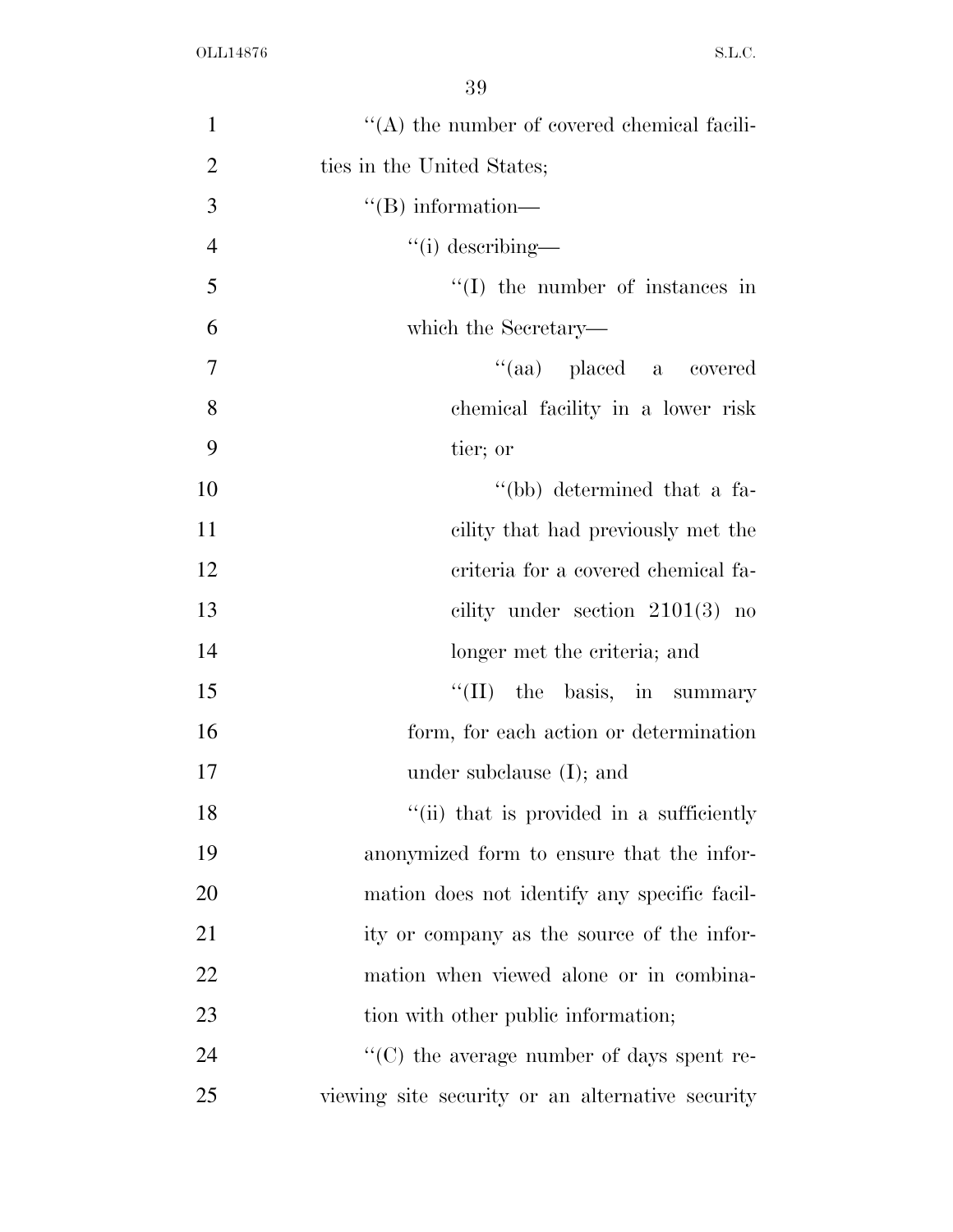| $\mathbf{1}$   | program for a covered chemical facility prior to             |
|----------------|--------------------------------------------------------------|
| $\overline{2}$ | approval;                                                    |
| 3              | $\lq\lq$ the number of covered chemical fa-                  |
| $\overline{4}$ | cilities inspected;                                          |
| 5              | $\lq\lq(E)$ the average number of covered chem-              |
| 6              | ical facilities inspected per inspector; and                 |
| $\tau$         | $\lq\lq(F)$ any other information that the Sec-              |
| 8              | retary determines will be helpful to Congress in             |
| 9              | evaluating the performance of the Chemical Fa-               |
| 10             | cility Anti-Terrorism Standards Program.                     |
| 11             | "SEC. 2103. PROTECTION AND SHARING OF INFORMATION.           |
| 12             | "(a) IN GENERAL.—Notwithstanding any other pro-              |
| 13             | vision of law, information developed under this title, in-   |
| 14             | cluding vulnerability assessments, site security plans, and  |
| 15             | other security related information, records, and documents   |
| 16             | shall be given protections from public disclosure consistent |
|                | 17 with the protection of similar information under section  |
|                | 18 70103(d) of title 46, United States Code.                 |
| 19             | "(b) SHARING OF INFORMATION WITH STATES AND                  |
| 20             | LOCAL GOVERNMENTS.—Nothing in this section shall be          |
| 21             | construed to prohibit the sharing of information developed   |
| 22             | under this title, as the Secretary determines appropriate,   |
| 23             | with State and local government officials possessing a       |
| 24             | need to know and the necessary security clearances, in-      |
| 25             | cluding law enforcement officials and first responders, for  |
|                |                                                              |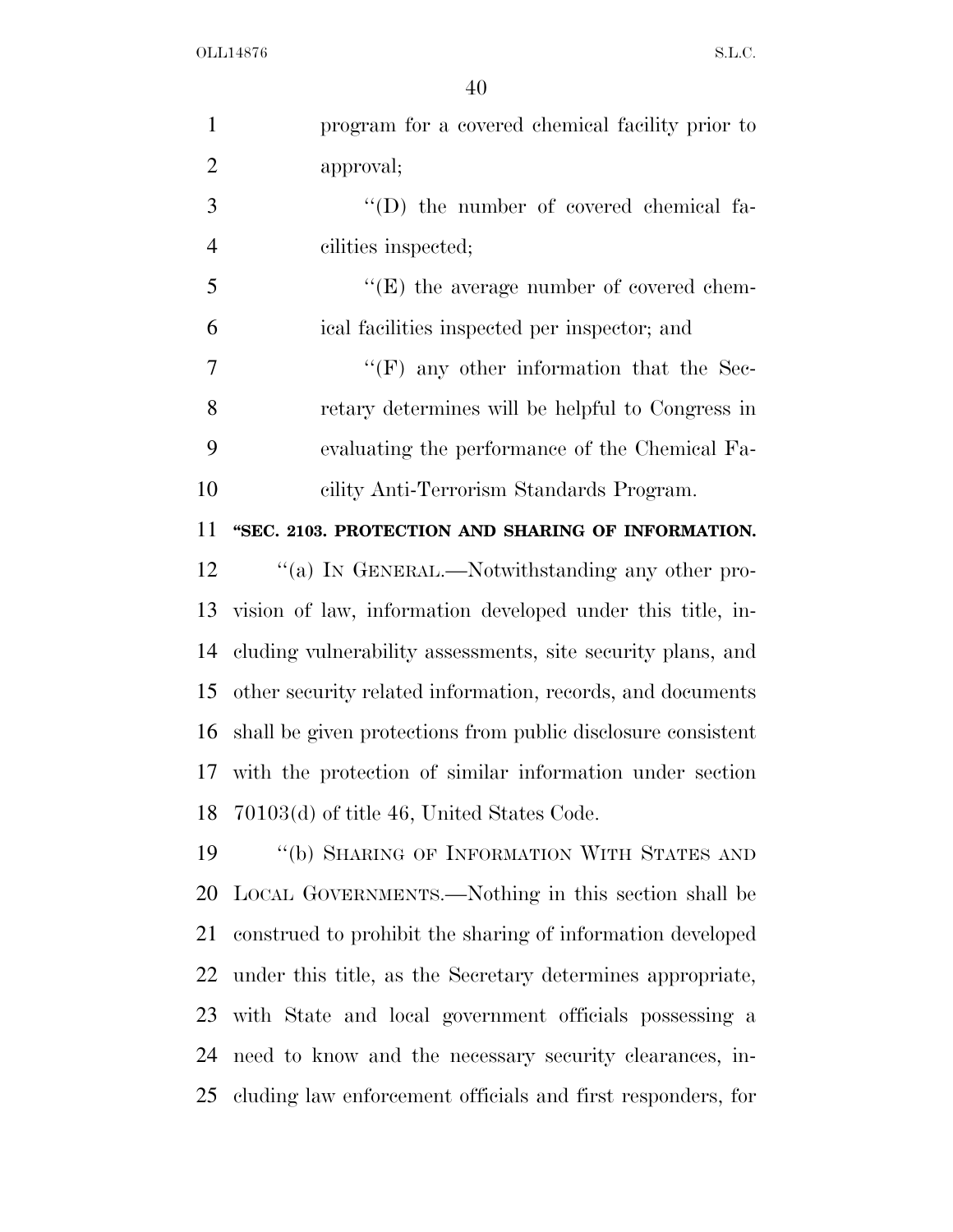the purpose of carrying out this title, provided that such information may not be disclosed pursuant to any State or local law.

 ''(c) SHARING OF INFORMATION WITH FIRST RE-SPONDERS.—

6 "(1) REQUIREMENT.—The Secretary shall pro- vide to State, local, and regional fusion centers (as 8 that term is defined in section  $210A(j)(1)$  and State and local government officials, as the Secretary de- termines appropriate, such information as is nec- essary to help ensure that first responders are prop- erly prepared and provided with the situational awareness needed to respond to security incidents at covered chemical facilities.

15 "(2) DISSEMINATION.—The Secretary shall dis- seminate information under paragraph (1) through a medium or system determined by the Secretary to be appropriate to ensure the secure and expeditious dis- semination of such information to necessary selected individuals.

 ''(d) ENFORCEMENT PROCEEDINGS.—In any pro- ceeding to enforce this section, vulnerability assessments, site security plans, and other information submitted to or obtained by the Secretary under this title, and related vul-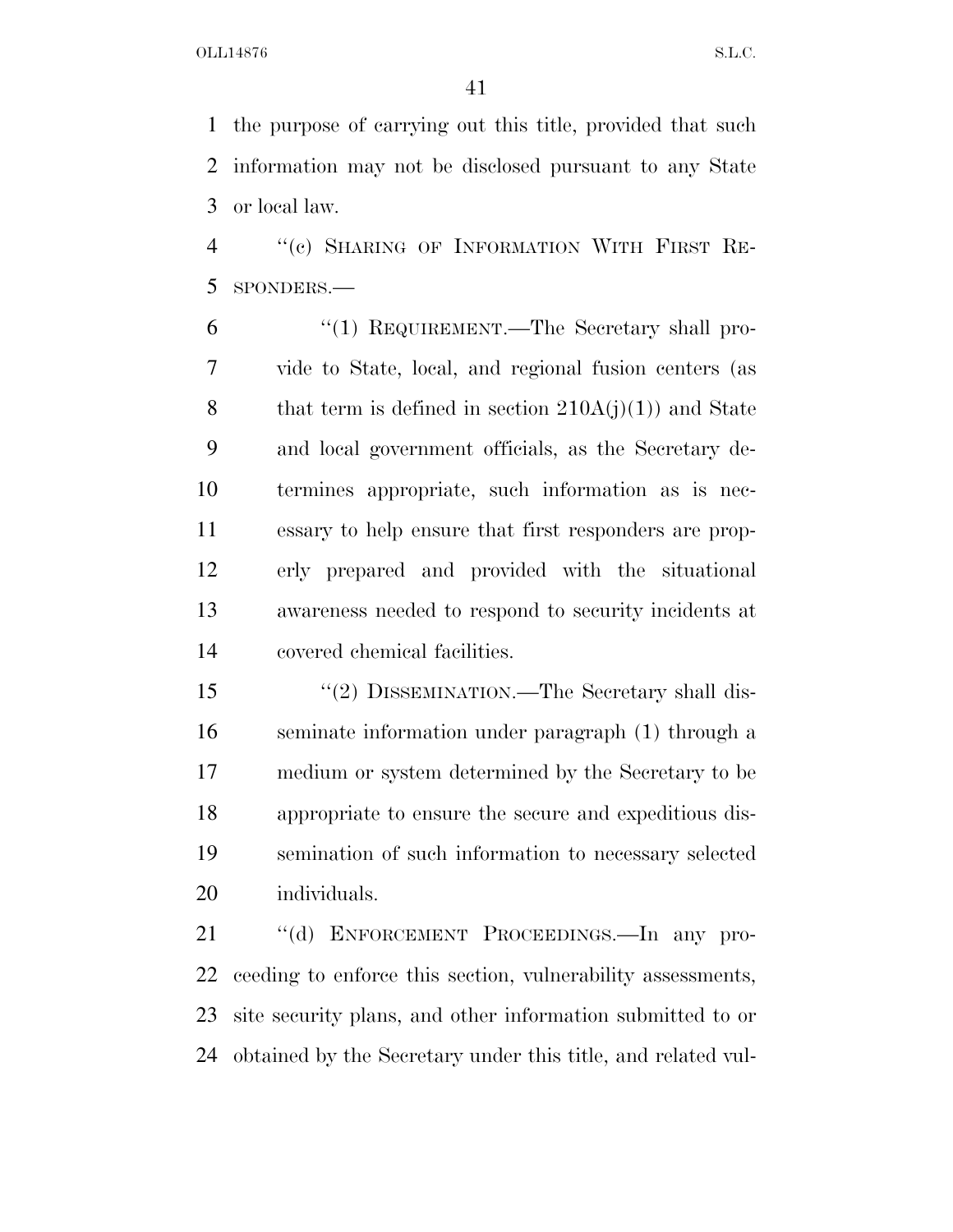nerability or security information, shall be treated as if the information were classified information.

 ''(e) AVAILABILITY OF INFORMATION.—Notwith- standing any other provision of law (including section 552(b)(3) of title 5, United States Code), section 552 of title 5, United States Code (commonly known as the 'Freedom of Information Act') shall not apply to informa- tion protected from public disclosure pursuant to sub-section (a) of this section.

**''**(f) SHARING OF INFORMATION WITH MEMBERS OF CONGRESS.—Nothing in this section shall prohibit the Secretary from disclosing information developed under this title to a Member of Congress in response to a request by a Member of Congress.

#### **''SEC. 2104. CIVIL ENFORCEMENT.**

16 "(a) NOTICE OF NONCOMPLIANCE.—

17 ''(1) NOTICE.—If the Secretary determines that a covered chemical facility is not in compliance with 19 this title, the Secretary shall—

20  $\langle (A) \rangle$  provide the owner or operator of the facility with—

22 ''(i) not later than 14 days after date on which the Secretary makes the deter- mination, a written notification of non-compliance that includes a clear expla-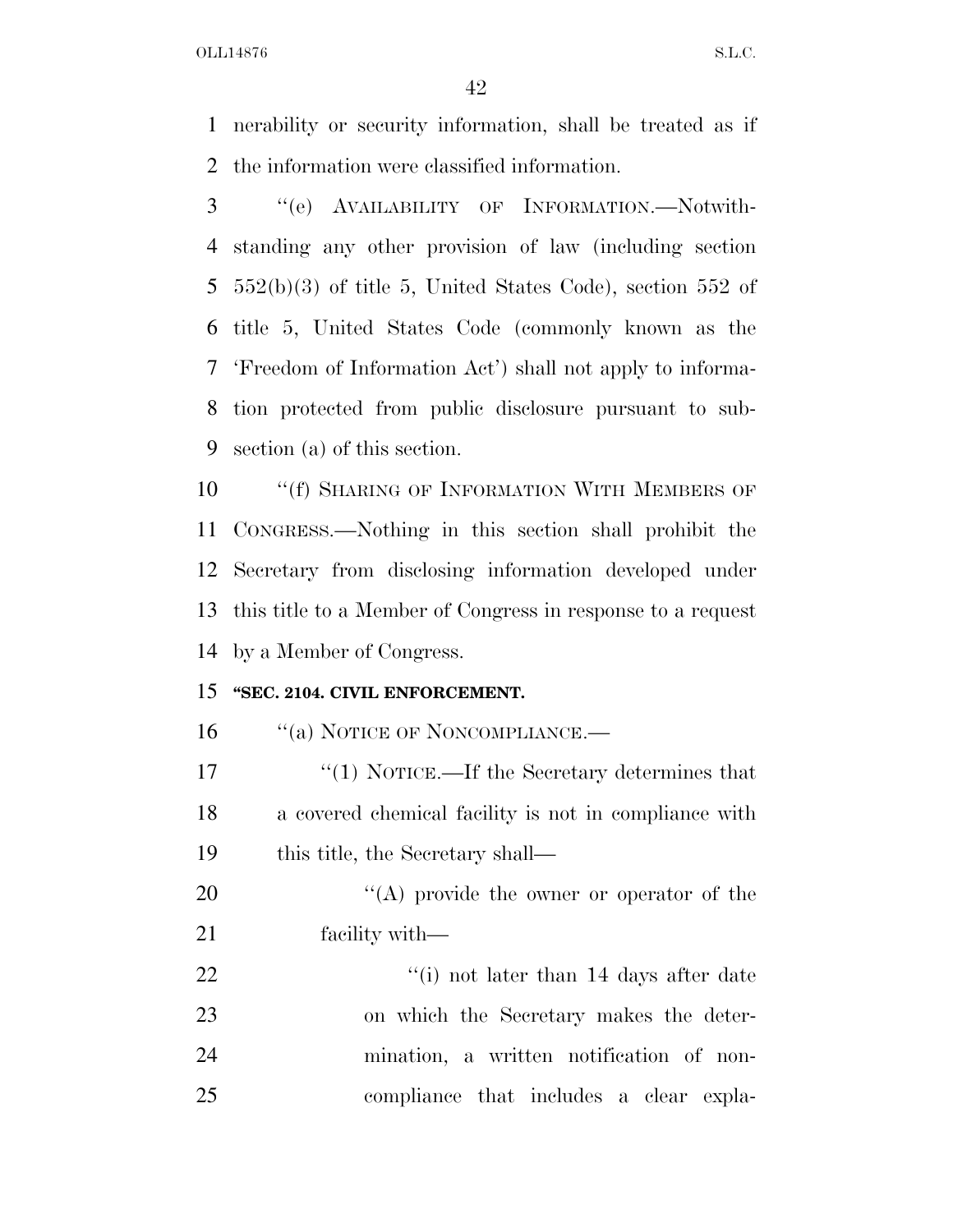| $\mathbf{1}$   | nation of any deficiency in the security vul-             |
|----------------|-----------------------------------------------------------|
| $\overline{2}$ | nerability assessment or site security plan;              |
| 3              | and                                                       |
| $\overline{4}$ | "(ii) an opportunity for consultation                     |
| 5              | with the Secretary or the Secretary's des-                |
| 6              | ignee; and                                                |
| $\tau$         | $\lq\lq$ issue to the owner or operator of the            |
| 8              | facility an order to comply with this title by a          |
| 9              | date specified by the Secretary in the order,             |
| 10             | which date shall be not later than 180 days               |
| 11             | after the date on which the Secretary issues the          |
| 12             | order.                                                    |
| 13             | CONTINUED NONCOMPLIANCE.—If<br>(2)<br>an                  |
| 14             | owner or operator remains noncompliant after the          |
| 15             | procedures outlined in paragraph (1) have been exe-       |
| 16             | cuted, or demonstrates repeated violations of this        |
| 17             | title, the Secretary may enter an order in accordance     |
| 18             | with this section assessing a civil penalty, an order     |
| 19             | to cease operations, or both.                             |
| 20             | "(b) CIVIL PENALTIES.—                                    |
| 21             | " $(1)$ VIOLATIONS OF ORDERS.—Any person who              |
| 22             | violates an order issued under this title shall be lia-   |
| 23             | ble for a civil penalty under section $70119(a)$ of title |
| 24             | 46, United States Code.                                   |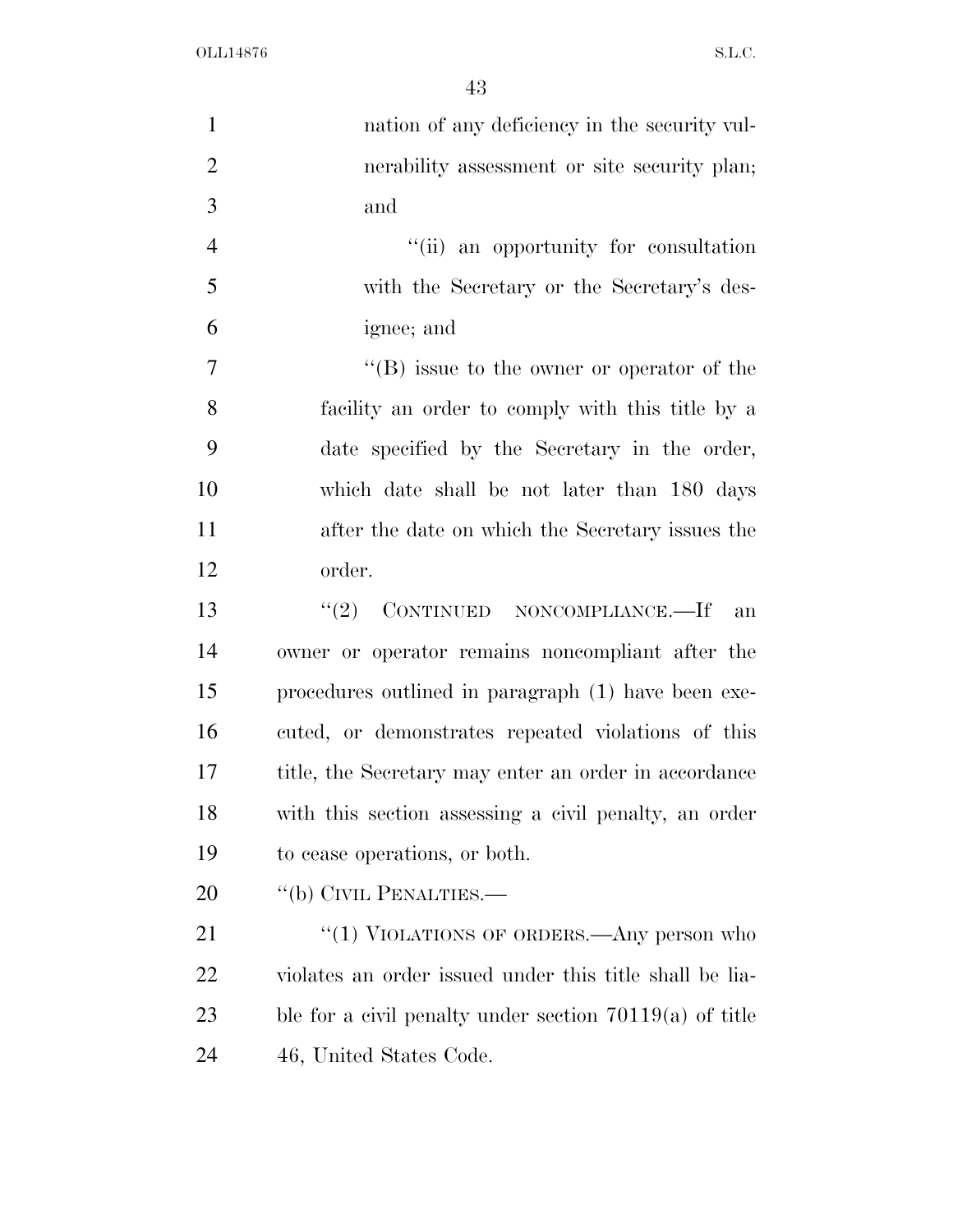1 ''(2) NON-REPORTING CHEMICAL FACILITIES OF INTEREST.—Any owner of a chemical facility of in- terest who fails to comply with, or knowingly sub- mits false information under, this title or the CFATS regulations shall be liable for a civil penalty under section 70119(a) of title 46, United States Code. 8 "(c) EMERGENCY ORDERS.— 9 "(1) IN GENERAL.—Notwithstanding subsection

 (a) or any site security plan or alternative security program approved under this title, if the Secretary determines that there is an imminent threat of death, serious illness, or severe personal injury, due to a violation of this title or the risk of a terrorist incident that may affect a chemical facility of inter-est, the Secretary—

17  $\langle (A)$  shall consult with the facility, if prac-ticable, on steps to mitigate the risk; and

19 ''(B) may order the facility, without notice or opportunity for a hearing, effective imme-diately or as soon as practicable, to—

22  $\frac{4}{1}$  implement appropriate emergency security measures; or

24  $(iii)$  cease or reduce some or all oper-ations, in accordance with safe shutdown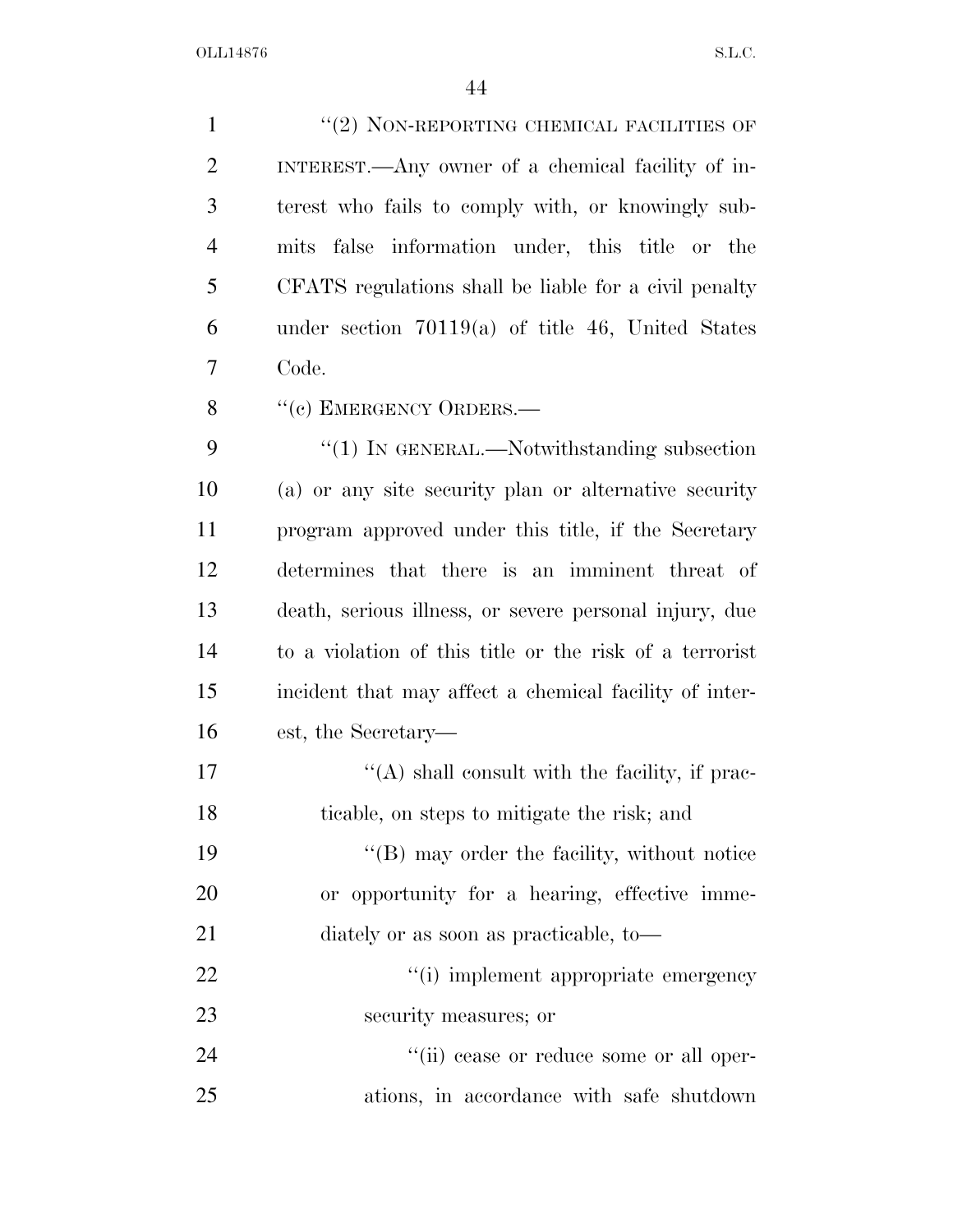| $\mathbf{1}$   | procedures, if the Secretary determines                |
|----------------|--------------------------------------------------------|
| $\overline{2}$ | that such a cessation or reduction of oper-            |
| 3              | ations is the most appropriate means to                |
| $\overline{4}$ | address the risk.                                      |
| 5              | "(2) LIMITATION ON DELEGATION.—The Sec-                |
| 6              | retary may not delegate the authority under para-      |
| 7              | graph (1) to any official other than the Under Sec-    |
| 8              | retary responsible for overseeing critical infrastruc- |
| 9              | ture protection, cybersecurity, and other related pro- |
| 10             | grams of the Department appointed under section        |
| 11             | $103(a)(1)(H)$ .                                       |
| 12             | "(3) LIMITATION ON AUTHORITY.-The Sec-                 |
| 13             | retary may exercise the authority under this sub-      |
| 14             | section only to the extent necessary to abate the im-  |
| 15             | minent threat determination under paragraph (1).       |
| 16             | "(4) DUE PROCESS FOR FACILITY OWNER OR                 |
| 17             | OPERATOR.-                                             |
| 18             | "(A) WRITTEN ORDERS.—An order issued                   |
| 19             | by the Secretary under paragraph (1) shall be          |
| 20             | in the form of a written emergency order that—         |
| 21             | "(i) describes the violation or risk                   |
| 22             | that creates the imminent threat;                      |
| 23             | "(ii) states the security measures or                  |
| 24             | order issued or imposed; and                           |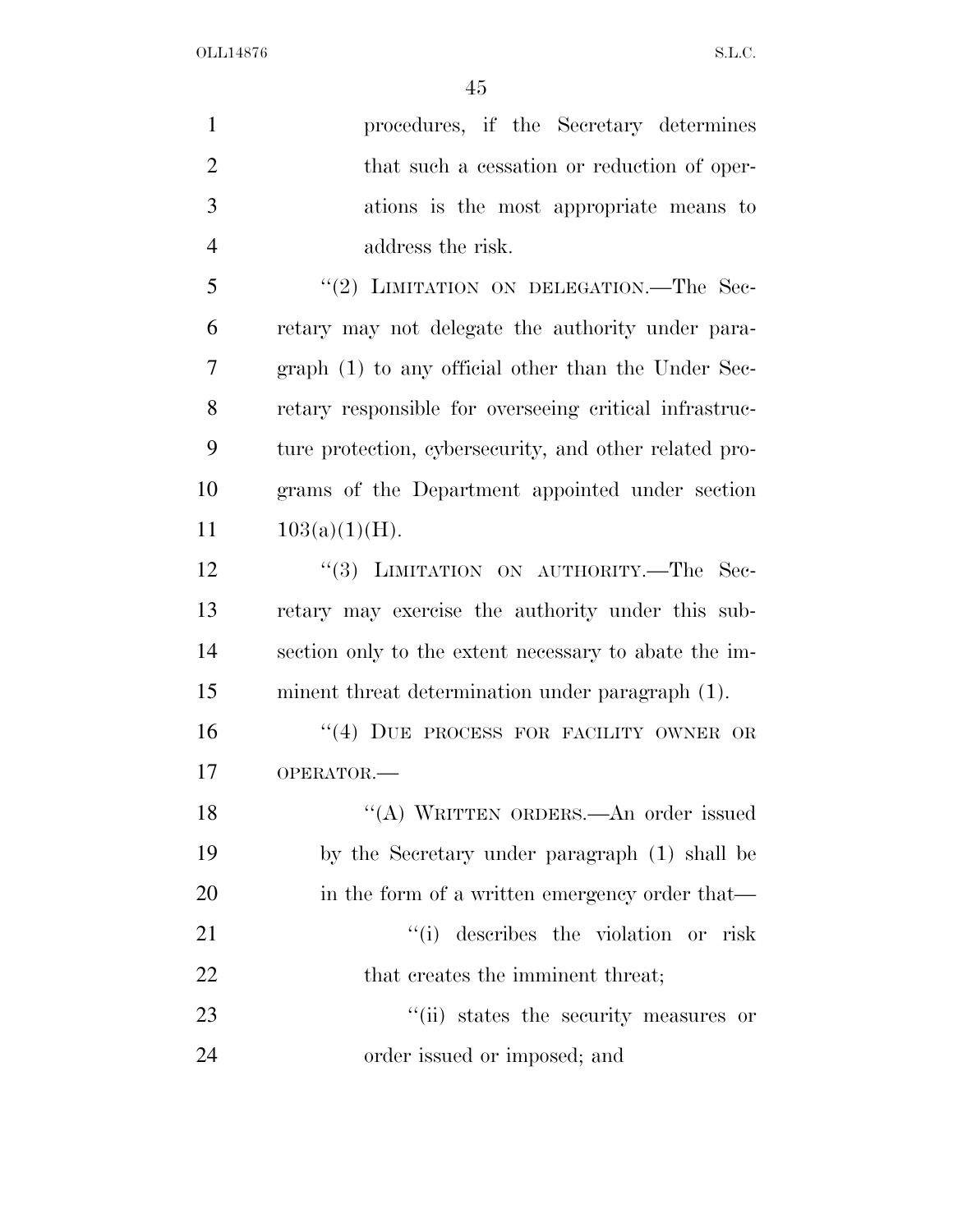| $\mathbf{1}$   | "(iii) describes the standards and pro-                    |
|----------------|------------------------------------------------------------|
| $\overline{2}$ | cedures for obtaining relief from the order.               |
| 3              | "(B) OPPORTUNITY FOR REVIEW.—After                         |
| $\overline{4}$ | issuing an order under paragraph (1) with re-              |
| 5              | spect to a chemical facility of interest, the Sec-         |
| 6              | retary shall provide for review of the order               |
| $\tau$         | under section 554 of title 5 if a petition for re-         |
| 8              | view is filed not later than 20 days after the             |
| 9              | date on which the Secretary issues the order.              |
| 10             | "(C) EXPIRATION OF EFFECTIVENESS OF                        |
| 11             | ORDER.—If a petition for review of an order is             |
| 12             | filed under subparagraph (B) and the review                |
| 13             | under that paragraph is not completed by the               |
| 14             | last day of the 30-day period beginning on the             |
| 15             | date on which the petition is filed, the order             |
| 16             | shall vacate automatically at the end of that pe-          |
| 17             | riod unless the Secretary determines, in writing,          |
| 18             | that the imminent threat providing a basis for             |
| 19             | the order continues to exist.                              |
| 20             | "(d) RIGHT OF ACTION.—Nothing in this title con-           |
| 21             | fers upon any person except the Secretary or his or her    |
| 22             | designee a right of action against an owner or operator    |
| 23             | of a covered chemical facility to enforce any provision of |

this title.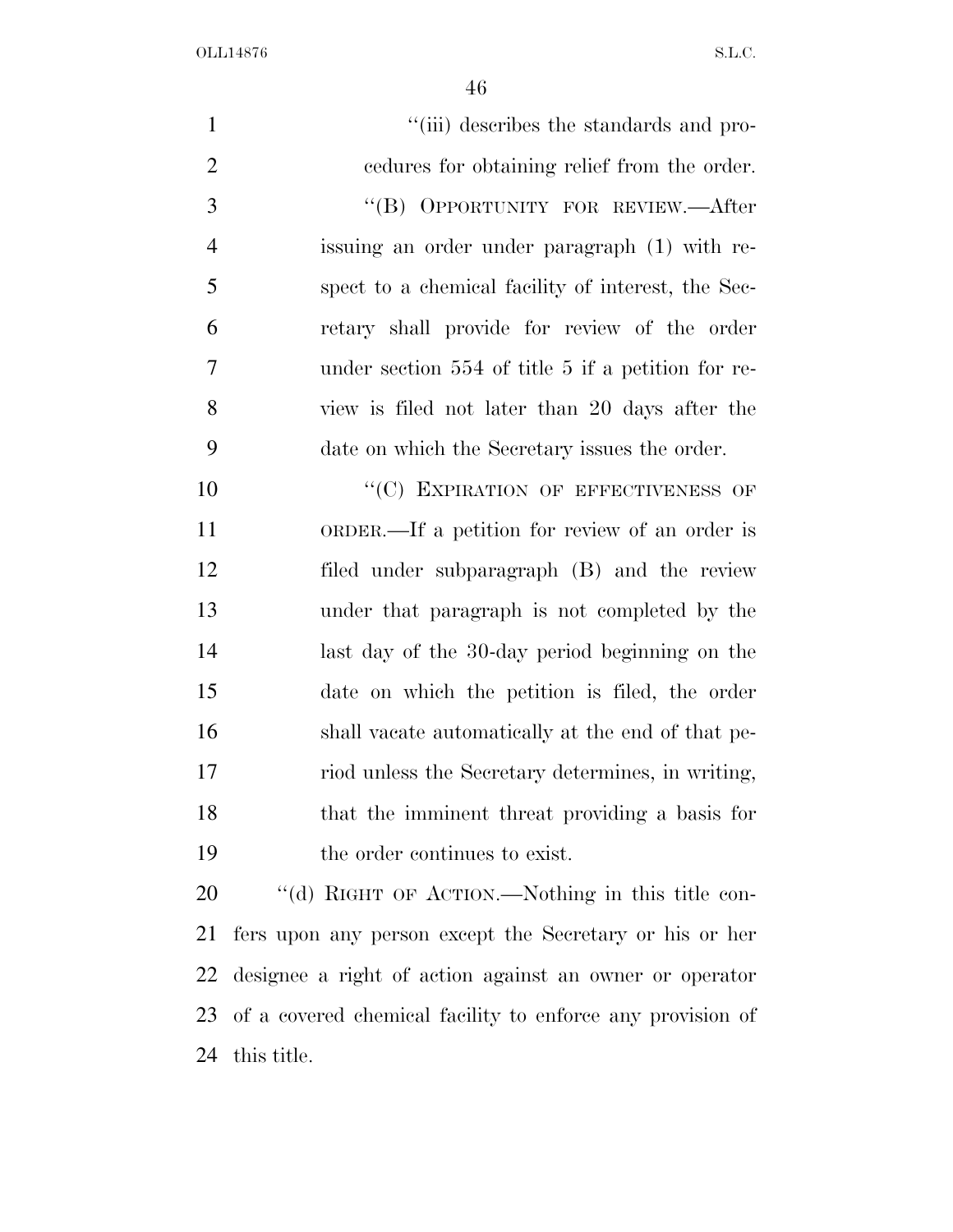#### **''SEC. 2105. WHISTLEBLOWER PROTECTIONS.**

2 "(a) PROCEDURE FOR REPORTING PROBLEMS.—

3 "(1) ESTABLISHMENT OF A REPORTING PROCE- DURE.—Not later than 180 days after the date of enactment of the Protecting and Securing Chemical Facilities from Terrorist Attacks Act of 2014, the Secretary shall establish, and provide information to the public regarding, a procedure under which any employee or contractor of a chemical facility of in- terest may submit a report to the Secretary regard-11 ing a violation of a requirement under this title.

12 "(2) CONFIDENTIALITY.—The Secretary shall keep confidential the identity of an individual who submits a report under paragraph (1) and any such report shall be treated as a record containing pro- tected information to the extent that the report does not consist of publicly available information.

18 "(3) ACKNOWLEDGMENT OF RECEIPT.—If a re- port submitted under paragraph (1) identifies the individual making the report, the Secretary shall 21 promptly respond to the individual directly and shall promptly acknowledge receipt of the report.

23 "(4) STEPS TO ADDRESS PROBLEMS.—The Sec-retary—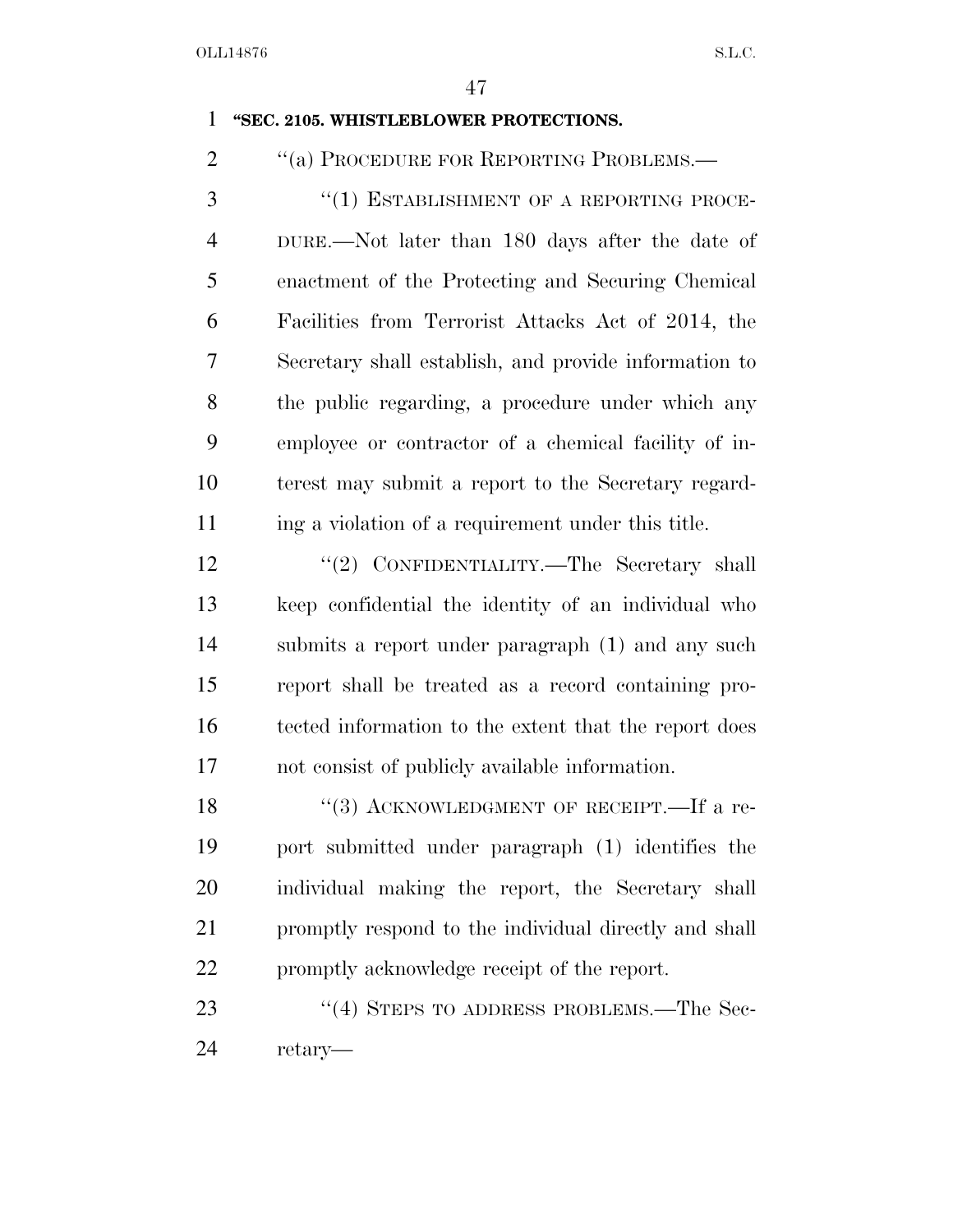| $\mathbf{1}$   | "(A) shall review and consider the infor-                   |
|----------------|-------------------------------------------------------------|
| $\overline{2}$ | mation provided in any report submitted under               |
| 3              | paragraph $(1)$ ; and                                       |
| $\overline{4}$ | $\rm ^{\prime\prime}(B)$ may take action under section 2104 |
| 5              | of this title if necessary to address any substan-          |
| 6              | tiated violation of a requirement under this title          |
| $\tau$         | identified in the report.                                   |
| 8              | "(5) DUE PROCESS FOR FACILITY OWNER OR                      |
| 9              | OPERATOR.-                                                  |
| 10             | "(A) IN GENERAL.—If, upon the review                        |
| 11             | described in paragraph (4), the Secretary deter-            |
| 12             | mines that a violation of a provision of this               |
| 13             | title, or a regulation prescribed under this title,         |
| 14             | has occurred, the Secretary may—                            |
| 15             | "(i) institute a civil enforcement                          |
| 16             | under section $2104(a)$ of this title; or                   |
| 17             | "(ii) if the Secretary makes the deter-                     |
| 18             | mination under section $2104(c)$ , issue an                 |
| 19             | emergency order.                                            |
| 20             | "(B) WRITTEN ORDERS.—The action of                          |
| 21             | the Secretary under paragraph (4) shall be in               |
| 22             | a written form that—                                        |
| 23             | "(i) describes the violation;                               |
| 24             | "(ii) states the authority under which                      |
| 25             | the Secretary is proceeding; and                            |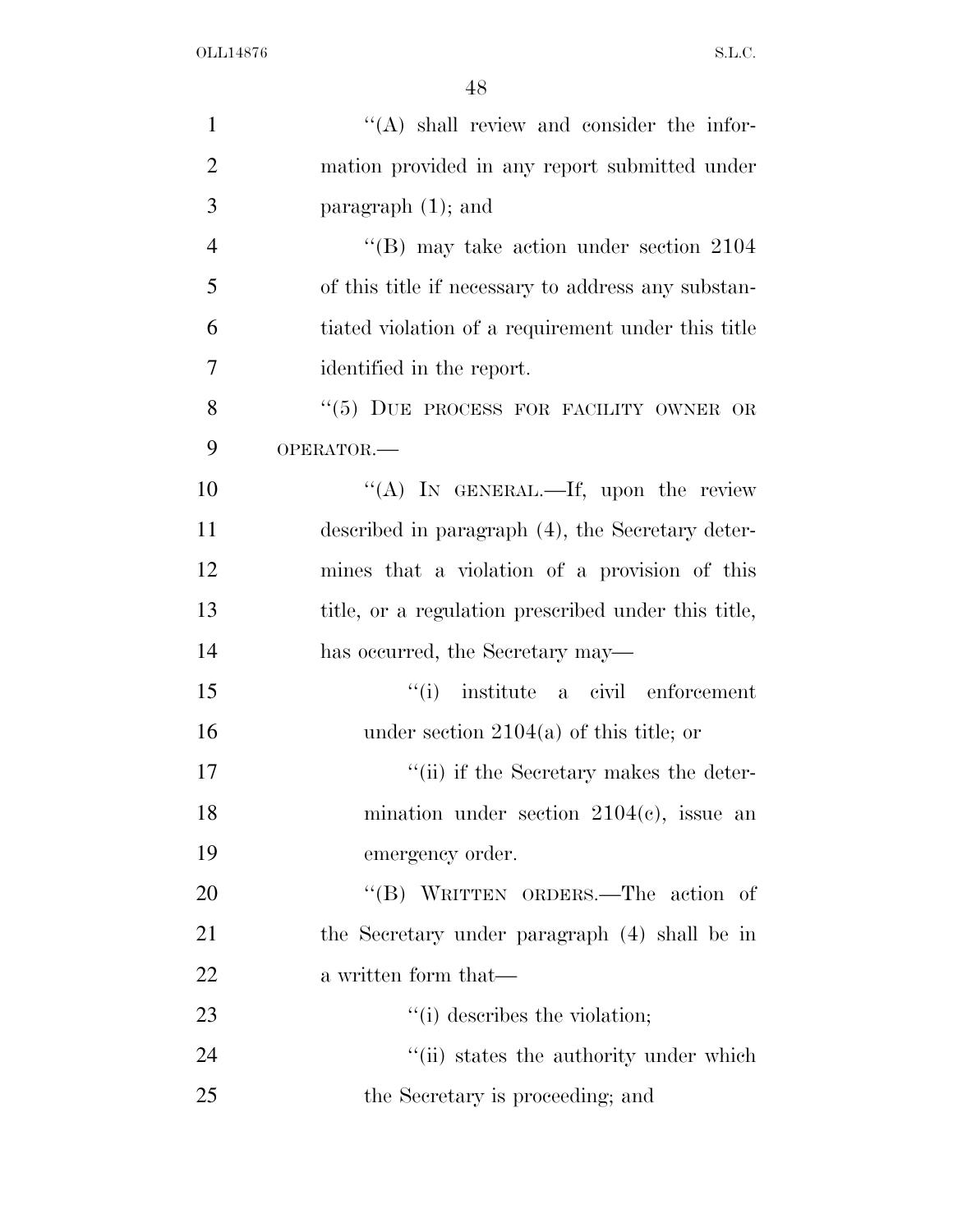| $\mathbf{1}$   | "(iii) describes the standards and pro-            |
|----------------|----------------------------------------------------|
| $\overline{2}$ | endures for obtaining relief from the order.       |
| 3              | "(C) OPPORTUNITY FOR REVIEW.—After                 |
| $\overline{4}$ | taking action under paragraph (4), the Sec-        |
| 5              | retary shall provide for review of the action if   |
| 6              | a petition for review is filed within 20 calendar  |
| $\overline{7}$ | days of the date of issuance of the order for the  |
| 8              | action.                                            |
| 9              | "(D) EXPIRATION OF EFFECTIVENESS OF                |
| 10             | ORDER.—If a petition for review of an action is    |
| 11             | filed under subparagraph (C) and the review        |
| 12             | under that subparagraph is not completed by        |
| 13             | the end of the 30-day period beginning on the      |
| 14             | date the petition is filed, the action shall cease |
| 15             | to be effective at the end of such period unless   |
| 16             | the Secretary determines, in writing, that the     |
| 17             | violation providing a basis for the action con-    |
| 18             | tinues to exist.                                   |
| 19             | $``(6)$ RETALIATION PROHIBITED.—                   |
| 20             | "(A) IN GENERAL.—An owner or operator              |
| 21             | of a chemical facility of interest or agent there- |
| 22             | of may not discharge an employee or otherwise      |
| 23             | discriminate against an employee with respect      |
| 24             | to the compensation provided to, or terms, con-    |
| 25             | ditions, or privileges of the employment of, the   |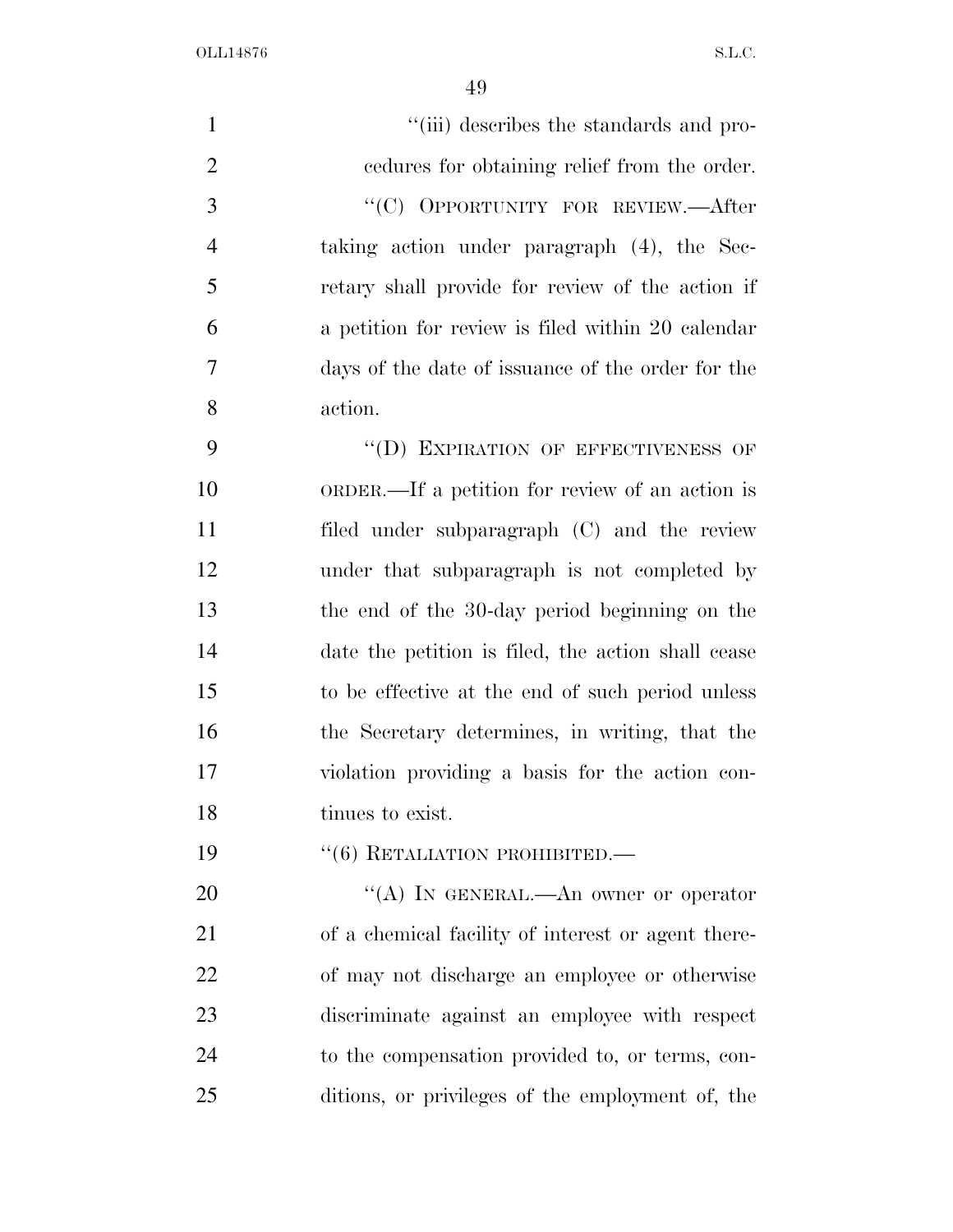| $\mathbf{1}$   | employee because the employee (or an indi-                   |
|----------------|--------------------------------------------------------------|
| $\overline{2}$ | vidual acting pursuant to a request of the em-               |
| 3              | ployee) submitted a report under paragraph                   |
| $\overline{4}$ | (1).                                                         |
| 5              | "(B) EXCEPTION.—An employee shall not                        |
| 6              | be entitled to the protections under this section            |
| $\tau$         | if the employee—                                             |
| 8              | "(i) knowingly and willfully makes                           |
| 9              | any false, fictitious, or fraudulent state-                  |
| 10             | ment or representation; or                                   |
| 11             | "(ii) uses any false writing or docu-                        |
| 12             | ment knowing the writing or document                         |
| 13             | contains any false, fictitious, or fraudulent                |
| 14             | statement or entry.                                          |
| 15             | "(b) PROTECTED DISCLOSURES.—Nothing in this                  |
| 16             | title shall be construed to limit the right of an individual |
|                | 17 to make any disclosure—                                   |
| 18             | "(1) protected or authorized under section                   |
| 19             | $2302(b)(8)$ or $7211$ of title 5, United States Code;       |
| 20             | $"(2)$ protected under any other Federal or State            |
| 21             | law that shields the disclosing individual against re-       |
| 22             | taliation or discrimination for having made the dis-         |
| 23             | closure in the public interest; or                           |
| 24             | $(3)$ to the Special Counsel of an agency, the               |
| 25             | inspector general of an agency, or any other em-             |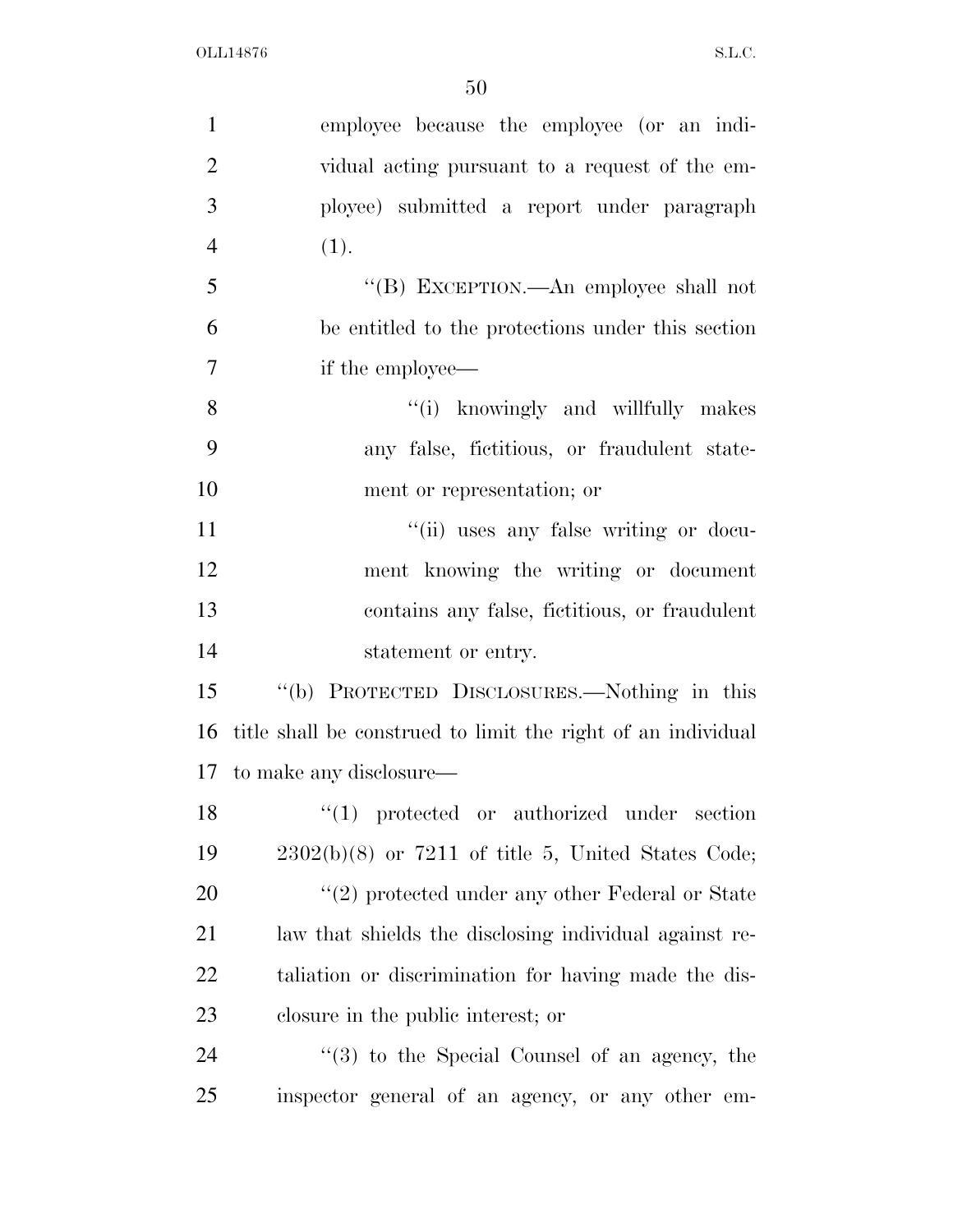ployee designated by the head of an agency to re- ceive disclosures similar to the disclosures described 3 in paragraphs  $(1)$  and  $(2)$ .

 ''(c) PUBLICATION OF RIGHTS.—The Secretary, in partnership with industry associations and labor organiza- tions, shall make publicly available both physically and on- line the rights that an individual who discloses informa- tion, including security-sensitive information, regarding problems, deficiencies, or vulnerabilities at a covered chemical facility would have under Federal whistleblower protection laws or this title.

 ''(d) PROTECTED INFORMATION.—All information contained in a report made under this subsection (a) shall be protected in accordance with section 2103.

#### **''SEC. 2106. RELATIONSHIP TO OTHER LAWS.**

 ''(a) OTHER FEDERAL LAWS.—Nothing in this title shall be construed to supersede, amend, alter, or affect any Federal law that—

 $\frac{1}{2}$  (1) regulates (including by requiring informa- tion to be submitted or made available) the manu- facture, distribution in commerce, use, handling, sale, other treatment, or disposal of chemical sub-stances or mixtures; or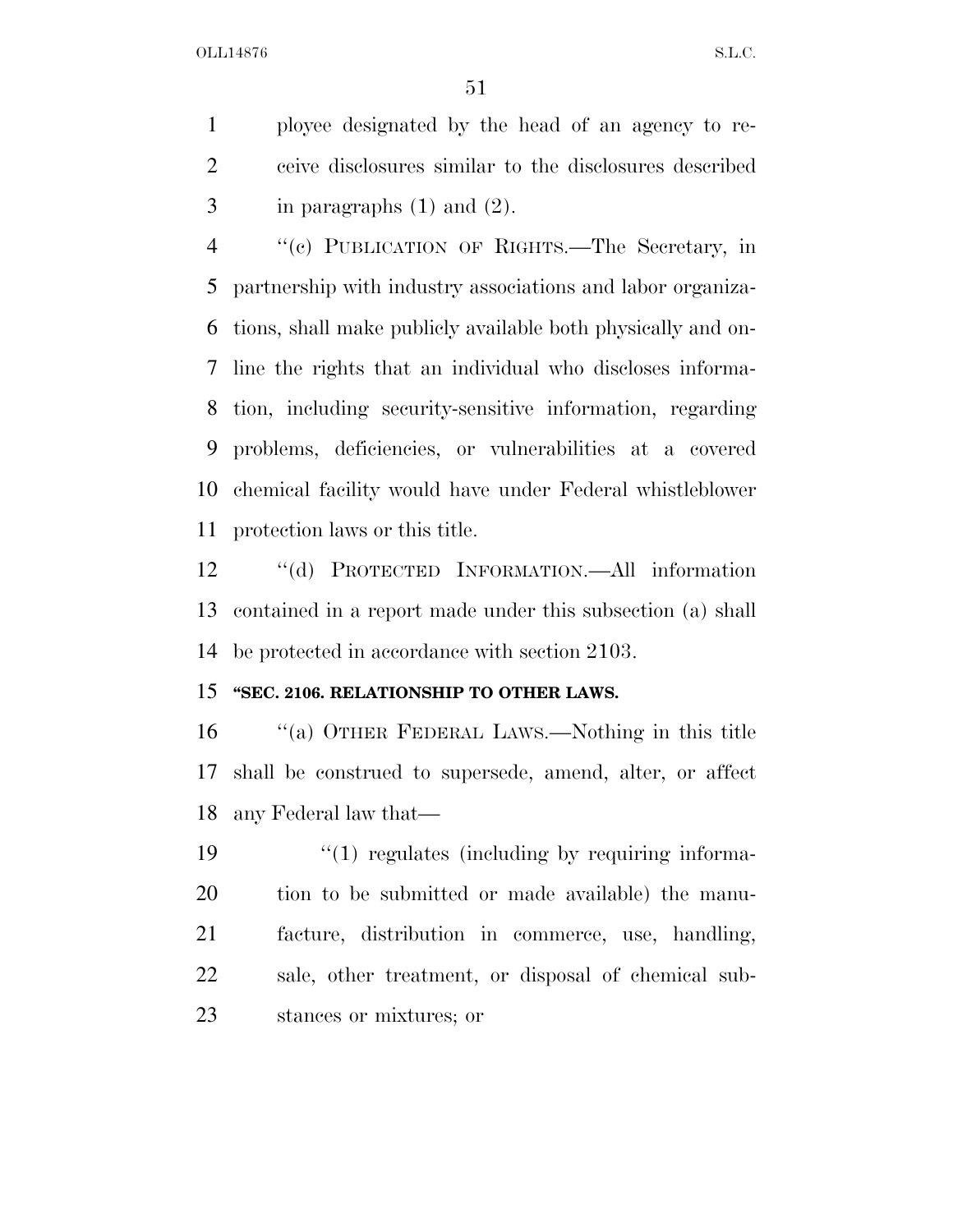$\mathcal{L}(2)$  authorizes or requires the disclosure of any record or information obtained from a chemical facil-ity under any law other than this title.

 ''(b) STATES AND POLITICAL SUBDIVISIONS.—This title shall not preclude or deny any right of any State or political subdivision thereof to adopt or enforce any regu- lation, requirement, or standard of performance with re- spect to chemical facility security that is more stringent than a regulation, requirement, or standard of perform- ance issued under this section, or otherwise impair any right or jurisdiction of any State with respect to chemical facilities within that State, unless there is an actual con-flict between this section and the law of that State.

#### **''SEC. 2107. CFATS REGULATIONS.**

 ''(a) GENERAL AUTHORITY.—The Secretary may, in accordance with chapter 5 of title 5, United States Code, promulgate regulations or amend existing CFATS regula-tions to implement the provisions under this title.

19 "(b) EXISTING CFATS REGULATIONS.—

20 "(1) IN GENERAL.—Notwithstanding section 4(b) of the Protecting and Securing Chemical Facili- ties from Terrorist Attacks Act of 2014, each exist- ing CFATS regulation shall remain in effect unless the Secretary amends, consolidates, or repeals the regulation.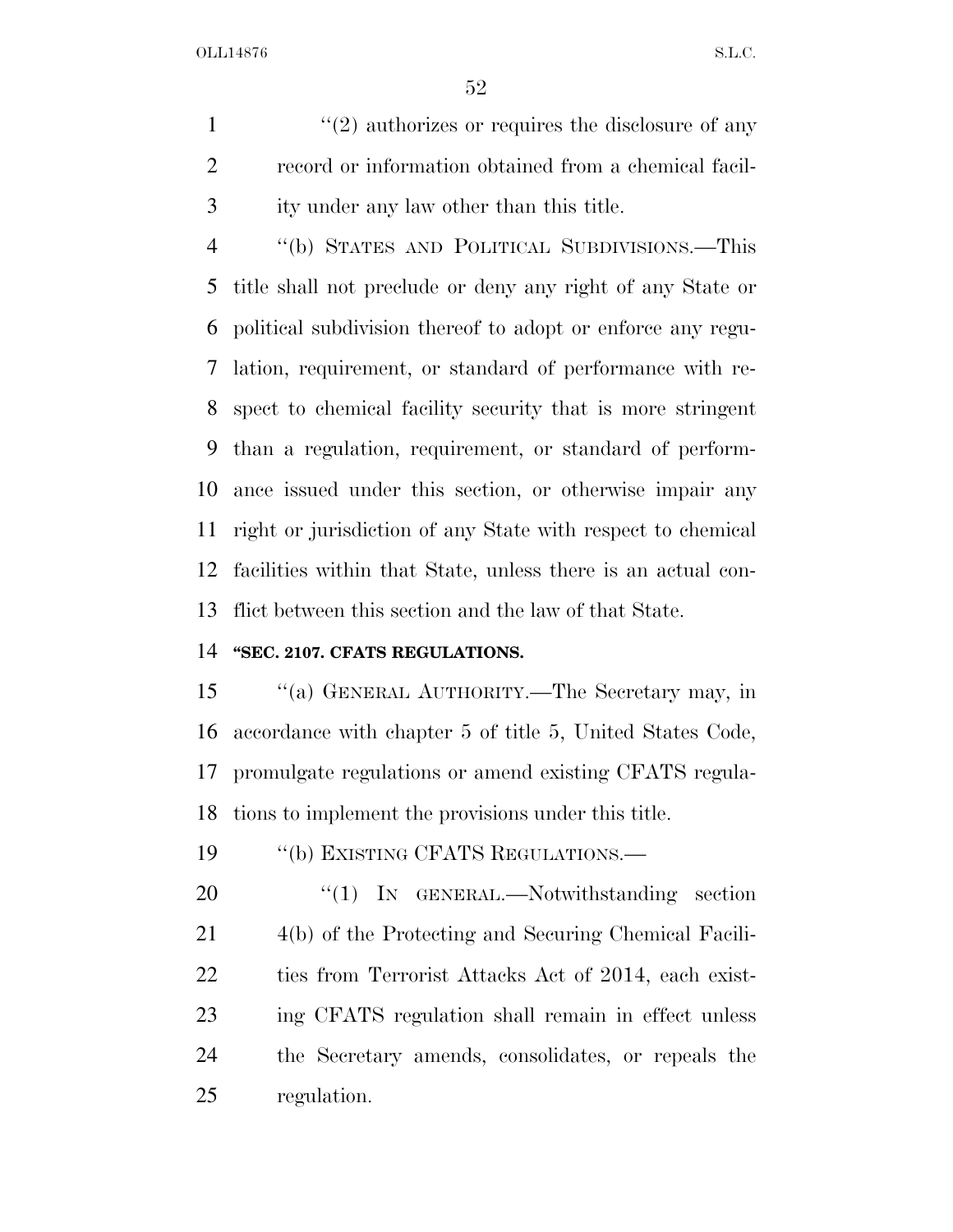| $\mathbf{1}$   | "(2) REPEAL.—Not later than 30 days after                    |
|----------------|--------------------------------------------------------------|
| $\overline{2}$ | the date of enactment of the Protecting and Secur-           |
| 3              | ing Chemical Facilities from Terrorist Attacks Act           |
| $\overline{4}$ | of 2014, the Secretary shall repeal any existing             |
| 5              | CFATS regulation that the Secretary determines is            |
| 6              | duplicative of, or conflicts with, this title.               |
| 7              | "(c) AUTHORITY.—The Secretary shall exclusively              |
| 8              | rely upon authority provided under this title in—            |
| 9              | $"(1)$ determining compliance with this title;               |
| 10             | $"(2)$ identifying chemicals of interest; and                |
| 11             | $\cdot\cdot$ (3) determining security risk associated with a |
| 12             | chemical facility.                                           |
| 13             | "SEC. 2108. SMALL COVERED CHEMICAL FACILITIES.               |
| 14             | "(a) DEFINITION.—In this section, the term 'small            |
| 15             | covered chemical facility' means a covered chemical facility |
| 16             | $that-$                                                      |
| 17             | $\lq(1)$ has fewer than 100 employees employed at            |
| 18             | the covered chemical facility; and                           |
| 19             | $\lq(2)$ is owned and operated by a small business           |
| 20             | concern (as defined in section 3 of the Small Busi-          |
| 21             | ness Act (15 U.S.C. 632)).                                   |
| 22             | "(b) ASSISTANCE TO FACILITIES.—The Secretary                 |
| 23             | may provide guidance and, as appropriate, tools, meth-       |
| 24             | odologies, or computer software, to assist small covered     |
| 25             | chemical facilities in developing the physical security, cy- |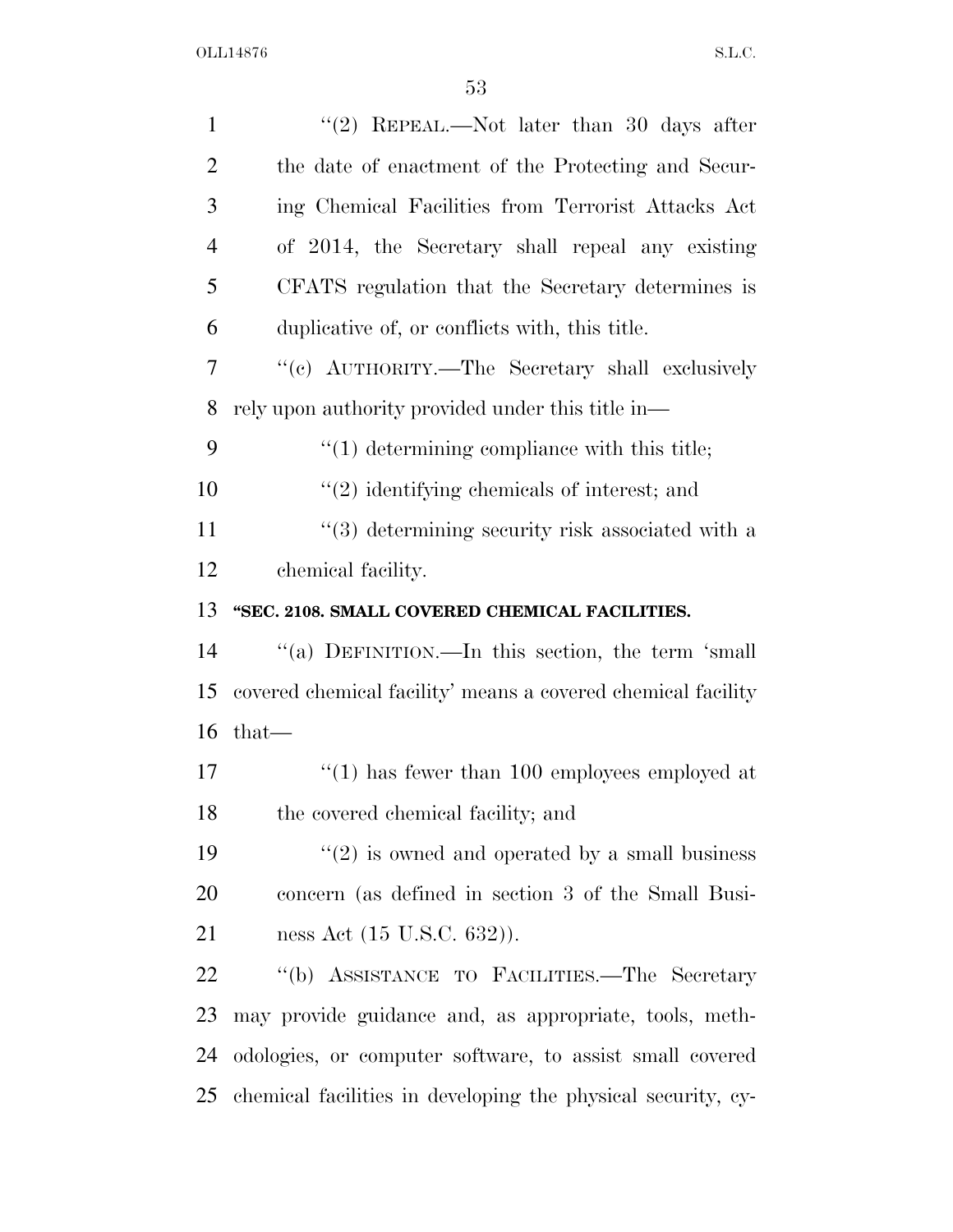bersecurity, recordkeeping, and reporting procedures re-quired under this title.

 ''(c) REPORT.—The Secretary shall submit to the Committee on Homeland Security and Governmental Af- fairs of the Senate and the Committee on Homeland Secu- rity and the Committee on Energy and Commerce of the House of Representatives a report on best practices that may assist small covered chemical facilities in development of physical security best practices.

# 10 "SEC. 2109. OUTREACH TO CHEMICAL FACILITIES OF IN-**TEREST.**

 ''Not later than 90 days after the date of enactment of the Protecting and Securing Chemical Facilities from Terrorist Attacks Act of 2014, the Secretary shall estab- lish an outreach implementation plan, in coordination with the heads of other appropriate Federal and State agencies, relevant business associations, and public and private labor organizations, to—

19 ''(1) identify chemical facilities of interest; and  $(2)$  make available compliance assistance ma- terials and information on education and training.''. (b) CLERICAL AMENDMENT.—The table of contents in section 1(b) of the Homeland Security Act of 2002 (Public Law 107–196; 116 Stat. 2135) is amended by adding at the end the following:

''TITLE XXI—CHEMICAL FACILITY ANTI–TERRORISM STANDARDS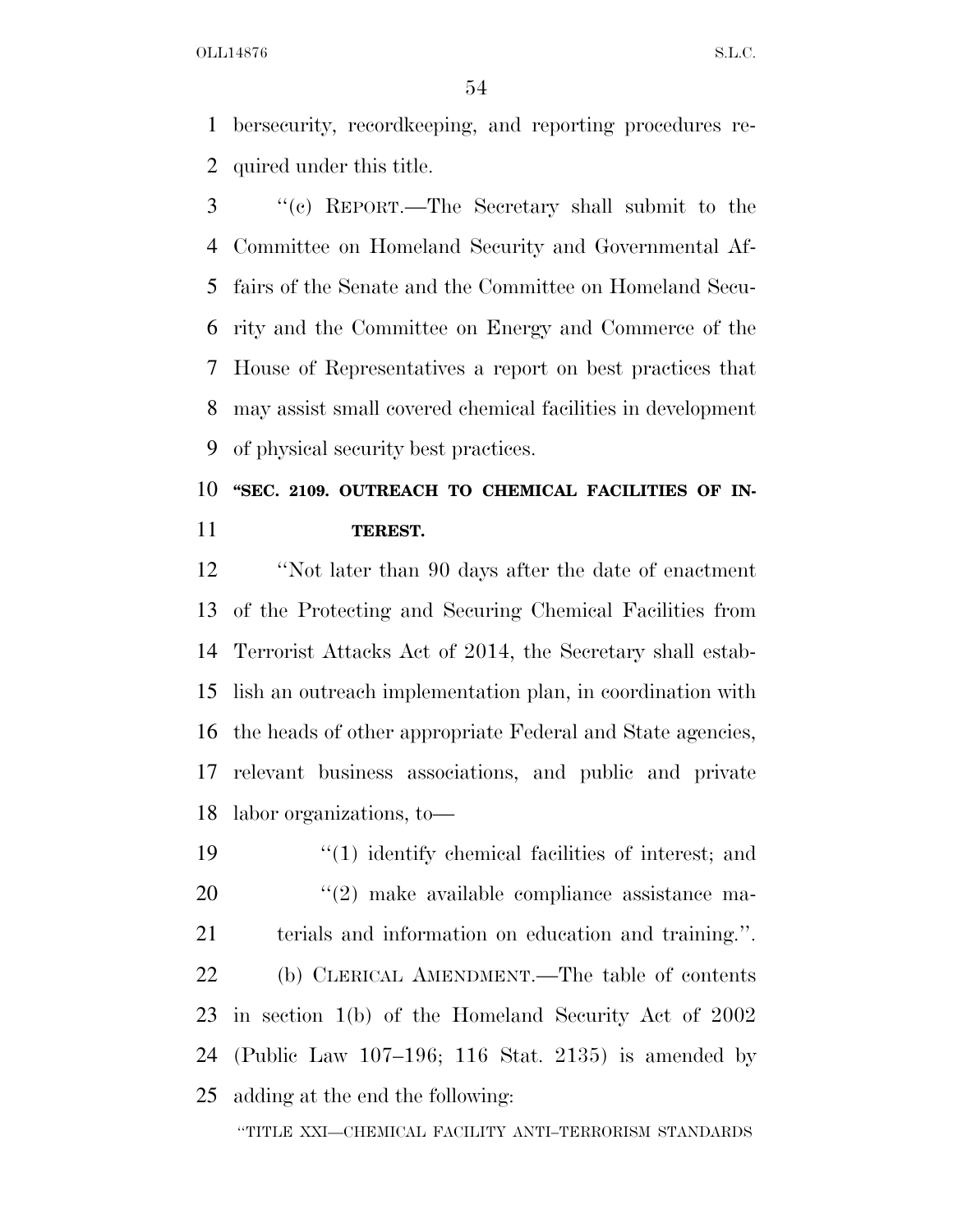|                | "Sec. 2101. Definitions.<br>"Sec. 2102. Chemical Facility Anti-Terrorism Standards Program.<br>"Sec. 2103. Protection and sharing of information.<br>"Sec. 2104. Civil enforcement.<br>"Sec. 2105. Whistleblower protections.<br>"Sec. 2106. Relationship to other laws.<br>"Sec. 2107. CFATS regulations.<br>"Sec. 2108. Small covered chemical facilities.<br>"Sec. 2109. Outreach to chemical facilities of interest.". |
|----------------|----------------------------------------------------------------------------------------------------------------------------------------------------------------------------------------------------------------------------------------------------------------------------------------------------------------------------------------------------------------------------------------------------------------------------|
| $\mathbf{1}$   | SEC. 3. ASSESSMENT; REPORTS.                                                                                                                                                                                                                                                                                                                                                                                               |
| $\overline{2}$ | (a) DEFINITIONS.—In this section—                                                                                                                                                                                                                                                                                                                                                                                          |
| 3              | (1) the term "Chemical Facility Anti-Terrorism                                                                                                                                                                                                                                                                                                                                                                             |
| $\overline{4}$ | Standards Program" means-                                                                                                                                                                                                                                                                                                                                                                                                  |
| 5              | (A) the Chemical Facility Anti-Terrorism                                                                                                                                                                                                                                                                                                                                                                                   |
| 6              | Standards program initially authorized under                                                                                                                                                                                                                                                                                                                                                                               |
| 7              | section 550 of the Department of Homeland Se-                                                                                                                                                                                                                                                                                                                                                                              |
| 8              | curity Appropriations Act, 2007 (Public Law                                                                                                                                                                                                                                                                                                                                                                                |
| 9              | 109-295; 6 U.S.C. 121 note); and                                                                                                                                                                                                                                                                                                                                                                                           |
| 10             | (B) the Chemical Facility Anti-Terrorism                                                                                                                                                                                                                                                                                                                                                                                   |
| 11             | Standards Program subsequently authorized                                                                                                                                                                                                                                                                                                                                                                                  |
| 12             | under section $2102(a)$ of the Homeland Secu-                                                                                                                                                                                                                                                                                                                                                                              |
| 13             | rity Act of 2002, as added by section 2;                                                                                                                                                                                                                                                                                                                                                                                   |
| 14             | (2) the term "Department" means the Depart-                                                                                                                                                                                                                                                                                                                                                                                |
| 15             | ment of Homeland Security; and                                                                                                                                                                                                                                                                                                                                                                                             |
| 16             | (3) the term "Secretary" means the Secretary                                                                                                                                                                                                                                                                                                                                                                               |
| 17             | of Homeland Security.                                                                                                                                                                                                                                                                                                                                                                                                      |
| 18             | (b) THIRD-PARTY ASSESSMENT.—Using amounts ap-                                                                                                                                                                                                                                                                                                                                                                              |
| 19             | propriated to the Department before the date of enact-                                                                                                                                                                                                                                                                                                                                                                     |
| 20             | ment of this Act, the Secretary shall commission a third-                                                                                                                                                                                                                                                                                                                                                                  |
| 21             | party study to assess vulnerabilities of covered chemical                                                                                                                                                                                                                                                                                                                                                                  |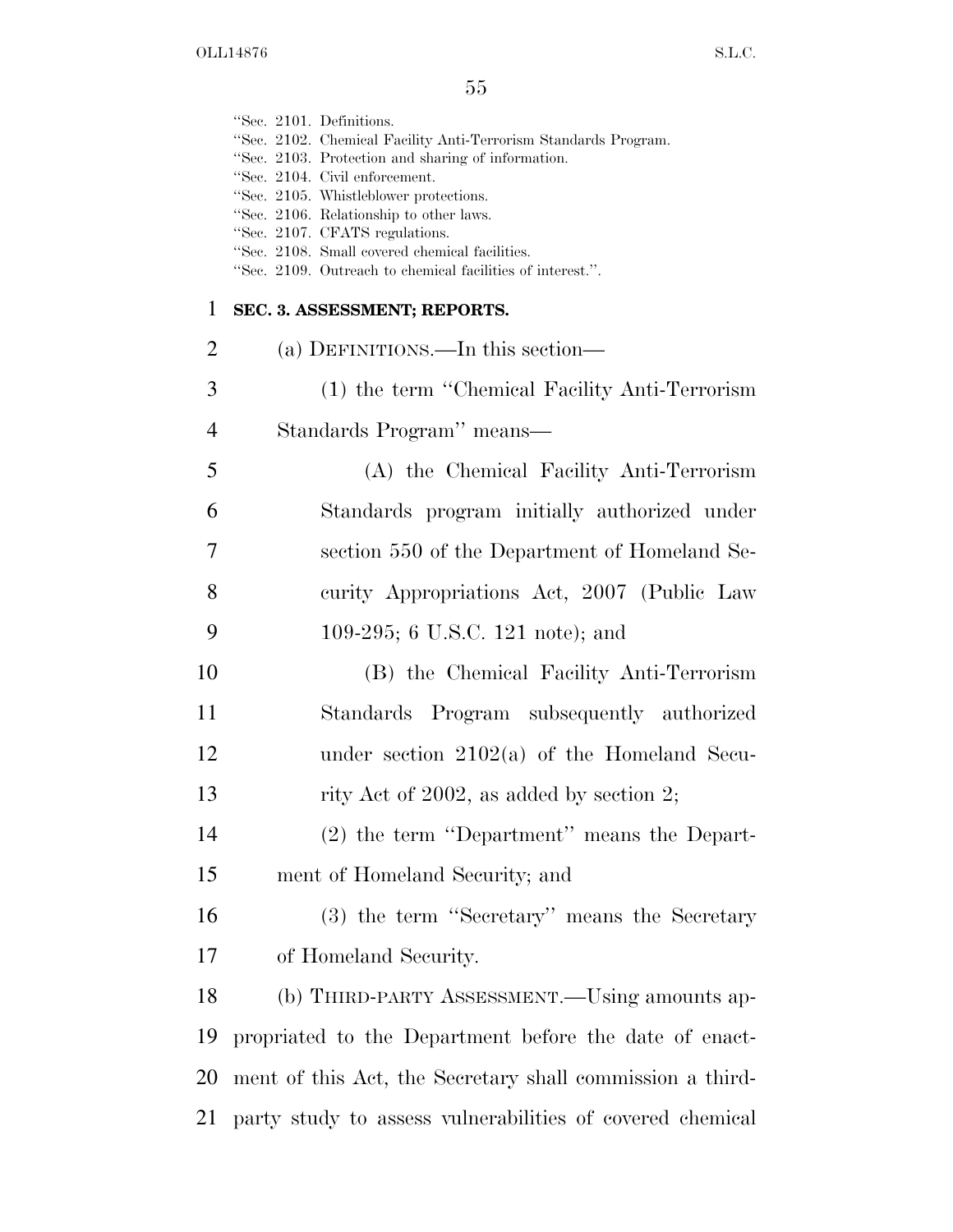facilities, as defined in section 2101 of the Homeland Se- curity Act of 2002 (as added by section 2), to acts of ter-rorism.

(c) REPORTS.—

 (1) REPORT TO CONGRESS.—Not later than 18 months after the date of enactment of this Act, the Secretary shall submit to the Committee on Home- land Security and Governmental Affairs of the Sen- ate and the Committee on Homeland Security and the Committee on Energy and Commerce of the House of Representatives a report on the Chemical Facility Anti-Terrorism Standards Program that in-cludes—

 (A) a certification by the Secretary that the Secretary has made significant progress in the identification of all chemical facilities of in-17 terest under section  $2102(e)(1)$  of the Home-18 land Security Act of 2002, as added by section 2, including—

 (i) a description of the steps taken to achieve that progress and the metrics used 22 to measure the progress;

 (ii) information on whether facilities that submitted Top-Screens as a result of the identification of chemical facilities of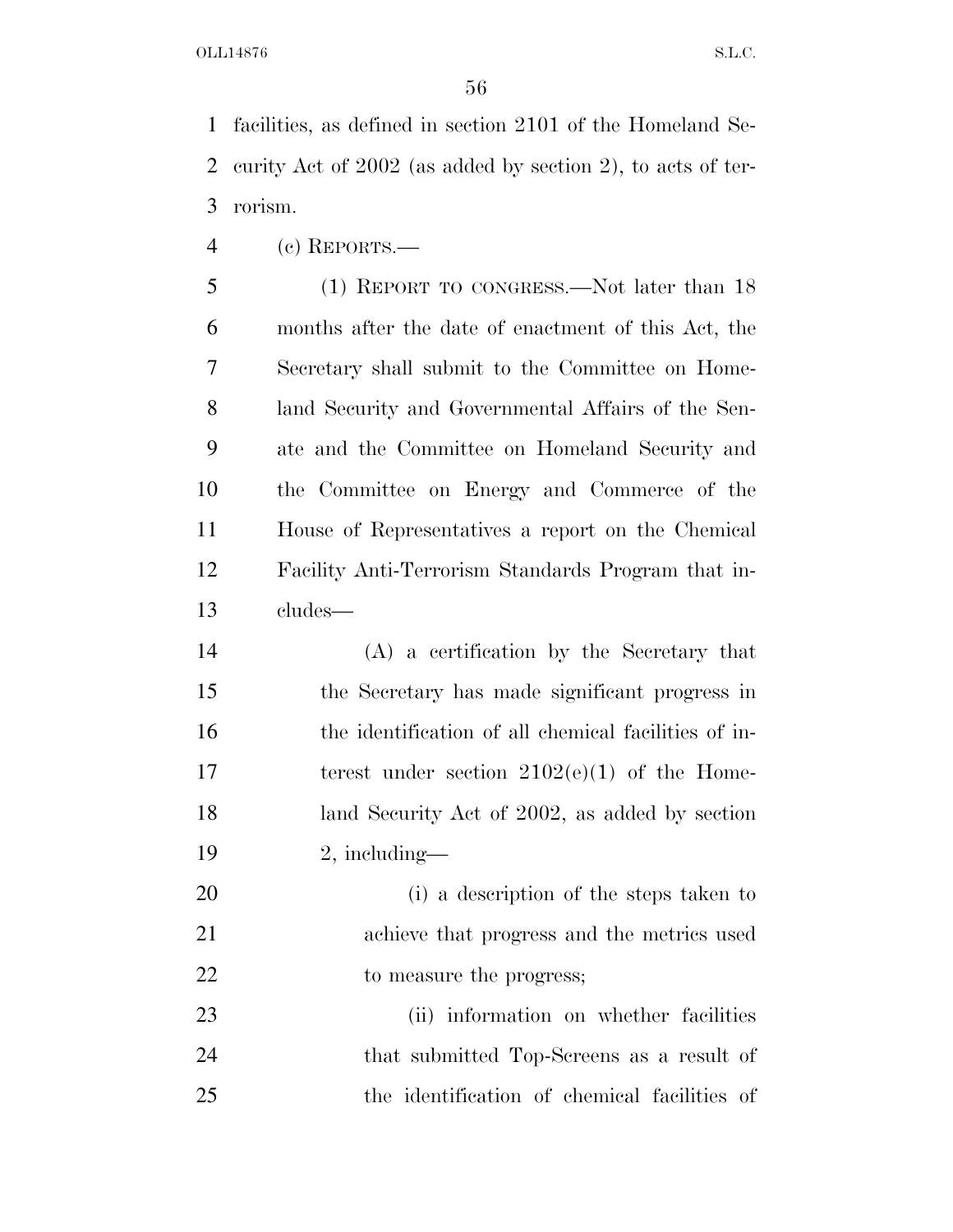| $\mathbf{1}$   | interest were tiered and in what tiers those     |
|----------------|--------------------------------------------------|
| $\overline{2}$ | facilities were placed; and                      |
| 3              | (iii) an action plan to better identify          |
| $\overline{4}$ | chemical facilities of interest and bring        |
| 5              | those facilities into compliance with title      |
| 6              | XXI of the Homeland Security Act of              |
| 7              | $2002$ , as added by section 2;                  |
| 8              | (B) a certification by the Secretary that        |
| 9              | the Secretary has developed a risk assessment    |
| 10             | approach and corresponding tiering method-       |
| 11             | ology under section $2102(e)(2)$ of the Homeland |
| 12             | Security Act of $2002$ , as added by section 2;  |
| 13             | (C) an assessment by the Secretary of the        |
| 14             | implementation by the Department of the rec-     |
| 15             | ommendations made by the Homeland Security       |
| 16             | Studies and Analysis Institute as outlined in    |
| 17             | the Institute's Tiering Methodology Peer Re-     |
| 18             | view (Publication Number: RP12-22-02); and       |
| 19             | (D) a description of best practices that         |
| 20             | may assist small covered chemical facilities, as |
| 21             | defined in section $2108(a)$ of the Homeland Se- |
| 22             | curity Act of 2002, as added by section 2, in    |
| 23             | the development of physical security best prac-  |
| 24             | tices.                                           |
| 25             | $(2)$ ANNUAL GAO REPORT.—                        |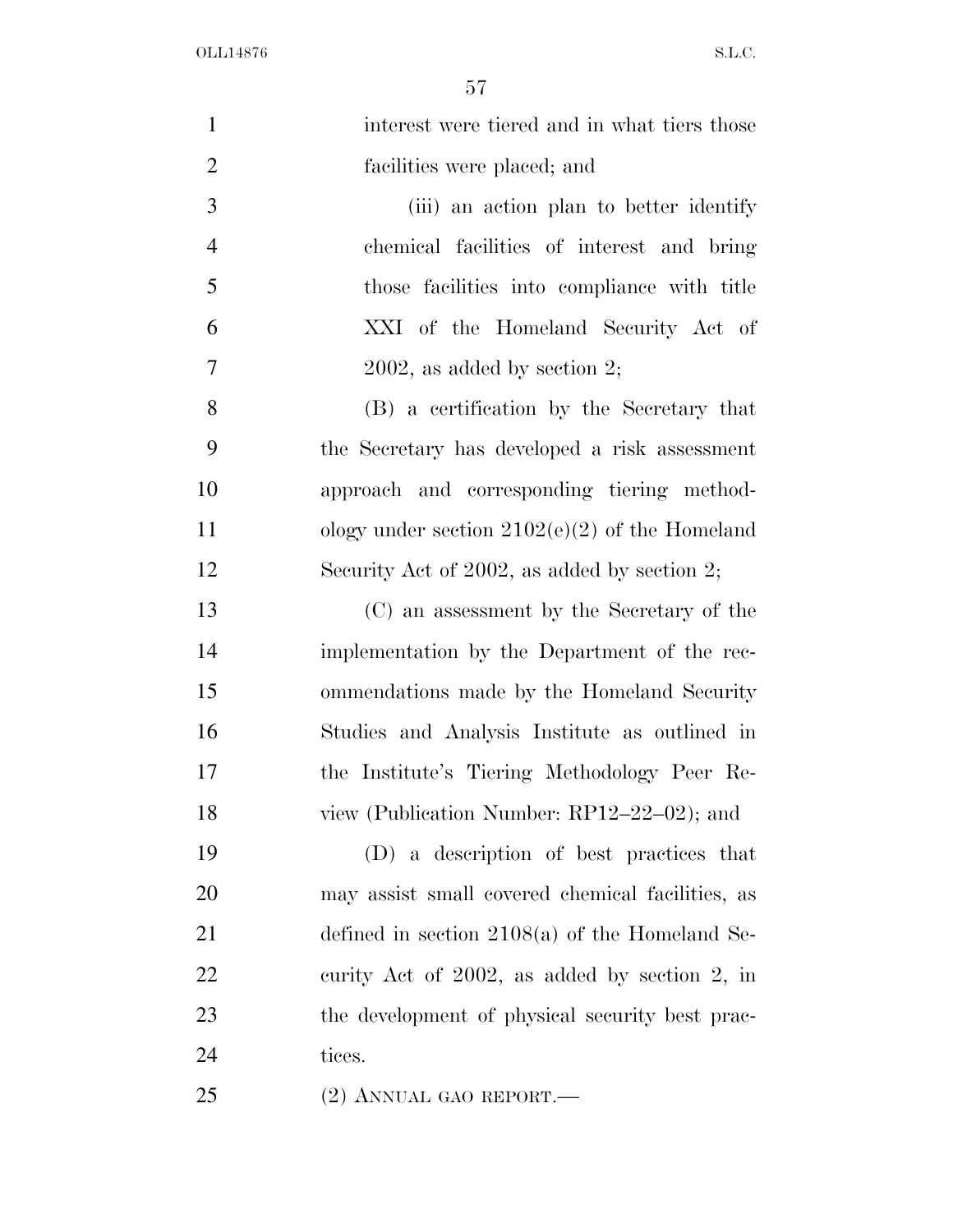| $\mathbf{1}$   | $(A)$ IN GENERAL.—During the 3-year pe-           |
|----------------|---------------------------------------------------|
| $\overline{2}$ | riod beginning on the date of enactment of this   |
| 3              | Act, the Comptroller General of the United        |
| $\overline{4}$ | States shall submit to Congress an annual re-     |
| 5              | port that assesses the implementation of this     |
| 6              | Act and the amendments made by this Act.          |
| 7              | (B) INITIAL REPORT.—Not later than 180            |
| 8              | days after the date of enactment of this Act,     |
| 9              | the Comptroller General shall submit to Con-      |
| 10             | gress the first report under subparagraph $(A)$ . |
| 11             | (C) SECOND ANNUAL REPORT.—Not later               |
| 12             | than 1 year after the date of the initial report  |
| 13             | required under subparagraph (B), the Comp-        |
| 14             | troller General shall submit to Congress the      |
| 15             | second report under subparagraph (A), which       |
| 16             | shall include an assessment of the whistleblower  |
| 17             | protections provided under section 2105 of the    |
| 18             | Homeland Security Act of 2002, as added by        |
| 19             | section 2, and $-$                                |
| 20             | (i) describes the number and type of              |
| 21             | problems, deficiencies, and vulnerabilities       |
| 22             | with respect to which reports have been           |
| 23             | submitted under such section 2105;                |
| 24             | (ii) evaluates the efforts of the Sec-            |
| 25             | retary in addressing the problems, defi-          |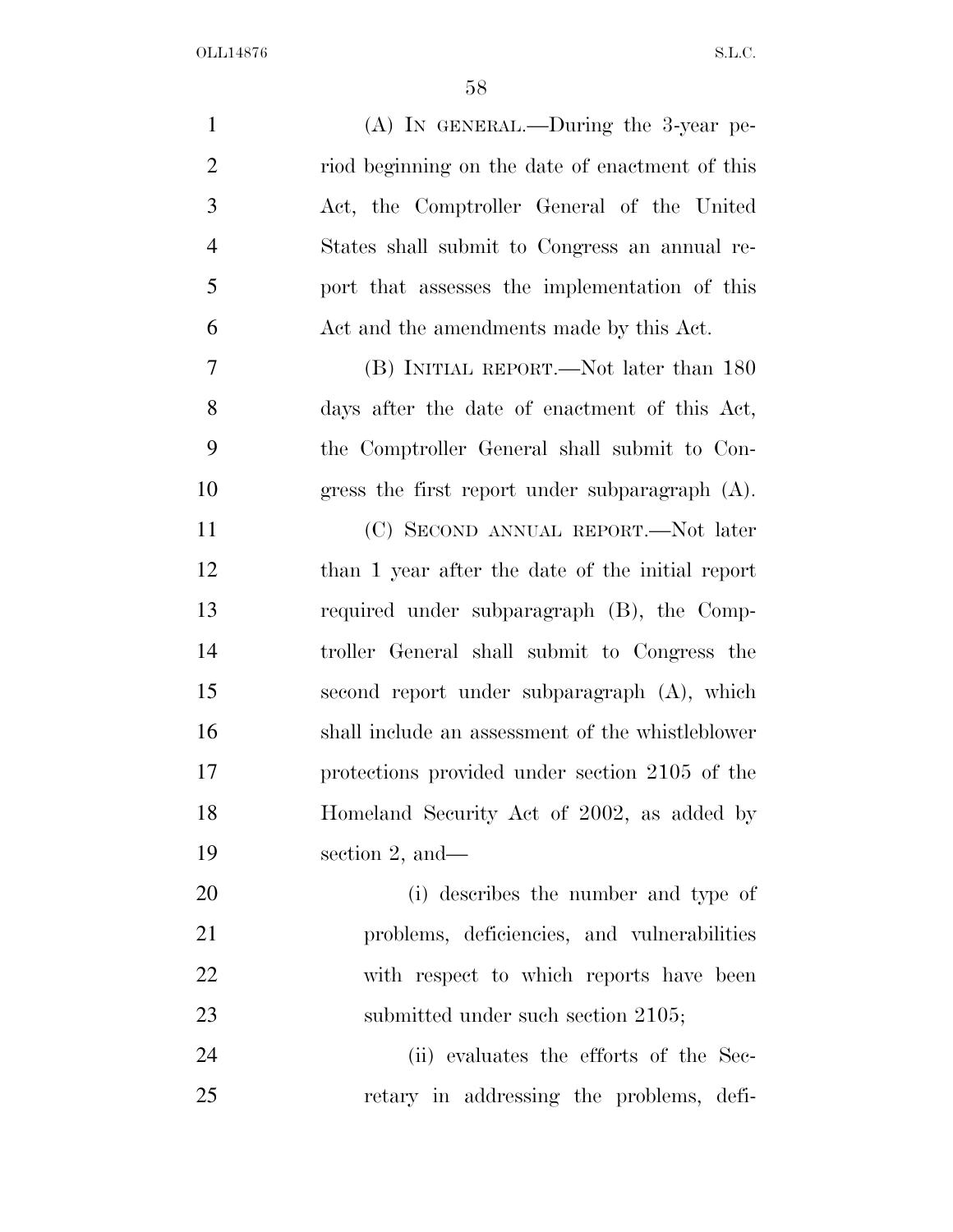| $\mathbf{1}$   | ciencies, and vulnerabilities described in                 |
|----------------|------------------------------------------------------------|
| $\overline{2}$ | subsection $(a)(1)$ of such section 2105; and              |
| 3              | (iii) evaluates the efforts of the Sec-                    |
| $\overline{4}$ | retary to inform individuals of their rights,              |
| 5              | as required under subsection (c) of such                   |
| 6              | section 2105.                                              |
| $\tau$         | (D) THIRD ANNUAL REPORT.—Not later                         |
| 8              | than 1 year after the date on which the Comp-              |
| 9              | troller General submits the second report re-              |
| 10             | quired under subparagraph (A), the Comp-                   |
| 11             | troller General shall submit to Congress the               |
| 12             | third report under subparagraph (A), which                 |
| 13             | shall include an assessment of—                            |
| 14             | (i) the expedited approval program                         |
| 15             | authorized under section $2102(c)(4)$ of the               |
| 16             | Homeland Security Act of 2002, as added                    |
| 17             | by section $2$ ; and                                       |
| 18             | (ii) the report on the expedited ap-                       |
| 19             | proval program submitted by the Secretary                  |
| 20             | under subparagraph $(I)(ii)$ of such section               |
| 21             | $2102(c)(4)$ .                                             |
| 22             | SEC. 4. EFFECTIVE DATE; CONFORMING REPEAL.                 |
| 23             | (a) EFFECTIVE DATE.—This Act, and the amend-               |
| 24             | ments made by this Act, shall take effect on the date that |

is 30 days after the date of enactment of this Act.